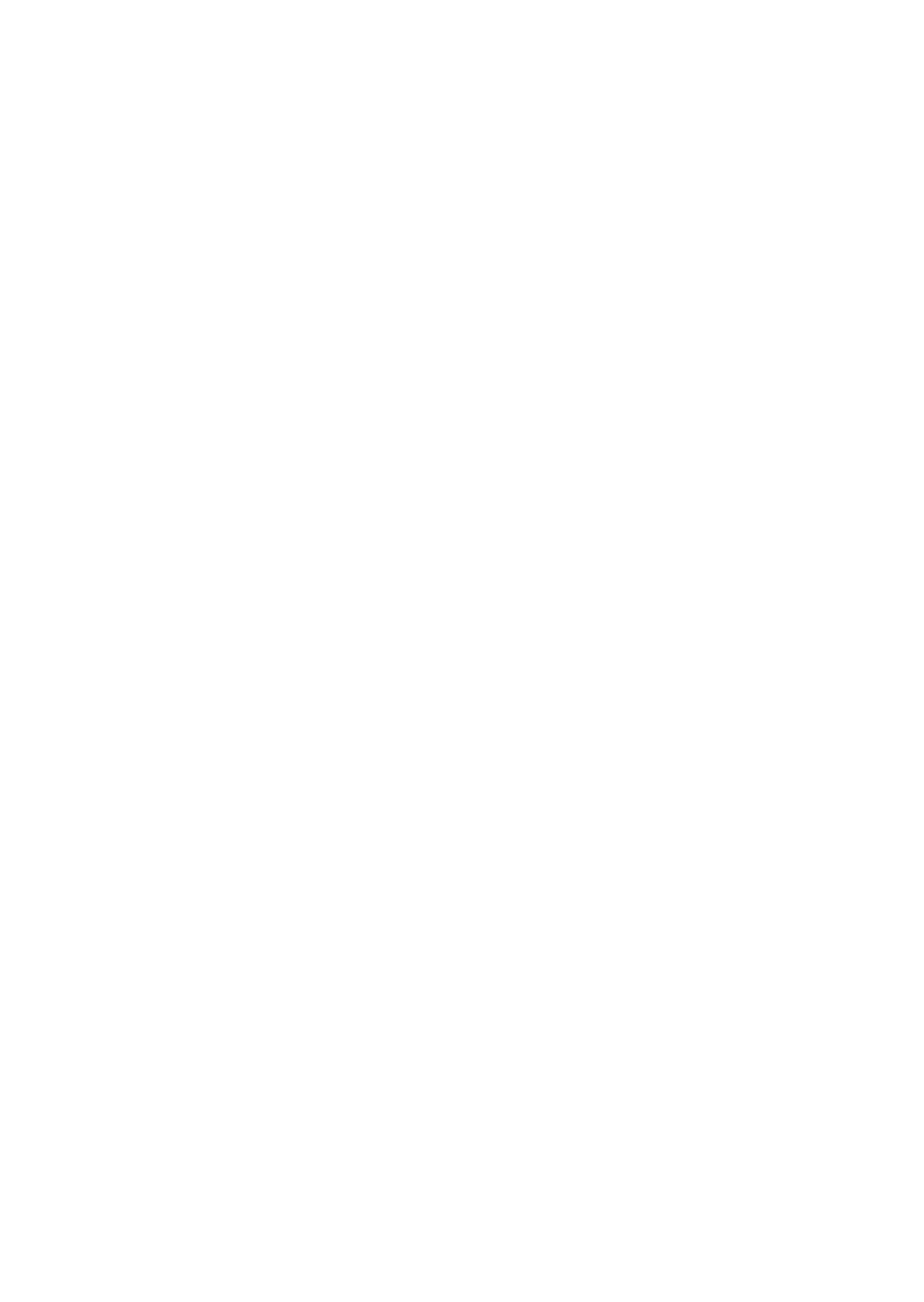# **Constitution of the Land of Brandenburg**

dated 20 August 1992 (Official Gazette I p. 298), last amended by the Act dated 16 May 2019 (Official Gazette I/ 2019/ No. 16)

The Landtag adopted the draft of a Land Constitution on 14 April 1992. The people of Brandenburg approved it in a referendum on 14 June 1992.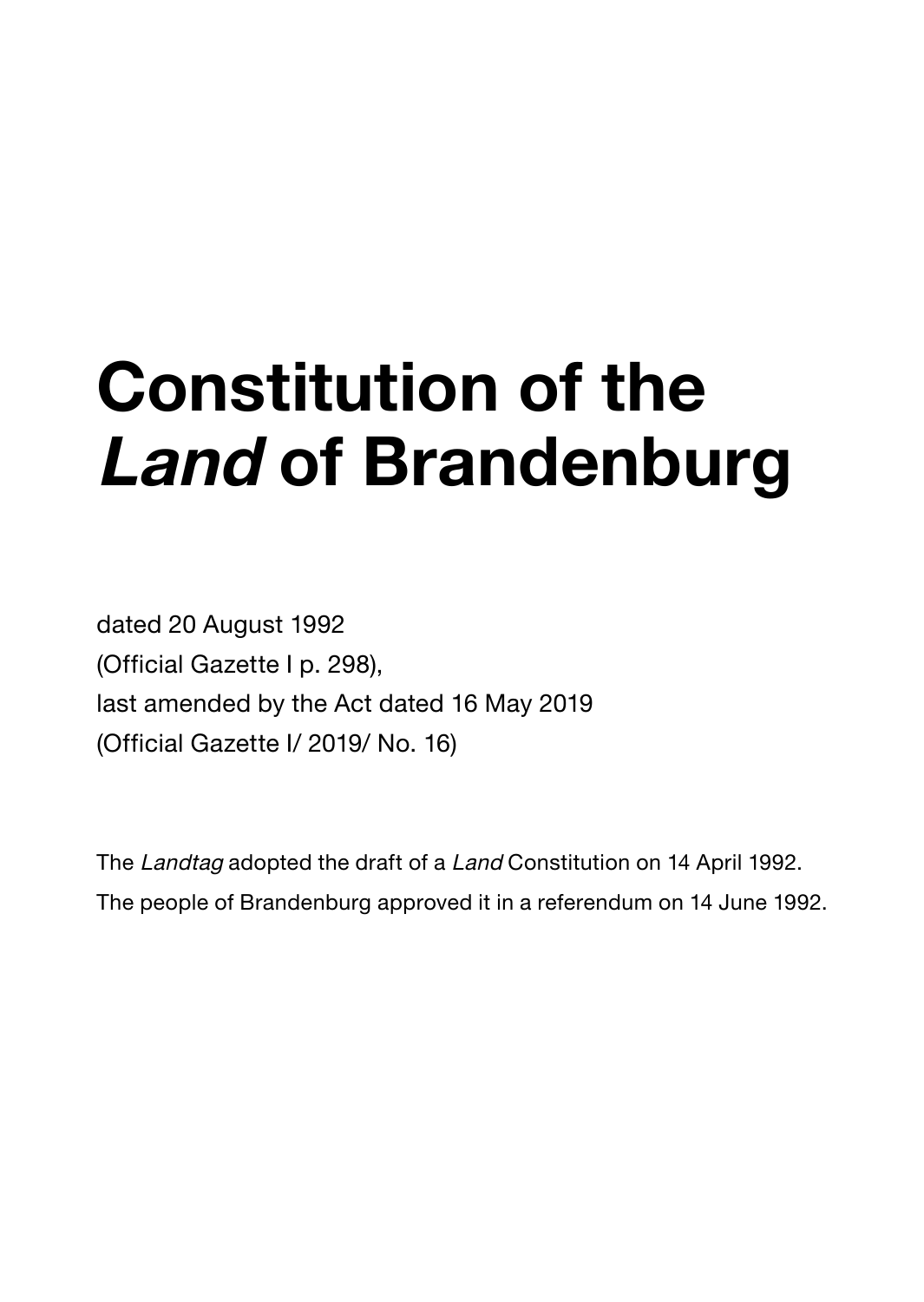# **Table of contents**

| Part 1:    | <b>Basic principles</b>                                |
|------------|--------------------------------------------------------|
| Article 1  | Land Brandenburg                                       |
| Article 2  | Principles of the Constitution                         |
| Article 3  | State citizens                                         |
| Article 4  | Land colours and coat of arms                          |
|            |                                                        |
| Part 2:    | <b>Basic rights and fundamental aims</b>               |
| Section 1: | Validity and legal protection                          |
| Article 5  | Validity                                               |
| Article 6  | Legal protection                                       |
| Section 2: | Freedom, equality and dignity                          |
| Article 7  | Protection of human dignity                            |
| Article 7a | Protection of peaceful coexistence                     |
| Article 8  | Right to life                                          |
| Article 9  | Freedom of the person                                  |
| Article 10 | Free development of the personality                    |
| Article 11 | Data protection                                        |
| Article 12 | Equality                                               |
| Article 13 | Freedom of conscience, faith and creed                 |
| Article 14 | Sundays and public holidays                            |
| Article 15 | Inviolability of the home                              |
| Article 16 | Privacy of correspondence, post and telecommunications |
| Article 17 | Freedom of movement                                    |
| Article 18 | Right of asylum, ban on extradition and deportation    |
| Article 19 | Freedom of expression and the media                    |
| Article 20 | Freedom of association                                 |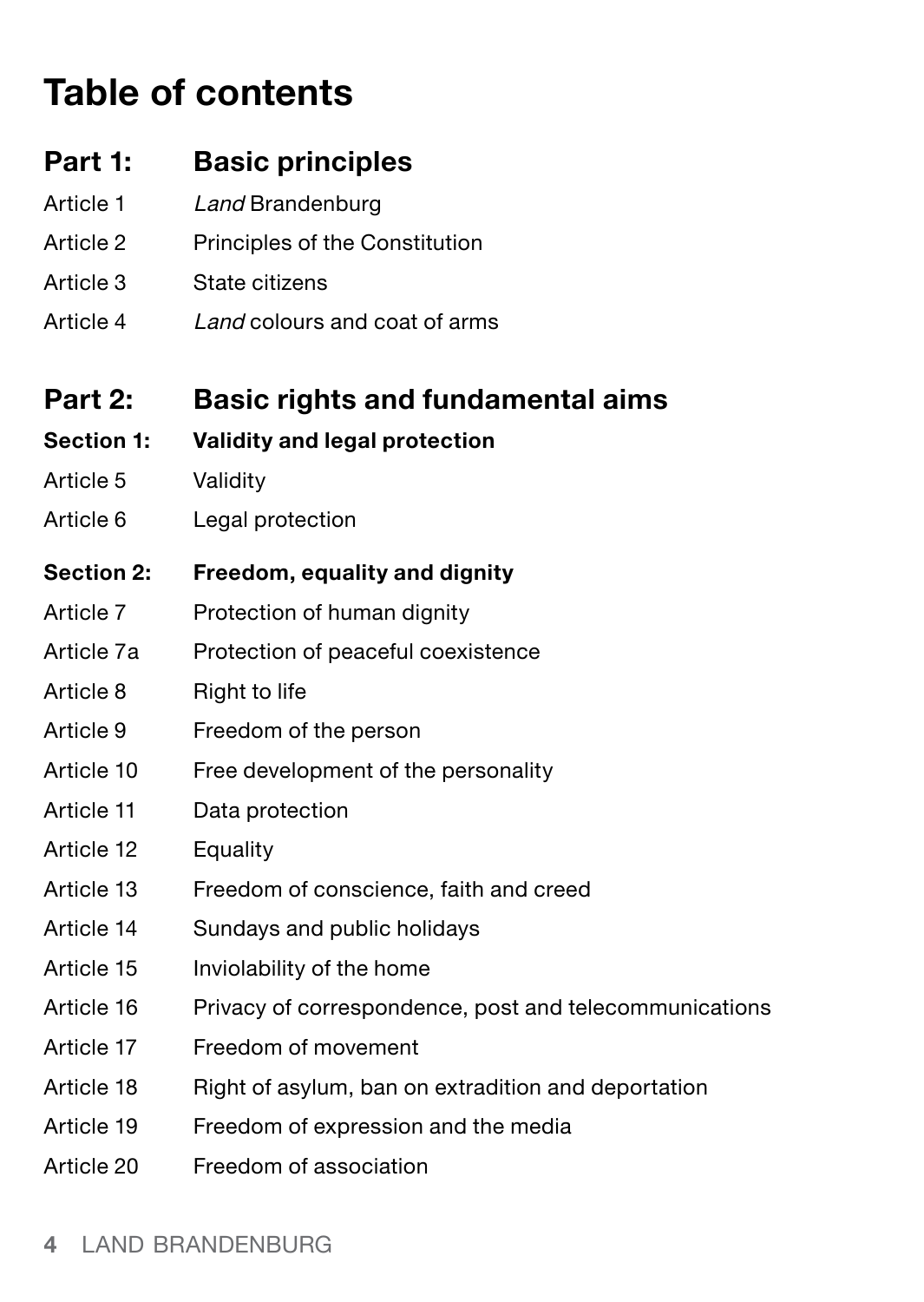| <b>Section 3:</b> | <b>Rights of political influence</b>                    |  |  |
|-------------------|---------------------------------------------------------|--|--|
| Article 21        | Right of political participation                        |  |  |
| Article 22        | Elections and referenda                                 |  |  |
| Article 23        | Freedom of assembly                                     |  |  |
| Article 24        | Right of petition                                       |  |  |
| Section 4:        | <b>Rights of the Sorbs/Wends</b>                        |  |  |
| Article 25        | Rights of the Sorbs/Wends                               |  |  |
| Section 5:        | Marriage, family, cohabitation and children             |  |  |
| Article 26        | Marriage, family and cohabitation                       |  |  |
| Article 27        | Protection and upbringing of children and young persons |  |  |
| Section 6:        | Education, sciences, arts and sport                     |  |  |
| Article 28        | Principles of upbringing and education                  |  |  |
| Article 29        | Right to education                                      |  |  |
| Article 30        | School system                                           |  |  |
| Article 31        | Academic freedom                                        |  |  |
| Article 32        | Institutions of higher education                        |  |  |
| Article 33        | Further education                                       |  |  |
| Article 34        | The arts and culture                                    |  |  |
| Article 35        | Sport                                                   |  |  |
| <b>Section 7:</b> | <b>Churches and religious societies</b>                 |  |  |
| Article 36        | Legal status                                            |  |  |
| Article 37        | Property and state benefits                             |  |  |
| Article 38        | Spiritual welfare                                       |  |  |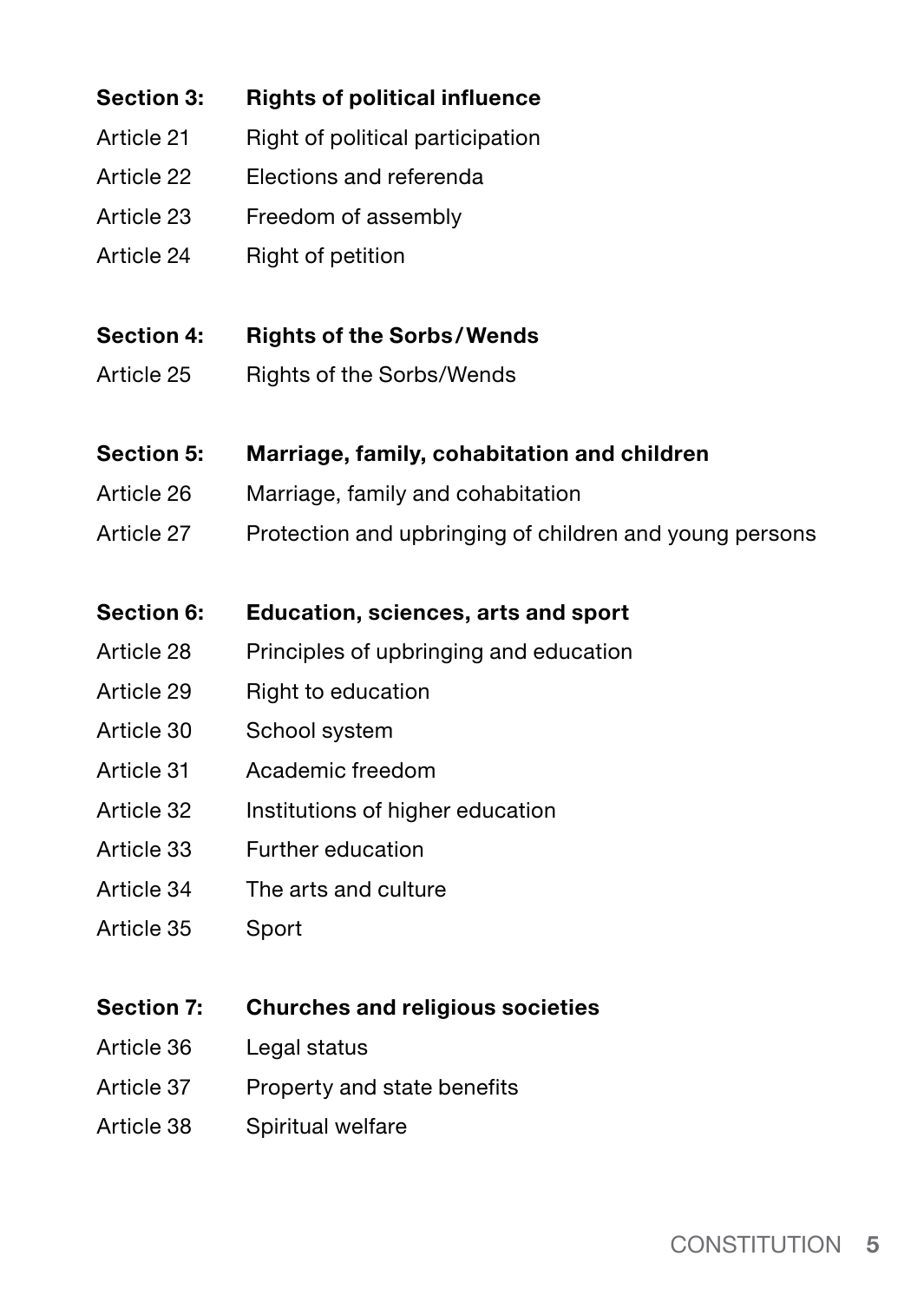- **Section 8: Nature and the environment** Article 39 Protection of the natural foundations of life
- Article 40 Land
- **Section 9: Property, the economy, work and social security**
- Article 41 Property and right of inheritance
- Article 42 The economy
- Article 43 Agriculture and forestry
- Article 44 Structural aid
- Article 45 Social security
- Article 46 Emergency assistance
- Article 47 Housing
- Article 48 Work
- Article 49 Occupational freedom
- Article 50 Right of co-determination
- Article 51 Freedom of association and the right to strike
- **Section 10: Judicial proceedings and penal system**
- Article 52 Basic rights in court
- Article 53 Basic rights in criminal proceedings
- Article 54 Penal system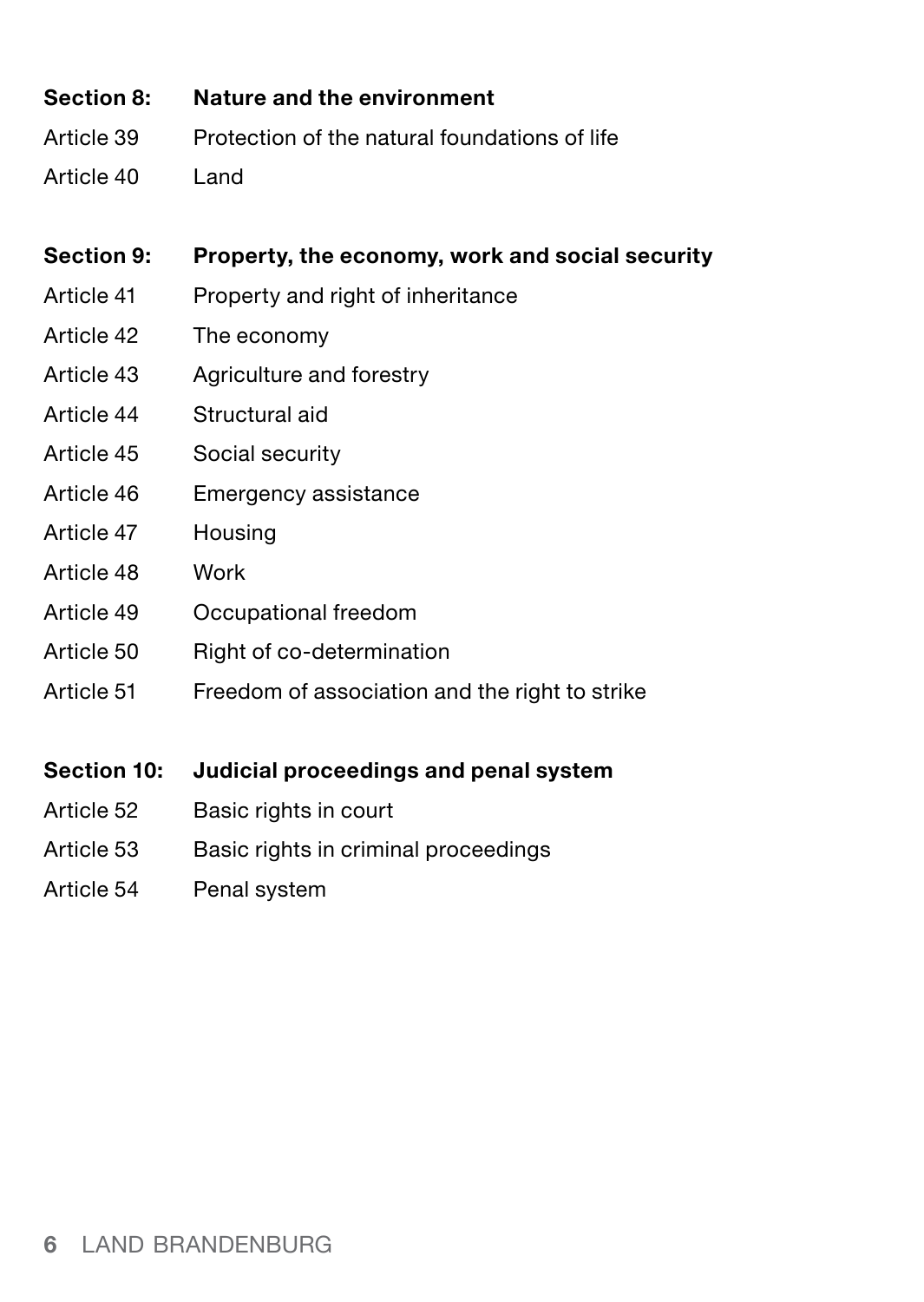| The structure of the state<br>Part 3: |                                              |
|---------------------------------------|----------------------------------------------|
| Section 1:                            | The Landtag                                  |
| Article 55                            | The Landtag                                  |
| Article 56                            | Free mandate of members                      |
| Article 57                            | Indemnity                                    |
| Article 58                            | Immunity                                     |
| Article 59                            | Privilege                                    |
| Article 60                            | Compensation                                 |
| Article 61                            | Indictment of a member of the Landtag        |
| Article 62                            | Legislative term, new elections              |
| Article 63                            | Scrutiny of elections                        |
| Article 64                            | Sessions                                     |
| Article 65                            | Decision-making                              |
| Article 66                            | Obligation of attendance and right of access |
| Article 67                            | Parliamentary groups                         |
| Article 68                            | Rules of procedure                           |
| Article 69                            | Presiding committee                          |
| Article 70                            | Committees                                   |
| Article 71                            | Petitions committee                          |
| Article 72                            | Committees of inquiry                        |
| Article 73                            | Study commissions                            |
| Article 74                            | Land commissioners                           |
|                                       |                                              |
| Section 2:                            | The legislature                              |
| Article 75                            | Legislative initiative                       |
| Article 76                            | Popular initiative                           |

- 
- Article 77 Popular petition
- Article 78 Referendum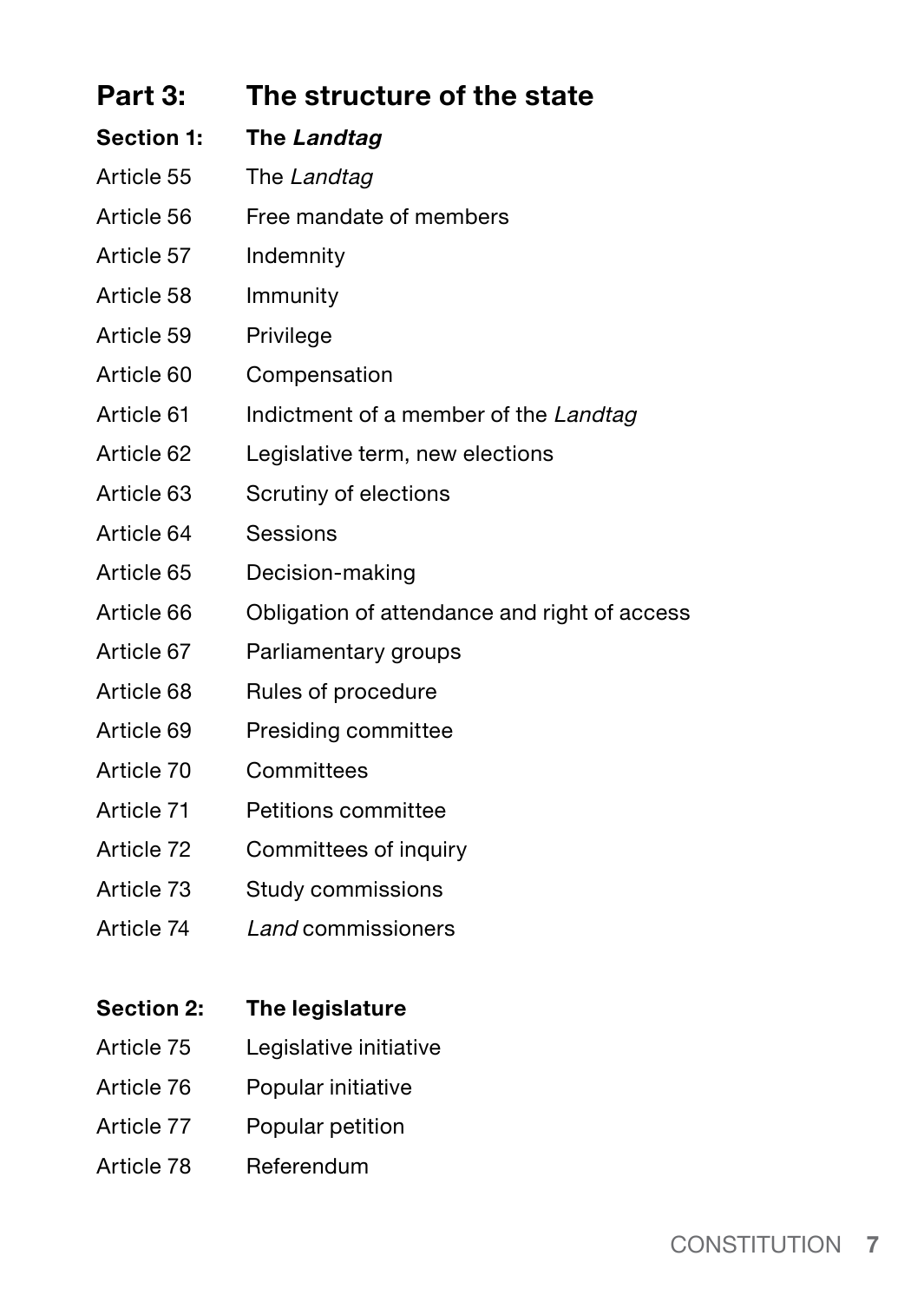- Article 79 Amendments to the Constitution
- Article 80 Statutory instruments
- Article 81 Promulgation, entry into force

#### **Section 3: The Land government**

- Article 82 Composition
- Article 83 Election of the Minister-President
- Article 84 Appointment and dismissal of ministers
- Article 85 Termination of the term of office
- Article 86 Constructive vote of no confidence
- Article 87 Vote of confidence
- Article 88 Oath of office
- Article 89 Formation of policies
- Article 90 Chairmanship, voting, conducting business
- Article 91 Power of representation, treaties
- Article 92 Right of pardon
- Article 93 Civil servants
- Article 94 Duty to inform of the government
- Article 95 Incompatibility

#### **Section 4: The administration**

- Article 96 Administrative organisation
- Article 97 Local self-government
- Article 98 Territorial revisions
- Article 99 Local taxes
- Article 100 Local constitutional complaints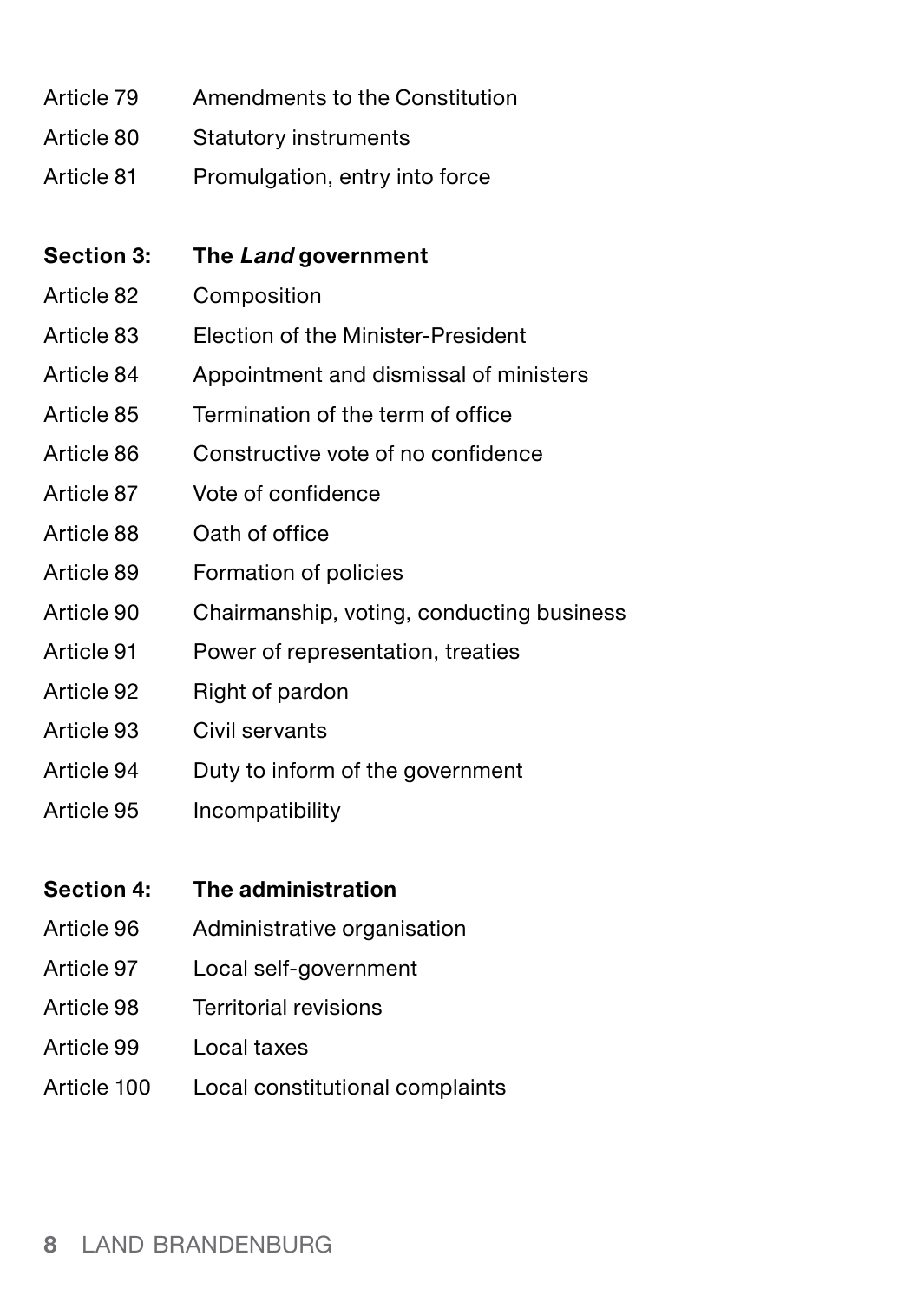# **Section 5: Finance**  Article 101 Budget Article 102 Transitional power Article 103 Borrowing Article 104 Cover of expenditure Article 105 Extra-budgetary expenditure Article 106 Submission and auditing of accounts Article 107 Land Court of Audit **Section 6: Administration of justice** Article 108 The judiciary Article 109 Appointment of judges Article 110 Honorary judges Article 111 Judicial impeachment Article 112 Constitutional Court Article 113 Jurisdiction of the Constitutional Court **Section 7: Transitional and concluding provisions**

- Article 114 Formation of the Constitutional Court
- Article 115 Constituent assembly
- Article 116 Reorganisation of the Brandenburg-Berlin region
- Article 117 Entry into force of the Constitution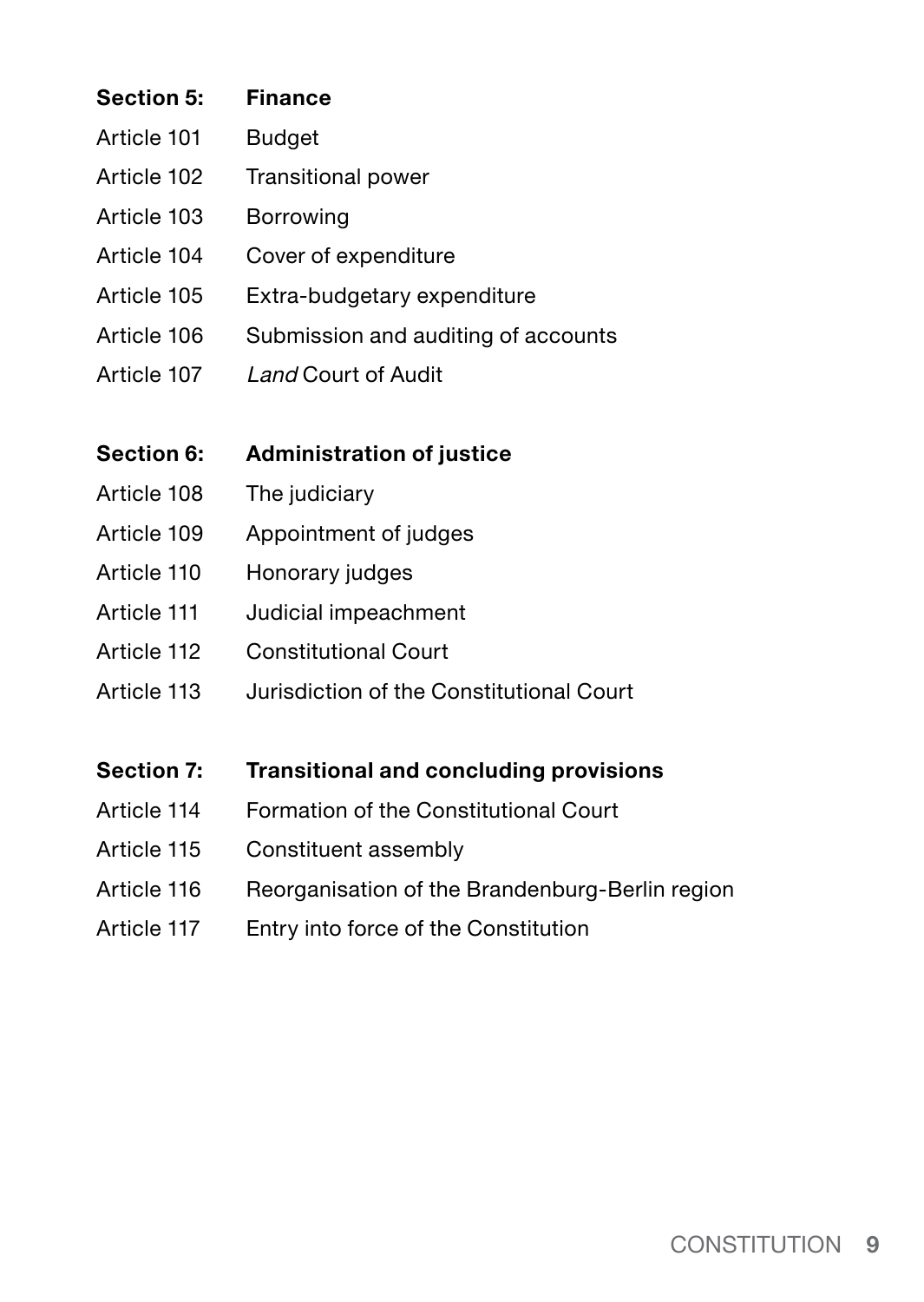# **Preamble**

We, the citizens of the Land of Brandenburg, have given ourselves this Constitution in free self-determination,

in the spirit of the traditions of law, tolerance and solidarity in the Mark Brandenburg,

based on the peaceful changes in the autumn of 1989,

imbued with the will to safeguard human dignity and freedom, to organise community life based on social justice, to promote the well-being of all, to preserve and protect nature and the environment, and determined to fashion the Land of Brandenburg as a living member of the Federal Republic of Germany in a uniting Europe and in the One World.

# **Part 1: Basic principles**

#### **Article 1 (Land Brandenburg)**

- (1) Brandenburg is a Land of the Federal Republic of Germany.
- (2) The Land is divided into municipalities and associations of municipalities.
- (3) The Land capital is Potsdam.

#### **Article 2 (Principles of the Constitution)**

(1) Brandenburg is a free, social and democratic Land, governed by the rule of law, committed to peace and justice and to the protection of the natural environment and culture, which strives to cooperate with other peoples, in particular with its Polish neighbours.

(2) All state authority shall be derived from the people.

(3) The people of the Land of Brandenburg acknowledge the basic rights laid down in the Basic Law of the Federal Republic of Germany, in the European Convention for the Protection of Human Rights and Basic Freedoms, in the European Social Charter and in the international conventions on human rights.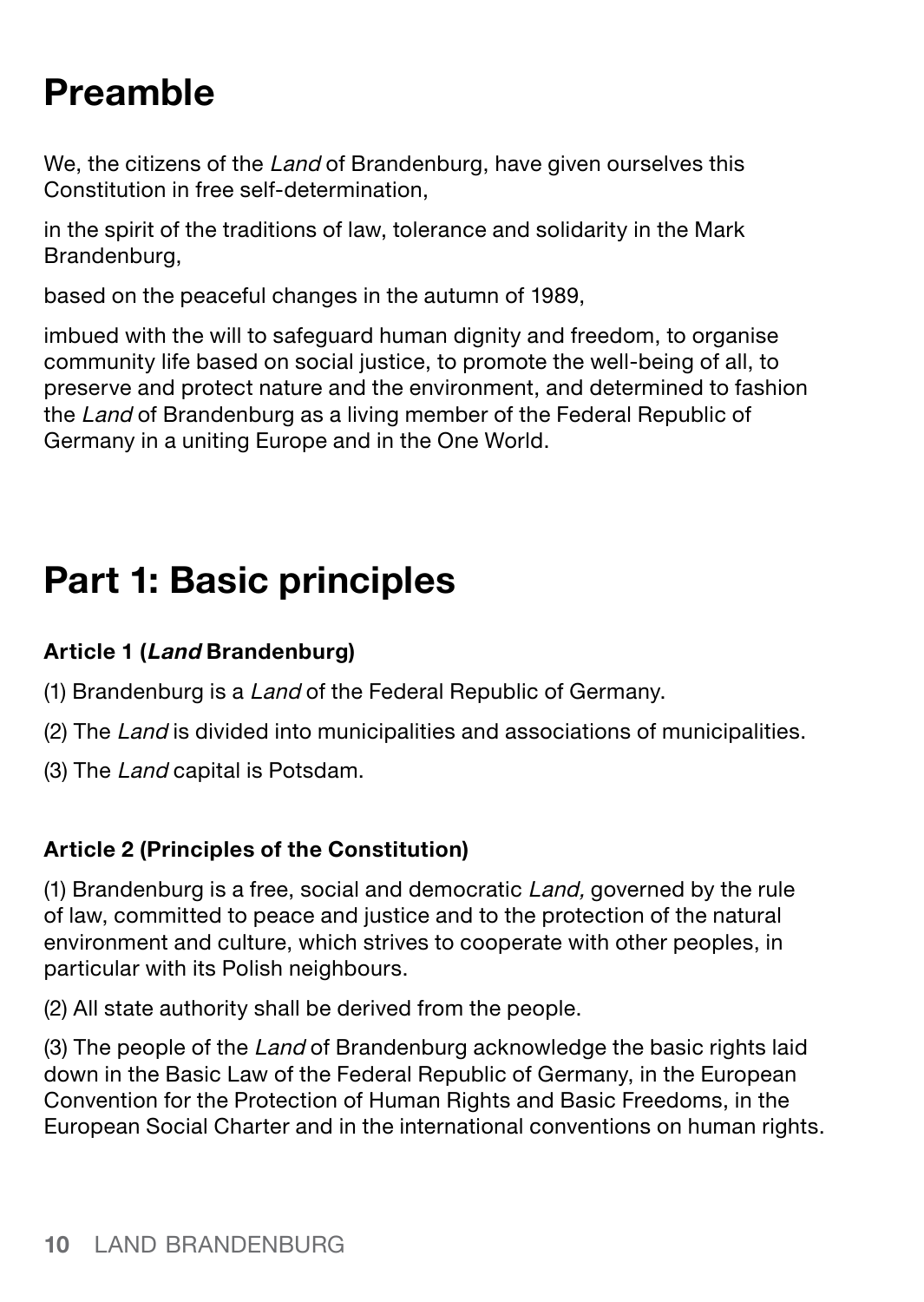(4) Legislation shall be exercised through referenda and the Landtag. Executive power shall lie in the hands of the Land government, administrative bodies and self-governing bodies. The dispensation of justice shall be entrusted to independent judges.

(5) The provisions of the Basic Law shall take precedence over those of the Land Constitution. The legislature shall be bound by Federal Law and the Land Constitution, the executive and judiciary by law and justice.

#### **Article 3 (State citizens)**

(1) All Germans as defined by paragraph 1 of Article 116 of the Basic Law with permanent residence in the Land of Brandenburg shall be citizens pursuant to this Constitution. All persons with permanent residence in the Land of Brandenburg shall be residents pursuant to this Constitution, independent of nationality.

(2) Germans as defined by the Basic Law shall have equal rights and duties in Brandenburg, insofar as a legal reservation for the citizens of Brandenburg does not exist

(3) Nationals of other countries and stateless persons with residence in the Land of Brandenburg shall be granted equality of status with Germans as defined by the Basic Law, insofar as this Constitution or laws do not stipulate otherwise.

#### **Article 4 (Land colours and coat of arms)**

The Land colours are red and white. The Land coat of arms is the red eagle of the Mark Brandenburg on a white background.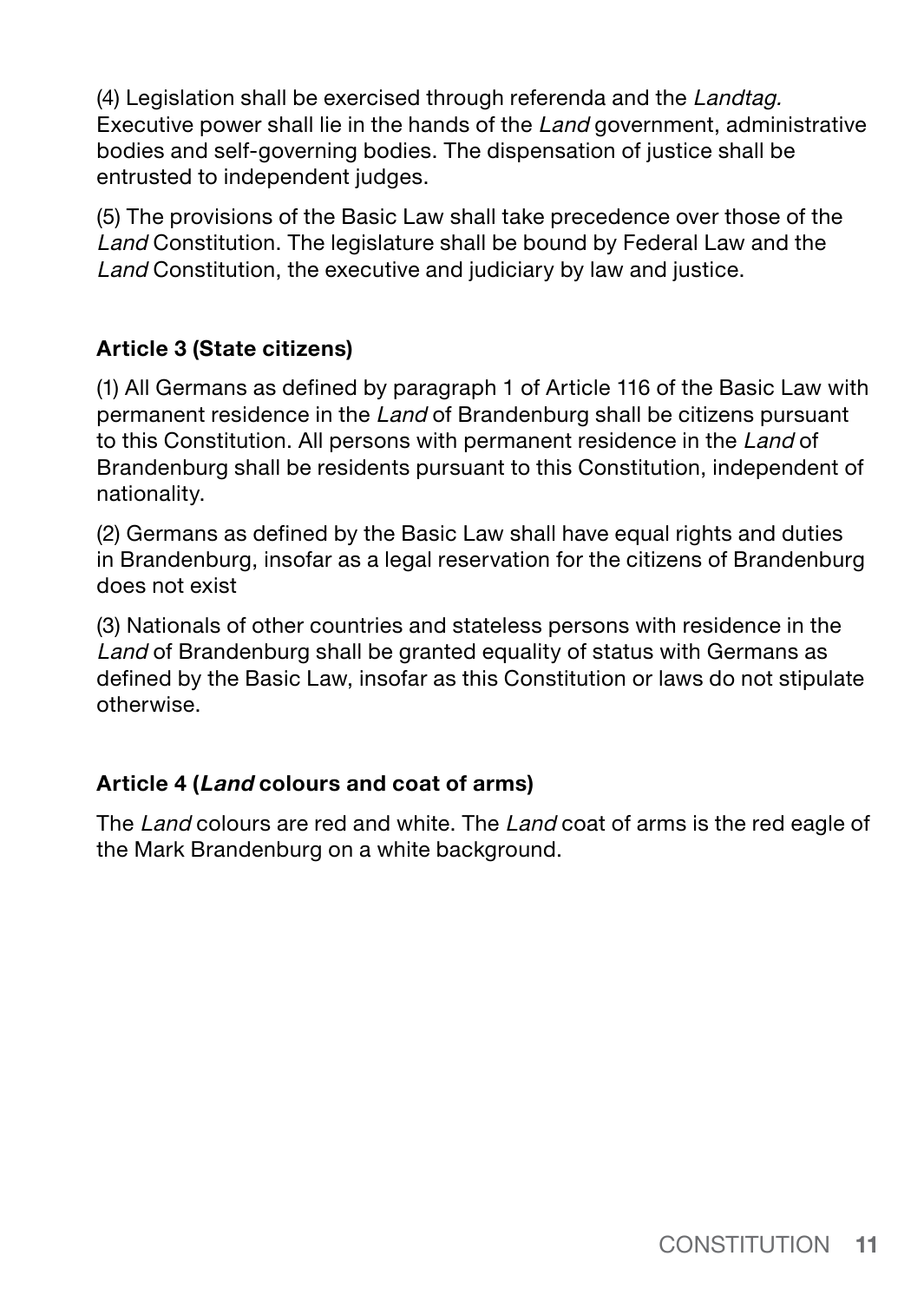# **Part 2: Basic rights and fundamental aims**

# **Section 1: Validity and legal protection**

### **Article 5 (Validity)**

(1) The basic rights guaranteed to the individual and to social groups in this Constitution shall bind the legislature, the executive and the judiciary and, insofar as determined by this Constitution, third parties as directly applicable law.

(2) Insofar as a basic right may be restricted by law or pursuant to a law in accordance with this Constitution, the principle of commensurability shall be observed. A basic right shall never be infringed in its essential substance. The basic right shall be named in the restricting law, quoting the article.

(3) The basic rights shall also be valid for domestic legal entities, insofar as these rights are applicable to them in accordance with their nature.

#### **Article 6 (Legal protection)**

(1) If a person has his rights violated by the public authority, recourse to the courts shall be open to him.

(2) Any person shall be able to file a constitutional complaint with the Land Constitutional Court claiming that one of his basic rights guaranteed in this Constitution has been violated by the public authority. Details shall be laid down in a law, which may provide for the prior exhaustion of ordinary legal recourse and a special acceptance procedure.

(3) If the public authority violates a duty of public law for which it is responsible as regards another party, then its body shall be liable to the other party for the resulting damage in accordance with the law.

# **Section 2: Freedom, equality and dignity**

#### **Article 7 (Protection of human dignity)**

(1) Human dignity is inviolable. To respect and protect it shall be the duty of all state authority and the basis of every community of solidarity.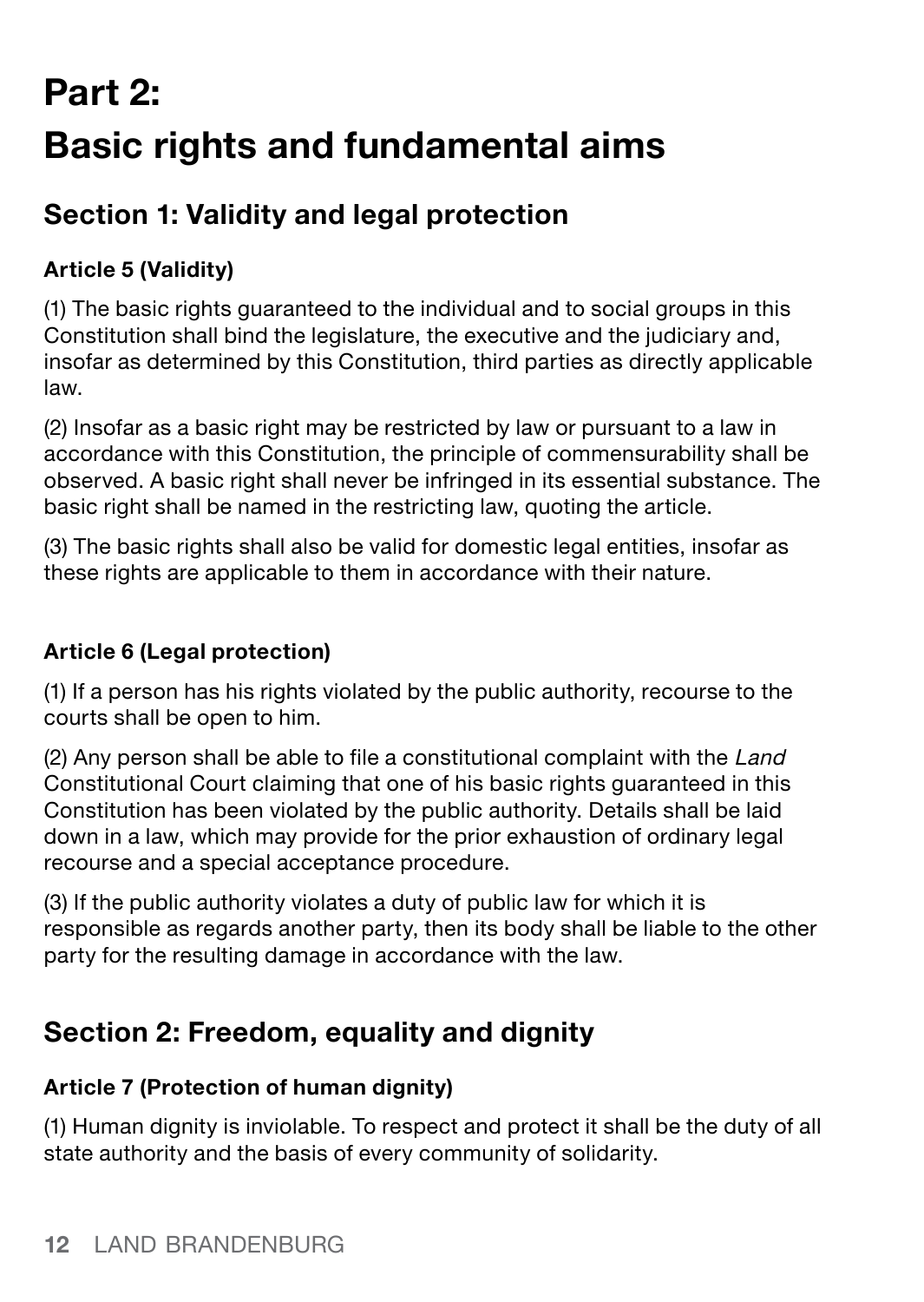(2) Each person shall owe the other the recognition of his dignity.

#### **Article 7a (Protection of peaceful coexistence)**

The Land protects the peaceful coexistence of peoples and opposes the dissemination of racist and xenophobic philosophies.

#### **Article 8 (Right to life)**

(1) Every person shall have the right to life, physical integrity and respect for his dignity in dying. The rights to life and physical integrity may be interfered with only pursuant to a law.

(2) Care for the protection of unborn life shall be provided in particular by comprehensive information, free advice and social assistance.

(3) No one shall be subject to cruel, inhumane, humiliating treatment or punishment and, without his voluntary and express consent, to medical or scientific experiments.

#### **Article 9 (Freedom of the person)**

(1) The freedom of the person is inviolable. It may only be restricted pursuant to law and only under consideration of the forms stipulated therein.

(2) Only a judge may rule upon the permissibility and continuation of any deprivation of freedom. Prior to any judicial decision on the order or continuation of deprivation of freedom, the person concerned shall be given the opportunity to call in the legal counsel of his choice. A trusted person shall also be informed without delay; in the case of juveniles, the legal guardians shall have a right to be party to the proceedings.

(3) In the case of any deprivation of freedom not based on a judicial order, a judicial hearing shall be held without delay, and at the latest within twenty-four hours, and a judicial decision shall be made at the latest by the end of the day following apprehension.

(4) Persons in custody may neither be physically nor psychologically abused nor subjected to harassment.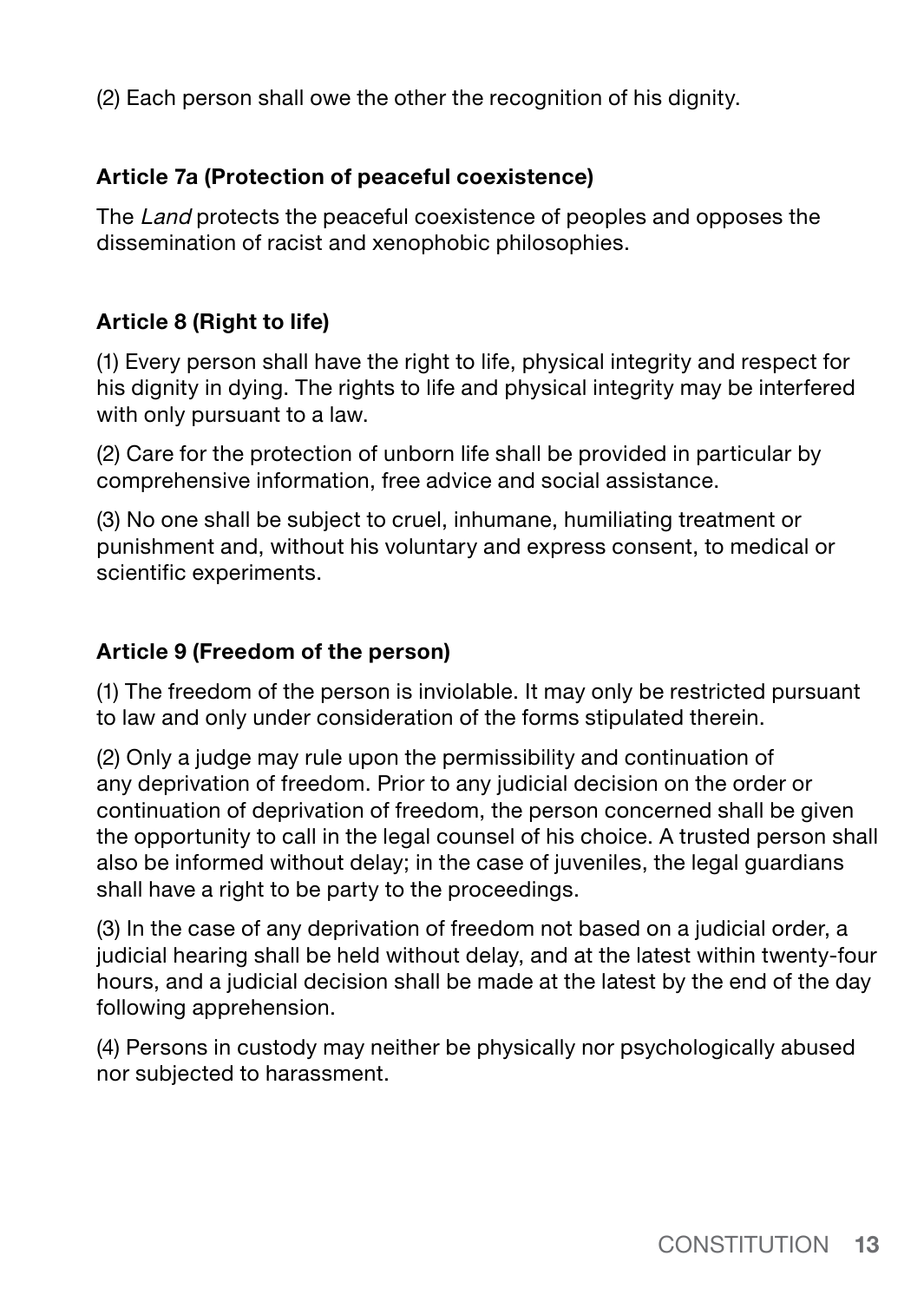#### **Article 10 (Free development of the personality)**

Every person shall have the right to the free development of his personality, insofar as he does not violate the rights of others and does not offend against the Constitution and laws in accordance with it.

#### **Article 11 (Data protection)**

(1) Every person shall have the right to decide for himself on the disclosure and use of his personal data, to have information on the storage of his personal data and to inspect files and other official documents, insofar as they concern him and the rights of a third party do not stand in the way. Personal data may only be collected, stored, processed, transmitted or otherwise used with the voluntary and express consent of the person concerned.

(2) Restrictions shall only be permitted in the overriding public interest by law or pursuant to a law within the framework of the purposes set down therein. The entitled party shall be informed of every collection of personal data, as soon as the purpose of the collection allows this.

(3) The Office for the Protection of the Constitution, to be established on the basis of regulations pursuant to federal legislation, shall be subject to a special parliamentary control. The Office shall not be entitled to any police powers. It may not request administrative assistance from the police force for which the Office itself is not authorised.

#### **Article 12 (Equality)**

(1) All persons shall be equal before the law. The public authority shall be prohibited from any arbitrariness and improper unequal treatment.

(2) No one may be favoured or disfavoured because of parentage, nationality, language, gender, sexual identity, social origin or status, disability, or religious, philosophical or political convictions or on racial grounds.

(3) Women and men shall have equal rights. The Land shall be obliged to take effective measures to provide for the equal status of women and men in work, public life, education and training, the family and in the area of social security.

(4) The Land, the municipalities and the associations of municipalities shall be obliged to provide for equal standards of living for persons with and without disabilities.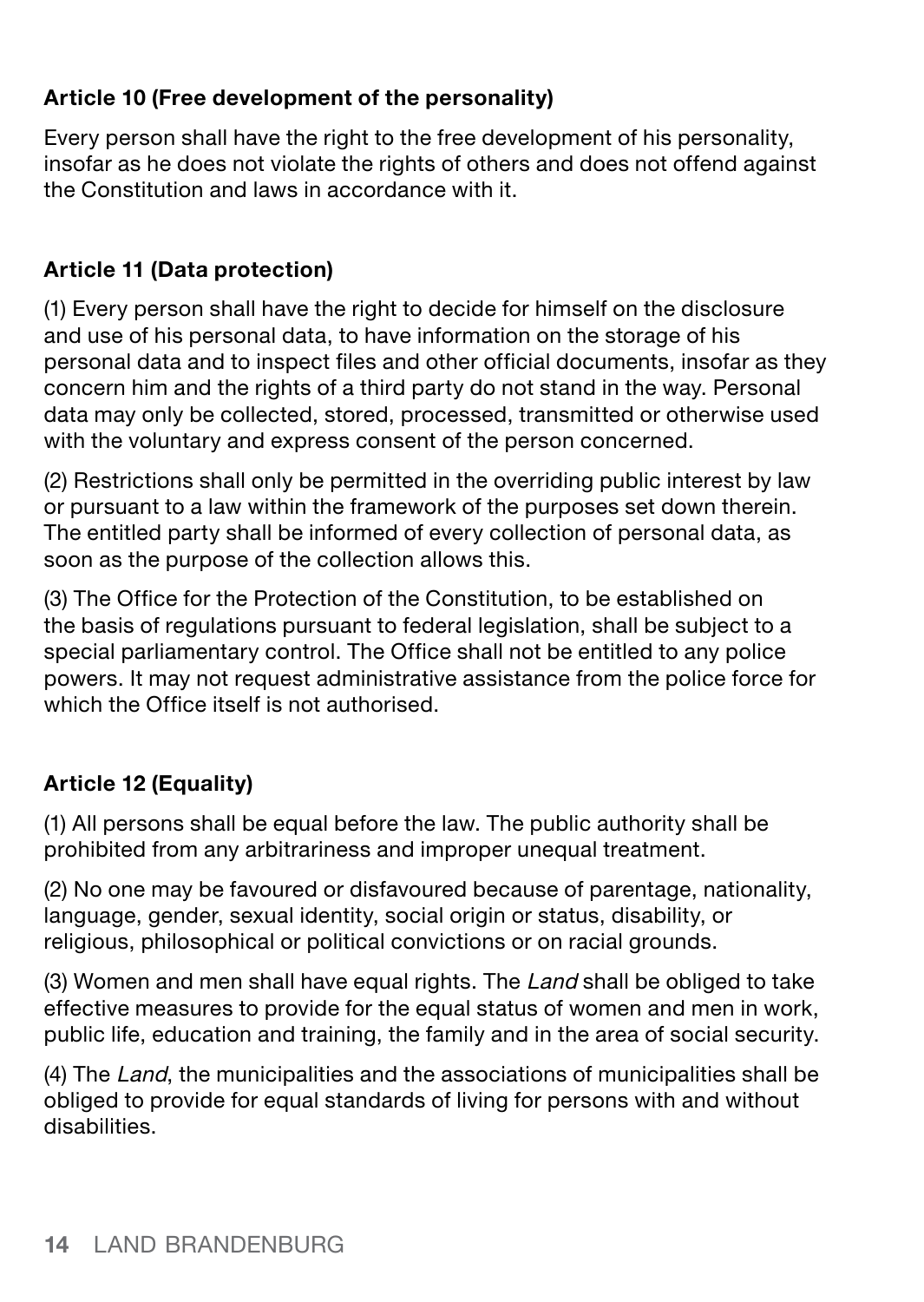#### **Article 13 (Freedom of conscience, faith and creed)**

(1) Freedom of conscience and of faith, and freedom to profess a religious or philosophical creed, is inviolable; their undisturbed practice shall be guaranteed.

(2) No one shall be obliged to reveal his religious or philosophical convictions. The public authorities shall have the right to ask about affiliation to a religious group only insofar as rights and duties are dependent upon this.

(3) No one may be forced into participation in a religious or philosophical act or into the use of a religious form of oath.

(4) Should a citizen be unable to fulfil his duties as a citizen because these duties go against his conscience, the Land shall, within the limits of feasibility, establish other, equally onerous duties for him. This does not apply to taxes.

#### **Article 14 (Sundays and public holidays)**

(1) The Land shall safeguard Sundays and state-approved public holidays as days of rest.

(2) The traditions associated with Sundays and public holidays shall be respected.

(3) Details shall be regulated by a law.

#### **Article 15 (Inviolability of the home)**

(1) The home is inviolable.

(2) Searches may be authorised only by a judge or on the basis of a judicial decision or, in case of imminent danger, by other authorities designated by law and may be carried out only in the manner therein prescribed.

(3) Interventions and restrictions shall otherwise only be permissible to avert a danger to the public or to the life of an individual or, pursuant to a law, to avert an acute danger to public safety and order, in particular to relieve a housing shortage, to combat the danger of an epidemic, or to protect children and young persons at risk.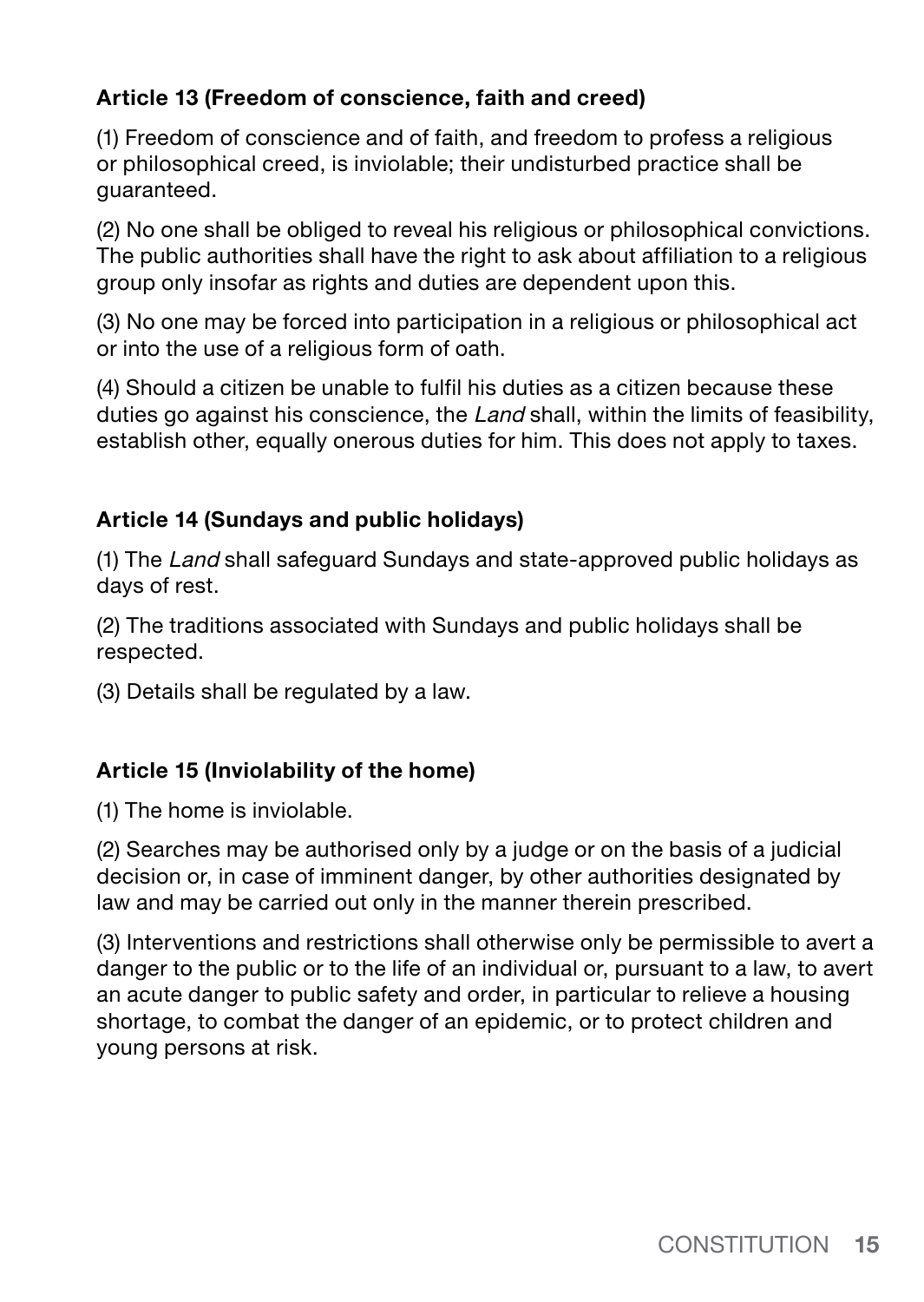#### **Article 16 (Privacy of correspondence, post and telecommunications)**

(1) The privacy of correspondence, post and telecommunications is inviolable.

(2) Interventions shall only be permissible pursuant to a law, which may provide for parliamentary control and which must provide for at least ex post facto judicial control.

#### **Article 17 (Freedom of movement)**

(1) All people shall have the right to move freely.

(2) The right to reside and settle in any place as desired may be restricted only by, or pursuant to, a law.

#### **Article 18 (Right of asylum, ban on extradition and deportation)**

(1) Persons persecuted on political grounds shall have the right of asylum.

(2) Foreigners may not be extradited or deported to a country where they may be threatened with the death penalty or torture.

#### **Article 19 (Freedom of expression and the media)**

(1) Every person shall have the right to disseminate information and opinions freely in any form and to inform himself from generally accessible or other legally accessible sources. The validity of these rights in service and employment relationships may only be restricted pursuant to a law.

(2) Freedom of the press, broadcasting, film and other mass media shall be guaranteed. The law shall guarantee by procedural regulations that the diversity of opinion present in society finds expression in the press and broadcasting.

(3) Legal restrictions for the protection of children and young persons as well as personal honour and other important objects of legal protection shall be permissible. War propaganda and public discrimination which violates human dignity shall be forbidden.

(4) Radio and television have the task of contributing to the formation of public opinion by offering a variety of programmes. In addition to the public service broadcasting institutions, private stations shall be permitted pursuant to a law. At the same time, a maximum amount of diversity of opinion shall be guaranteed.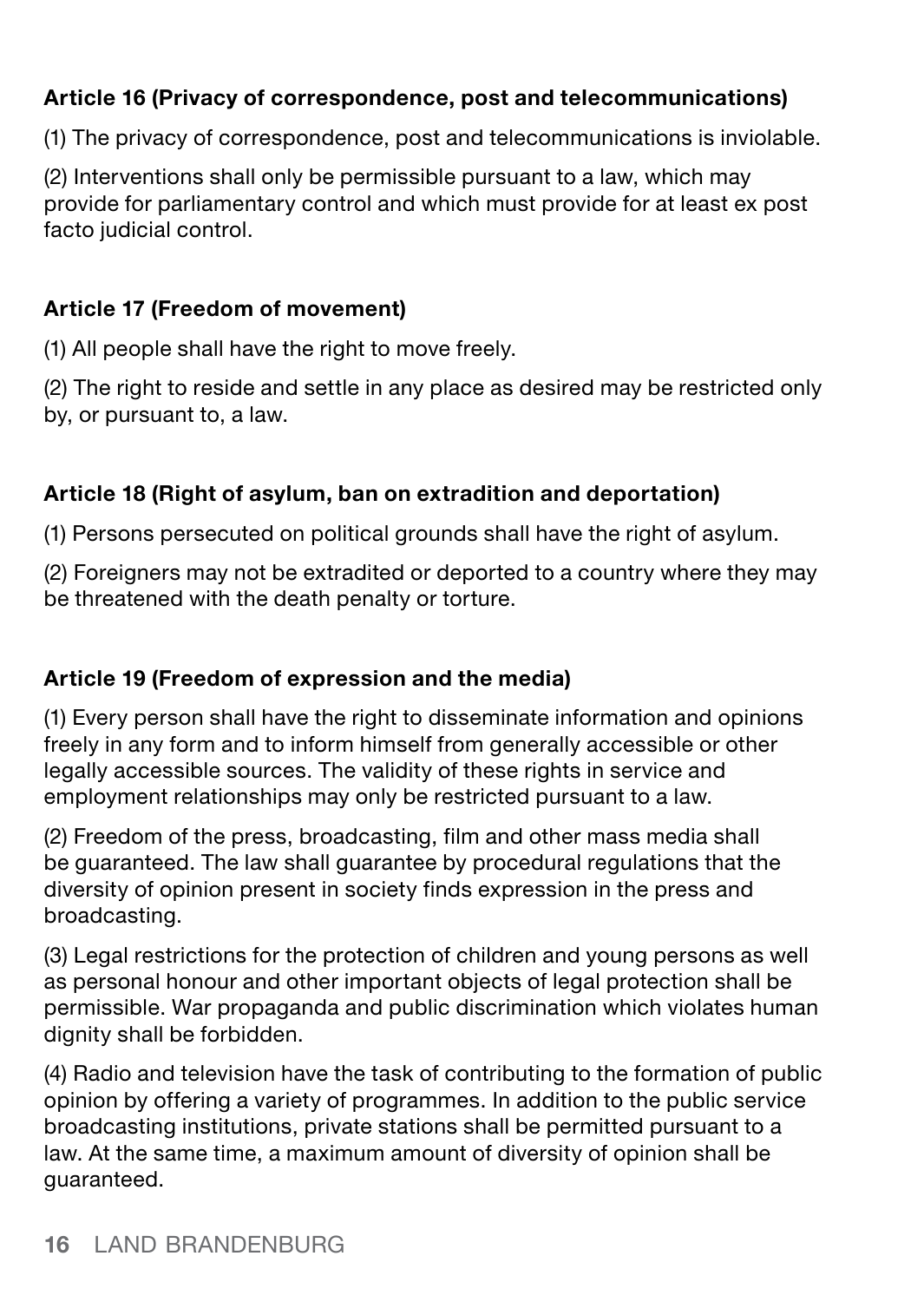(5) Lawful journalistic activity may not be obstructed by duty to testify, search and seizure.

(6) There shall be no censorship.

#### **Article 20 (Freedom of association)**

(1) All persons shall have the right to form and join parties, associations, clubs, societies and other organisations. All organisations shall have the right to determine their internal regulations freely and independently.

(2) Organisations whose aims or activities are directed against the Constitution, the criminal laws or the concept of international understanding shall be subject to restrictions or shall be prohibited by law.

(3) Parties and citizens' movements that perform public functions and that have an influence on the formation of public opinion must comply with democratic principles in their internal regulations. Their freedom of participation in the development of informed political opinion shall be guaranteed.

# **Section 3: Rights of political influence**

#### **Article 21 (Right of political participation)**

(1) The right of political participation shall be guaranteed.

(2) Every person shall have the same right of access to public office according to suitability, qualification and professional achievement, insofar as nothing else is provided for by law for the exercising of sovereign powers. Dismissal or disciplinary action on account of activity in citizens' initiatives, associations, religious societies or parties shall not be permitted.

(3) All persons shall have the right to join together in citizens' initiatives or associations to influence matters of public concern. These shall have the right to information from all state and municipal agencies and to submit their concerns to the responsible agencies and representative bodies. Details shall be regulated by a law.

(4) Every person shall have the right according to the law to inspect files and other official documents of the public authorities and administrative institutions of the Land and the municipalities, insofar as overriding public or private interests do not conflict with this.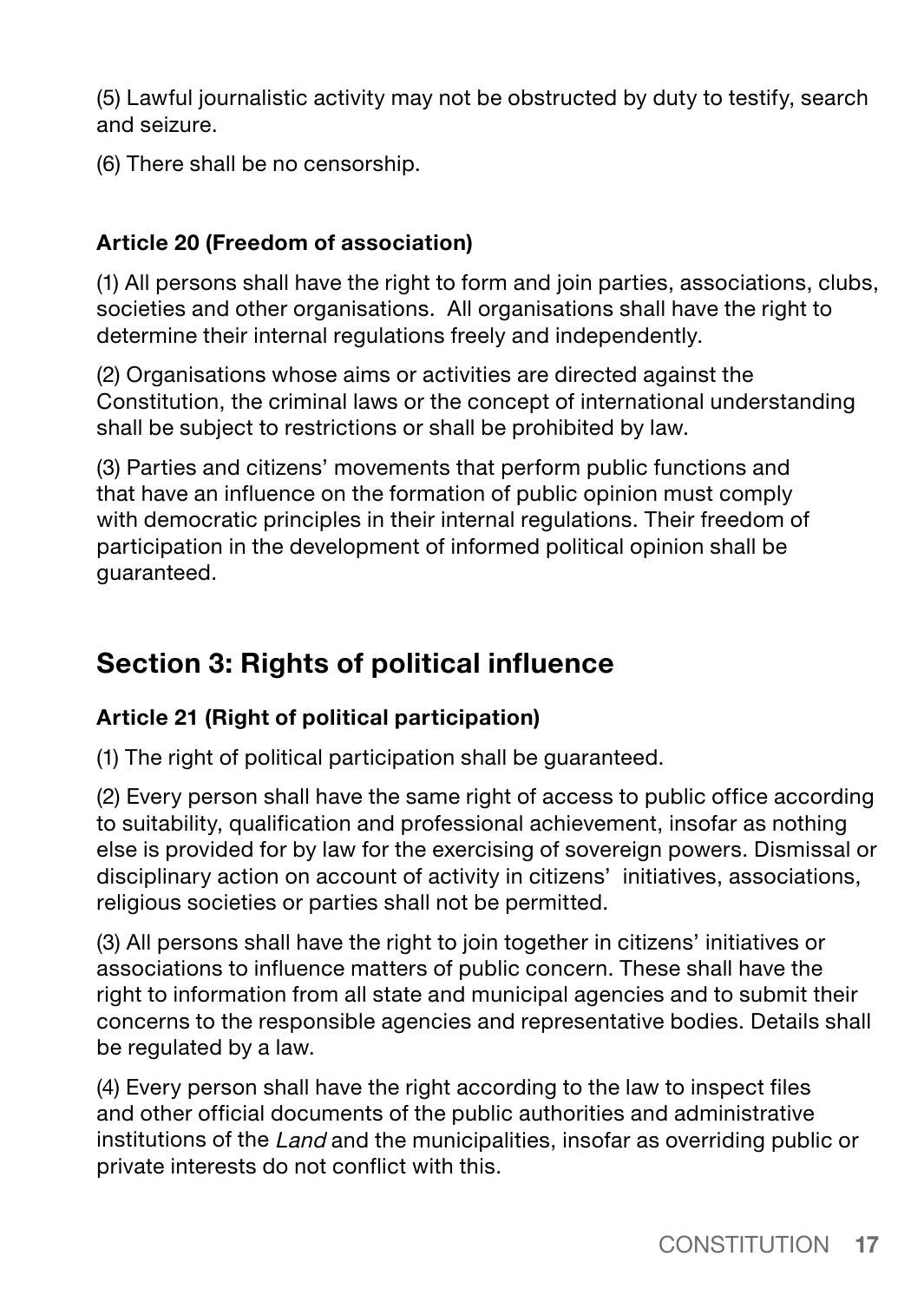(5) Any persons whose legally protected interests are affected by public or private schemes shall have the right to be a party to proceedings. Associations of persons affected shall also be entitled to this right. Details shall be regulated by a law.

#### **Article 22 (Elections and referenda)**

(1) Upon attaining the age of sixteen every citizen shall have the right to vote for the *Landtag* and the municipal representational bodies; upon attaining the age of eighteen every citizen shall have the right to be elected to these. Other residents of Brandenburg shall be granted these rights as soon as and insofar as this is permitted by the Basic Law.

(2) Upon attaining the age of sixteen every citizen shall have the right to participate in popular initiatives, popular petitions for referenda and popular referenda, as well as residents' petitions, citizens' petitions for referenda and citizens' referenda. Other residents shall have the right to participate in popular initiatives and residents' petitions; the right to participate in popular petitions for referenda and popular referenda, as well as citizens' petitions for referenda and citizens' referenda, shall be granted to these persons as soon as and insofar as this is permitted by the Basic Law.

(3) Elections and referenda shall be general, direct, equal, free and secret. Parties, political associations, list associations and individual citizens shall be entitled to participate in elections. Members of the Landtag shall be elected in accordance with a procedure which combines direct election of a candidate with the principles of proportional representation. Parliaments shall be entitled to scrutiny of elections and voting for their respective electoral areas. The divergent regulations agreed with the Land of Berlin in the treaty on the regulation of referenda in the Länder of Berlin and Brandenburg on the new delimitation treaty shall be applicable to the scrutiny of voting in a referendum in accordance with paragraph 1 of Article 116. The decisions shall be subject to judicial review.

(4) Any person seeking election to a parliament shall be entitled to the leave necessary for his election campaign. No person may be prevented from seeking, accepting and exercising a parliamentary mandate. A termination of employment or dismissal shall only be permitted if there are circumstances that entitle the employer to a termination without notice.

(5) Details shall be regulated by a law. The law may specifically stipulate that only a person who has been a citizen or resident in the electoral or plebiscitary area for a certain period possesses the rights referred to in paragraphs 1 to 4. The law may also stipulate that civil servants, employees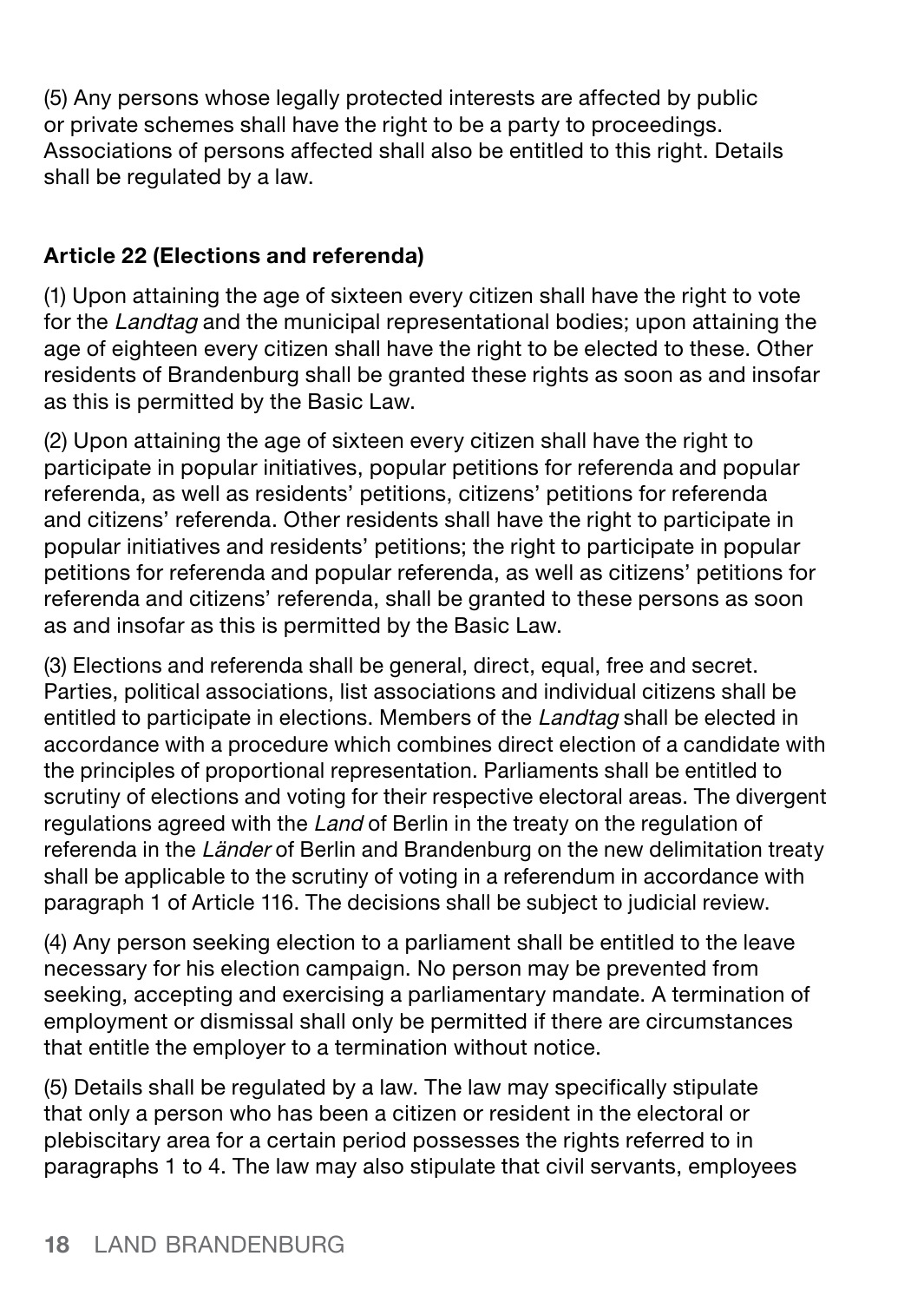in the civil service and judges may not at the same time be a member of the Landtag or a municipal representational body.

#### **Article 23 (Freedom of assembly)**

(1) All persons shall have the right to assemble peacefully and unarmed without prior notification or permission.

(2) Outdoor assemblies and demonstrations may be rendered notifiable and, in the case of acute danger to public safety, may be restricted, dispersed or banned under strict adherence to the principle of commensurability.

#### **Article 24 (Right of petition)**

Every person shall have the right, jointly or individually, to approach the Landtag, the municipal self-governing bodies and any other state or municipal authority with ideas, criticism and complaints. There shall be a right to an official reply within a fair and reasonable period of time.

# **Section 4: Rights of the Sorbs/Wends**

#### **Article 25 (Rights of the Sorbs/Wends)**

(1) The right of the Sorb/Wend people to the protection, preservation and cultivation of their national identity and their traditional settlement area is guaranteed. The Land, the municipalities and associations of municipalities shall support the realisation of this right, in particular the cultural autonomy and the effective political participation of the Sorb/Wend people.

(2) The Land shall work towards safeguarding the cultural autonomy of the Sorbs/Wends beyond the border of the Land.

(3) The Sorbs/Wends shall have the right to the preservation and promotion of the Sorb/Wend language and culture in public life and their teaching in schools and children's day-care facilities.

(4) The Sorb/Wend language shall be included in the official signage in the settlement area of the Sorbs/Wends. The Sorb/Wend flag is blue, red and white.

(5) The rights of the Sorbs/Wends shall be regulated by law. This must guarantee that Sorb/Wend representatives are involved in matters of concern to the Sorbs/Wends, in particular in legislation.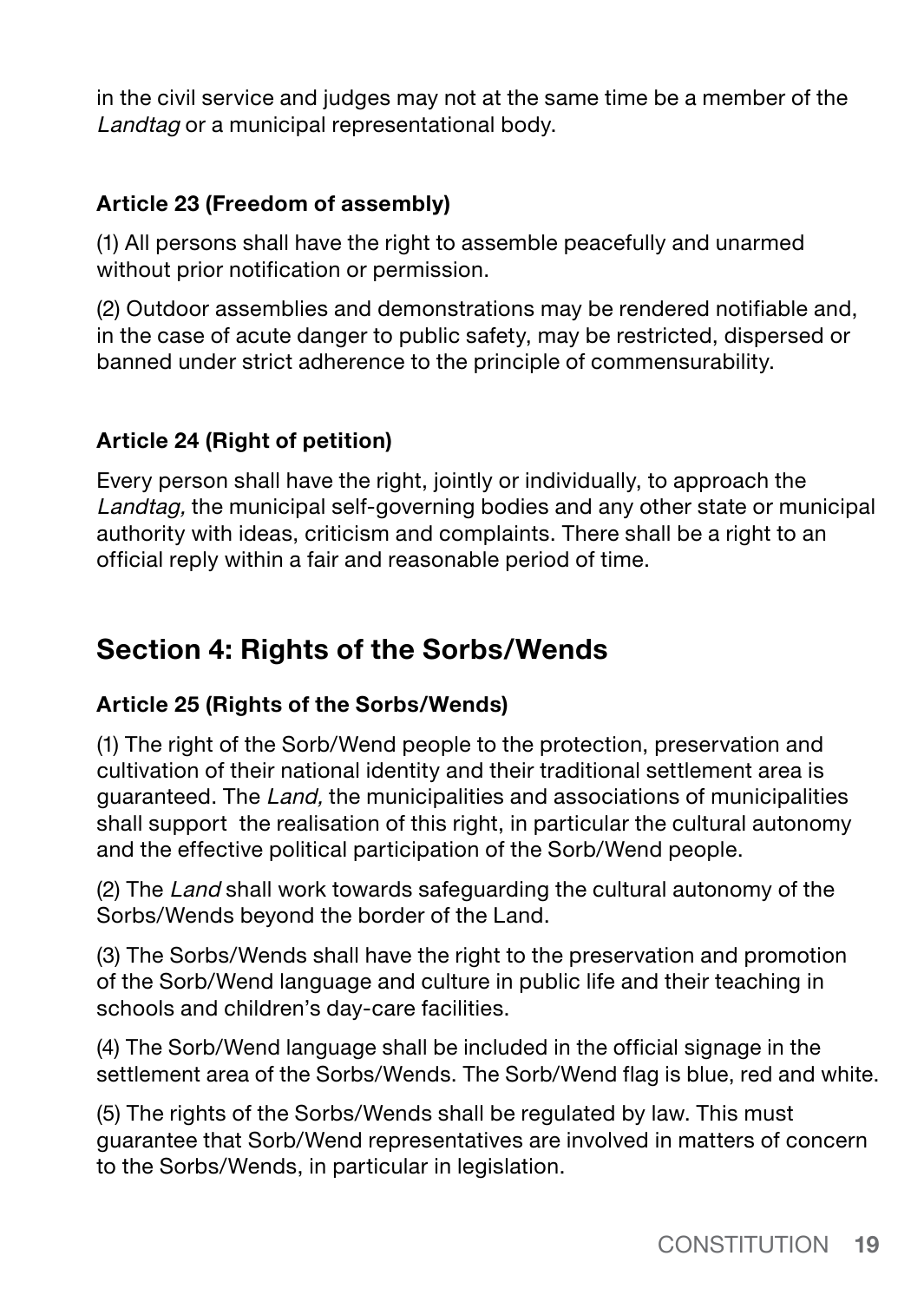# **Section 5: Marriage, family, cohabitation and children**

#### **Article 26 (Marriage, family and cohabitation)**

(1) Marriage and the family shall be protected and supported by the community. Special public assistance shall be granted to mothers, single parents and large families as well as to families with disabled members.

(2) The need for the protection of other long-term forms of cohabitation shall be recognised.

(3) Any person who suffers psychological or physical violence in marriage, the family or other forms of cohabitation shall be entitled to help and protection from the community.

(4) Housework, the upbringing of children, domestic care for persons in need and occupational work shall be equally respected.

#### **Article 27 (Protection and upbringing of children and young persons)**

(1) Children, as autonomous persons, shall have the right to respect for their dianity.

(2) Parents shall have the right and the duty to bring up their children.

(3) Children shall enjoy the special protection of the state and society. Those who bring up children shall be entitled to fair and reasonable state assistance and social consideration.

(4) Children and young people shall be granted a legal status by law that does justice to their growing capacity to reason by recognising their increasing independence.

(5) Children and young persons shall be protected from physical and psychological neglect and abuse. If the welfare of children or young persons is endangered, in particular through failure on the part of the legal guardians, the community shall provide the necessary assistance and take the necessary legally stipulated measures.

(6) The Land, the municipalities and associations of municipalities shall support children's day-care centres and youth recreational and leisure facilities, independent of the operator.

(7) Every child shall be entitled, in accordance with the law, to upbringing, education, supervision and care in a children's day-care facility.

(8) Child labour shall be prohibited.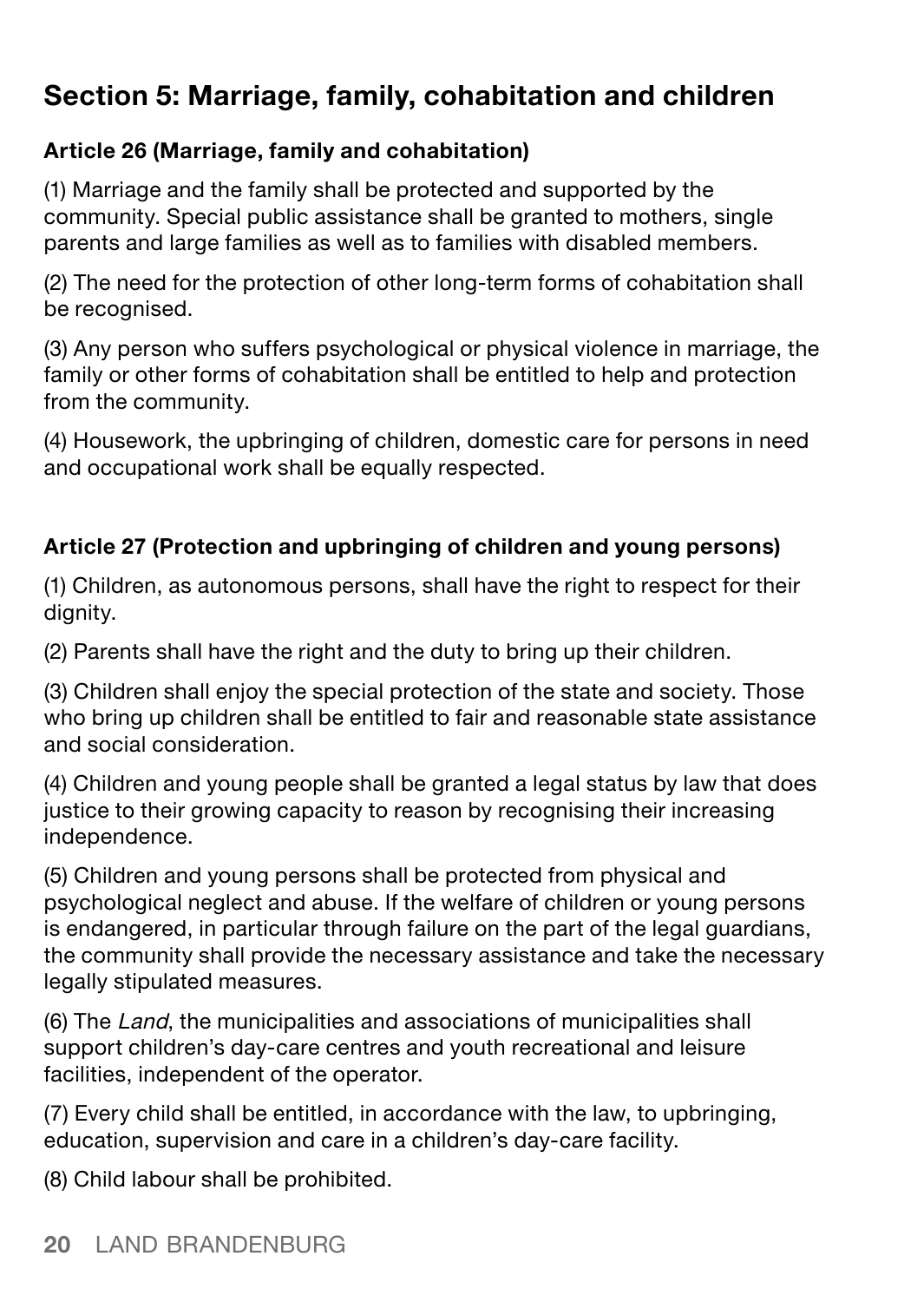# **Section 6: Education, sciences, arts and sport**

#### **Article 28 (Principles of upbringing and education)**

Upbringing and education have the purpose of promoting the development of the personality, independent thinking and action, respect for the dignity, the beliefs and the convictions of others, acknowledgement of democracy and freedom, the will to work towards social justice, peace and solidarity in the co-existence of cultures and peoples, and responsibility for nature and the environment.

#### **Article 29 (Right to education)**

(1) Every person shall have the right to education.

(2) The Land is obliged to create public educational institutions and to promote vocational training systems.

(3) Every person shall have the right to equal access to public educational institutions, regardless of his economic and social status and his political convictions. Particular support shall be given to gifted persons, socially disadvantaged persons and persons with disabilities.

#### **Article 30 (School system)**

(1) School attendance shall be compulsory for all children.

(2) The school system shall be under the supervision of the Land. Parents, teachers and pupils, as well as their representatives and associations, shall work together to shape it.

(3) The school system must guarantee openness, transparency and variety in the curriculum.

(4) The abilities, performance and inclinations of the pupil shall determine admission to secondary schools in addition to the wishes of the legal guardians.

(5) The Land and the bodies of municipal self-government shall be obliged to establish and support schools. Education at these schools shall be free of charge. The free supply of learning and teaching resources shall be regulated by law.

(6) The right to establish private schools shall be guaranteed in accordance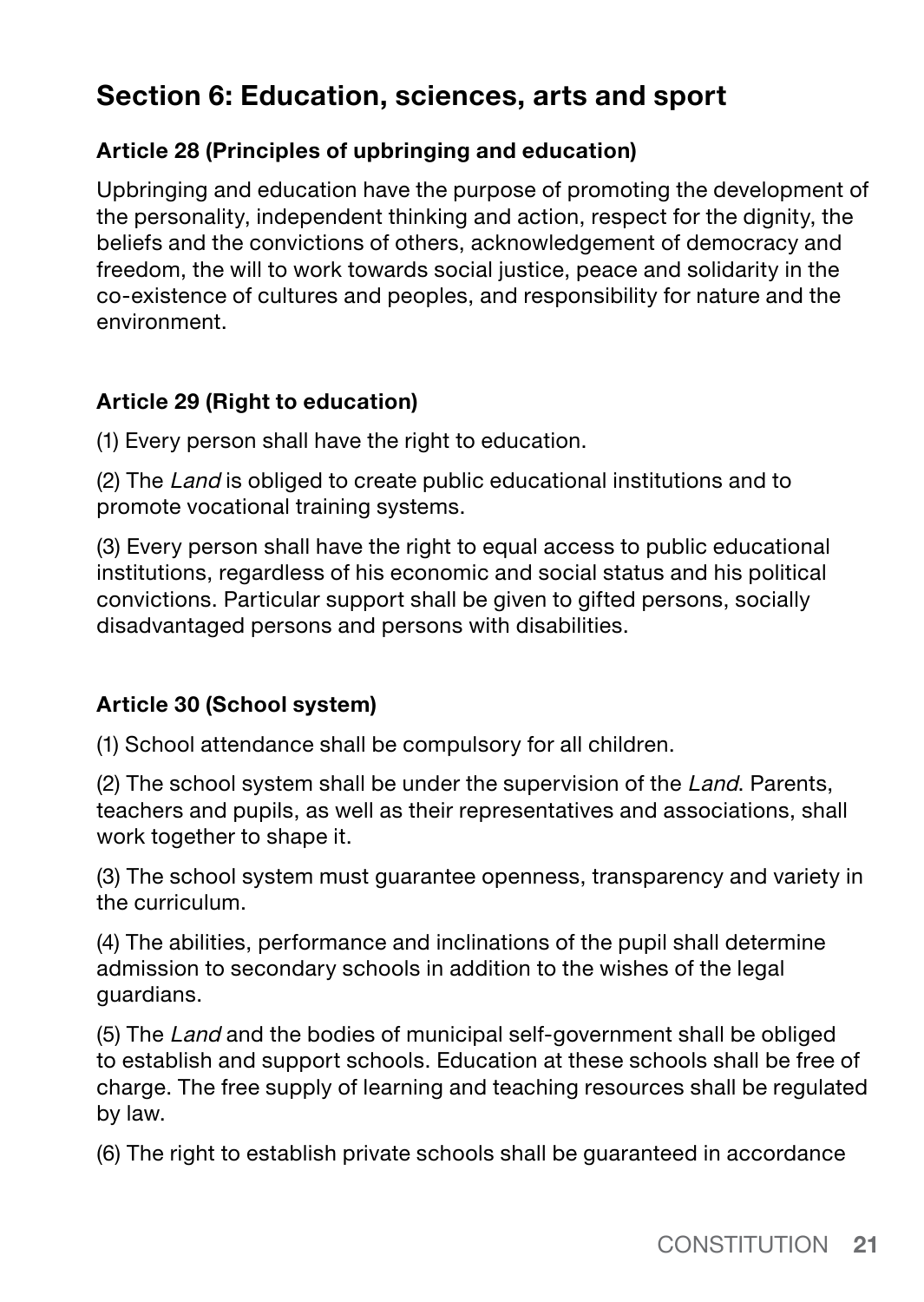with paragraph 4 of Article 7 of the Basic Law. The institutions are entitled to a public subsidy.

#### **Article 31 (Academic freedom)**

(1) Scholarship, research and teaching shall be unrestricted.

(2) Research shall be subject to legal restrictions if it is capable of violating human dignity or destroying the natural foundations of life.

(3) Freedom of teaching shall not constitute a release from allegiance to the Constitution.

#### **Article 32 (Institutions of higher education)**

(1) Institutions of higher education shall have the right to self-administration within the framework of the law. Teaching staff, other employees and students shall participate in this system.

(2) The right to establish private institutions of higher education shall be guaranteed.

(3) Admission to a course of study at a university shall open to every person in possession of a higher education entrance qualification. The acquisition of the higher education entrance qualification by working persons and admission to a course of study at a university without a higher education entrance qualification shall be facilitated.

(4) The churches shall have the right to establish and maintain their own institutions of a similar nature to a university for the training of their clergy. This shall also apply to religious societies. The appointment of professors at state theological faculties shall be made in consultation with the churches.

(5) Details shall be regulated by a law.

#### **Article 33 (Further education)**

(1) The further education of adults shall be supported by the  $Land$ , the municipalities and associations of municipalities. The right to establish private further education institutions shall be guaranteed.

(2) Every person shall have the right to a leave of absence for vocational, cultural or political further education. Details shall be regulated by a law.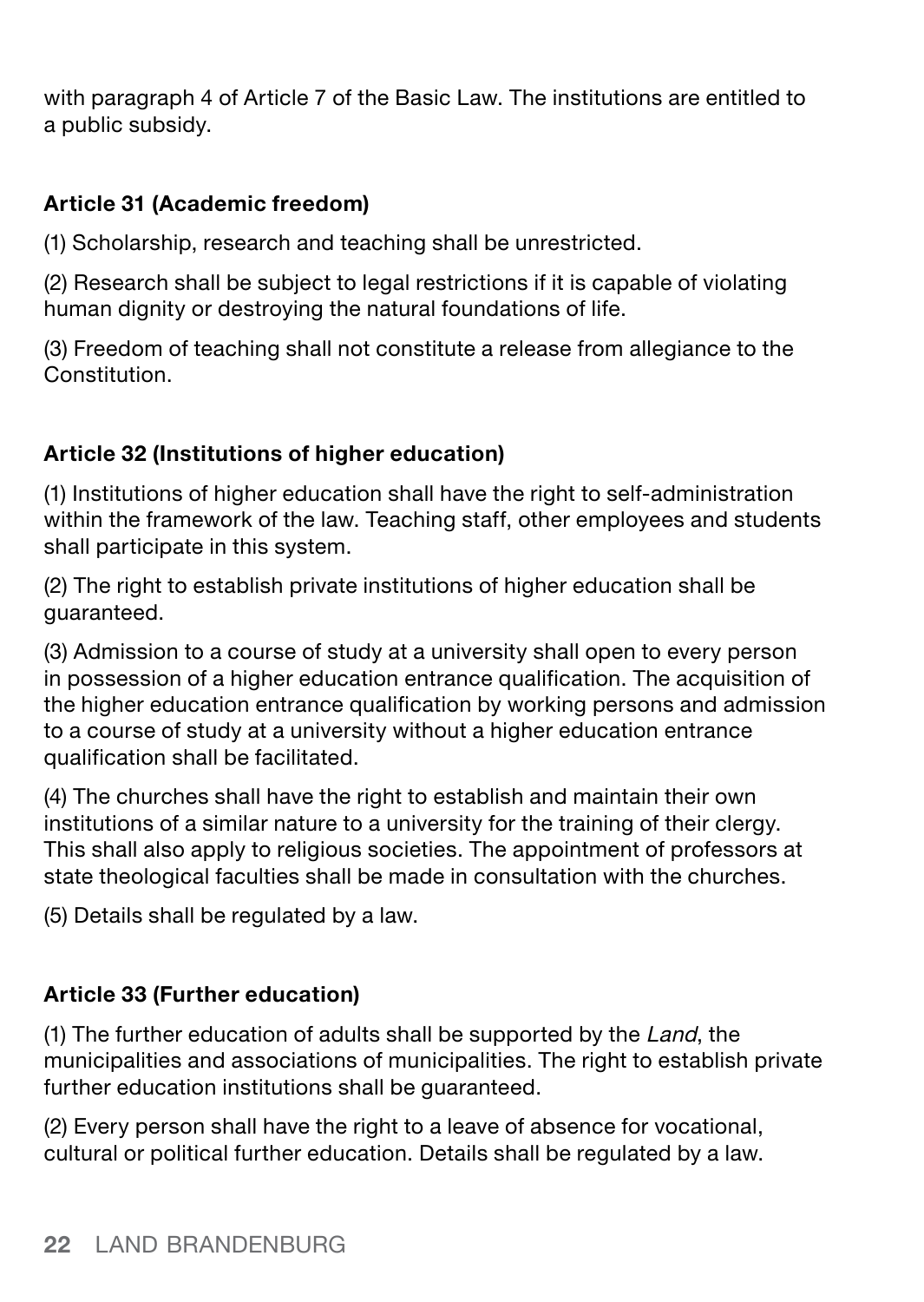#### **Article 34 (The arts and culture)**

(1) The arts shall be free. They deserve public sponsorship, particularly in the form of support for artists.

(2) Cultural life in all its variety and the passing on of cultural heritage shall be publicly sponsored. Works of art and cultural monuments shall be under the protection of the Land, the municipalities and associations of municipalities.

(3) The Land, the municipalities and associations of municipalities shall support participation in cultural life and facilitate access to cultural assets

#### **Article 35 (Sport)**

Sport is a part of life worthy of promotion. The promotion of sport by the Land, the municipalities and associations of municipalities shall focus on a balanced, needs-driven relationship between popular sport and elite sport. It should take into account the special requirements of schoolchildren, students, senior citizens and persons with disabilities.

# **Section 7: Churches and religious societies**

#### **Article 36 (Legal status)**

(1) There shall be no state church.

(2) Churches and religious societies shall regulate and administer their affairs independently within the limits of the law that applies to all. They shall confer their offices without the participation of the state or the civil community.

(3) The Land shall recognise the public mandate of the churches and religious societies. They shall remain corporations under public law, insofar as they have enjoyed that status in the past. Other religious societies shall be granted the same rights upon application, if their constitution and the number of their members give assurance of their permanency and they do not contradict the principles mentioned in paragraph 1 of Article 2 and the basic rights of this Constitution.

(4) Insofar as they are corporations under public law, churches and religious societies may levy taxes on their members on the basis of the state taxation lists.

(5) Associations whose purpose is to foster a philosophical creed shall have the same status as religious societies.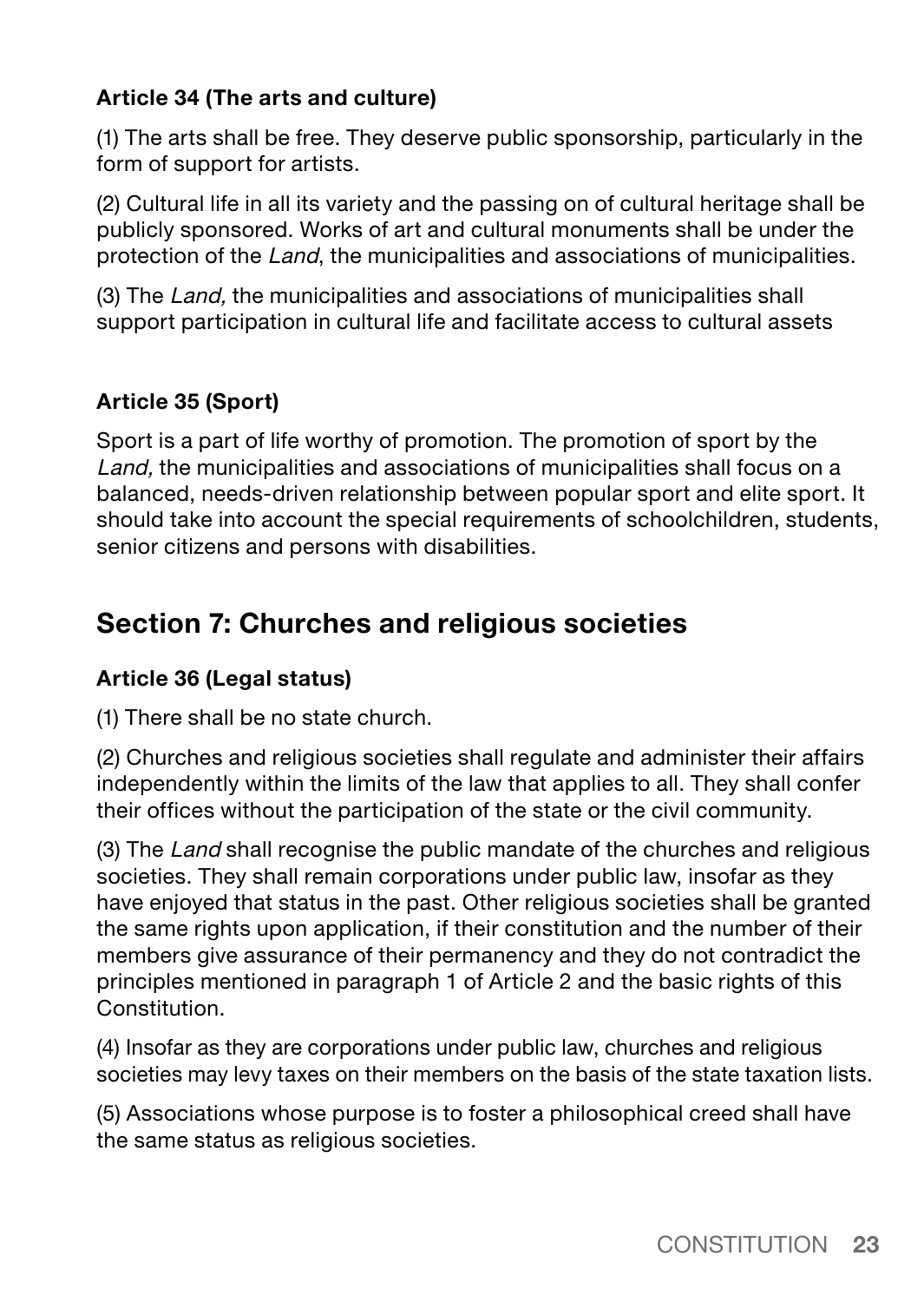#### **Article 37 (Property and state benefits)**

(1) The ownership and other rights of churches, religious societies and their institutions in their property intended for religious, educational and charitable purposes shall be guaranteed.

(2) The benefits of the Land and the bodies responsible for municipal selfgovernment to which the churches are entitled according to law, contract or other legal title may only be superseded by agreement. Insofar as such agreements concern the Land, they require confirmation by Land law.

#### **Article 38 (Spiritual welfare)**

Worship, spiritual guidance and other religious activities of the churches and religious societies shall be rendered possible in homes, hospitals, penal institutions and similar public institutions as well as in the police force, in accordance with prevailing requirements. Paragraph 3 of Article 13 shall apply.

# **Section 8: Nature and the environment**

#### **Article 39 (Protection of the natural foundations of life)**

(1) It is the duty of the Land and all persons to protect nature, the environment and the evolved man-made landscape as the basis for present and future life.

(2) Every person shall have the right to the protection of his physical integrity from injury and unreasonable danger arising from changes in the natural foundations of life.

(3) Animals and plants shall be respected as living beings. Species and species-appropriate habitats shall be preserved and protected.

(4) State environmental policy shall work towards the economical use and reuse of raw materials as well as the economical use of energy.

(5) Land, municipalities, associations of municipalities and other corporations under public law shall have a duty to protect the environment from damage or pollution and to ensure that environmental damage is eliminated or offset. Public and private projects shall require proof of their environmental compatibility. Property may be restricted if, contrary to law, the environment is seriously damaged or endangered by its use.

(6) The disposal of waste that is not created within the territory of the Land shall only be permitted in exceptional cases in consideration of the peculiarities of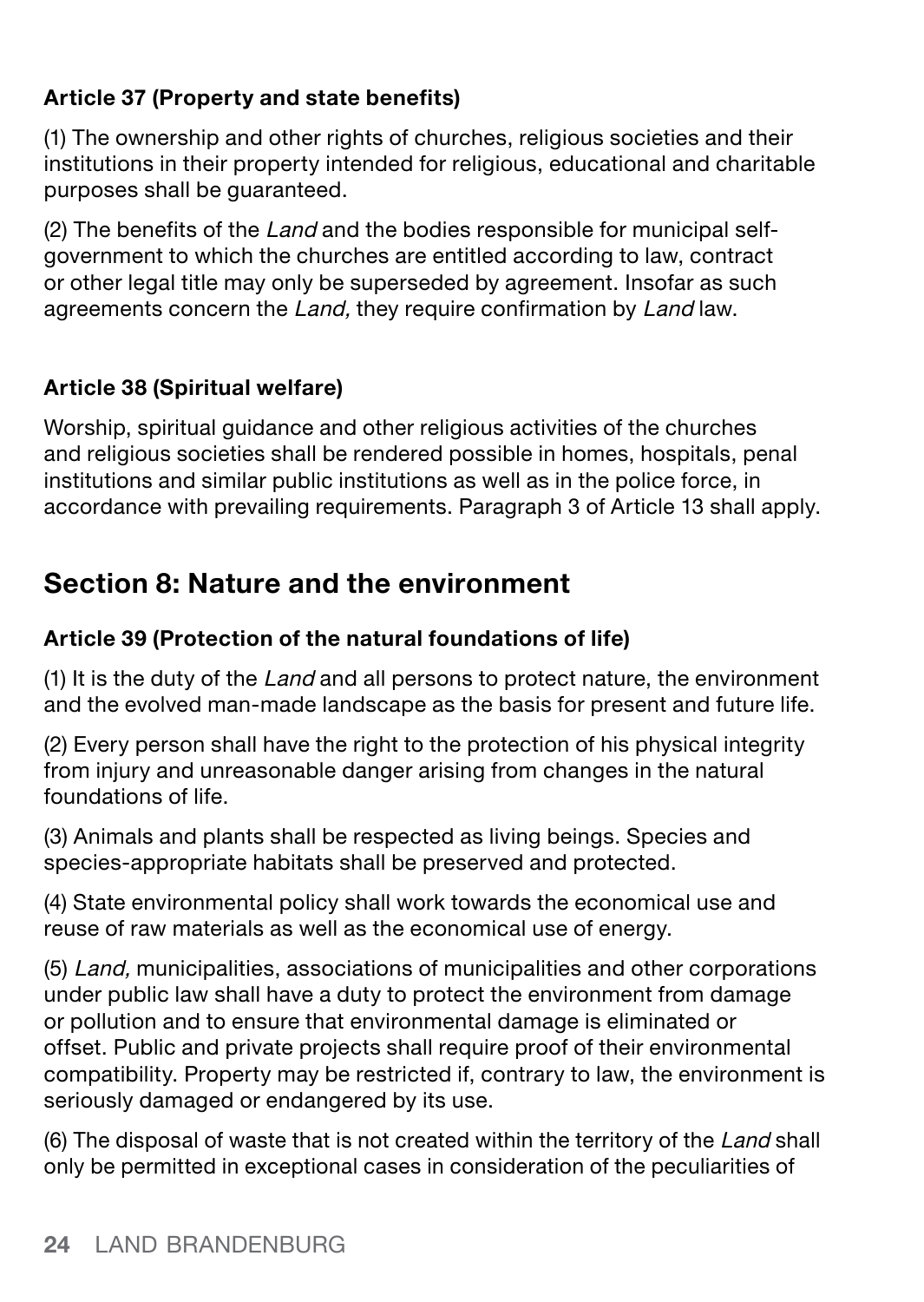Berlin, and shall be ruled out insofar as its composition poses a specific danger to health or the environment. Details shall be regulated by a law.

(7) The Land, municipalities and associations of municipalities shall be obliged to collect and document information on current and expected pressures on the natural environment; owners and plant operators have a corresponding duty of disclosure. Every person shall have the right to this information, insofar as this does not conflict with overriding public or private interests. Details shall be regulated by a law.

(8) Legal action instituted by an association in the interests of its members or the public good shall be permitted. Recognised environmental associations shall have the right to participate in administrative procedures that affect the natural foundations of life. Details shall be regulated by a law.

(9) The Land shall work towards the aim that no atomic, biological or chemical weapons are developed, produced or stored on its territory.

#### **Article 40 (Land)**

(1) The use of land and waters shall be especially committed to the interests of the general public and future generations. Its negotiable character may be limited by law. Land that belongs to the Land may only be transferred in accordance with a law. Its use shall be regulated preferably by lease and building lease.

(2) The mining of mineral resources shall require state approval. Particular importance shall be attached to the public interest in the considerate use of land.

(3) Land, municipalities and associations of municipalities shall be obliged to keep open, and if necessary open up, access for the general public to nature, especially to mountains, forests, lakes and rivers, with due consideration for the principles of protecting the natural environment.

(4) The establishment and preservation of national parks, nature reserves and landscape conservation areas shall be promoted. Natural monuments shall be under public protection. Details shall be regulated by a law.

(5) The Land shall work towards the aim of converting land used by the military increasingly to civilian use.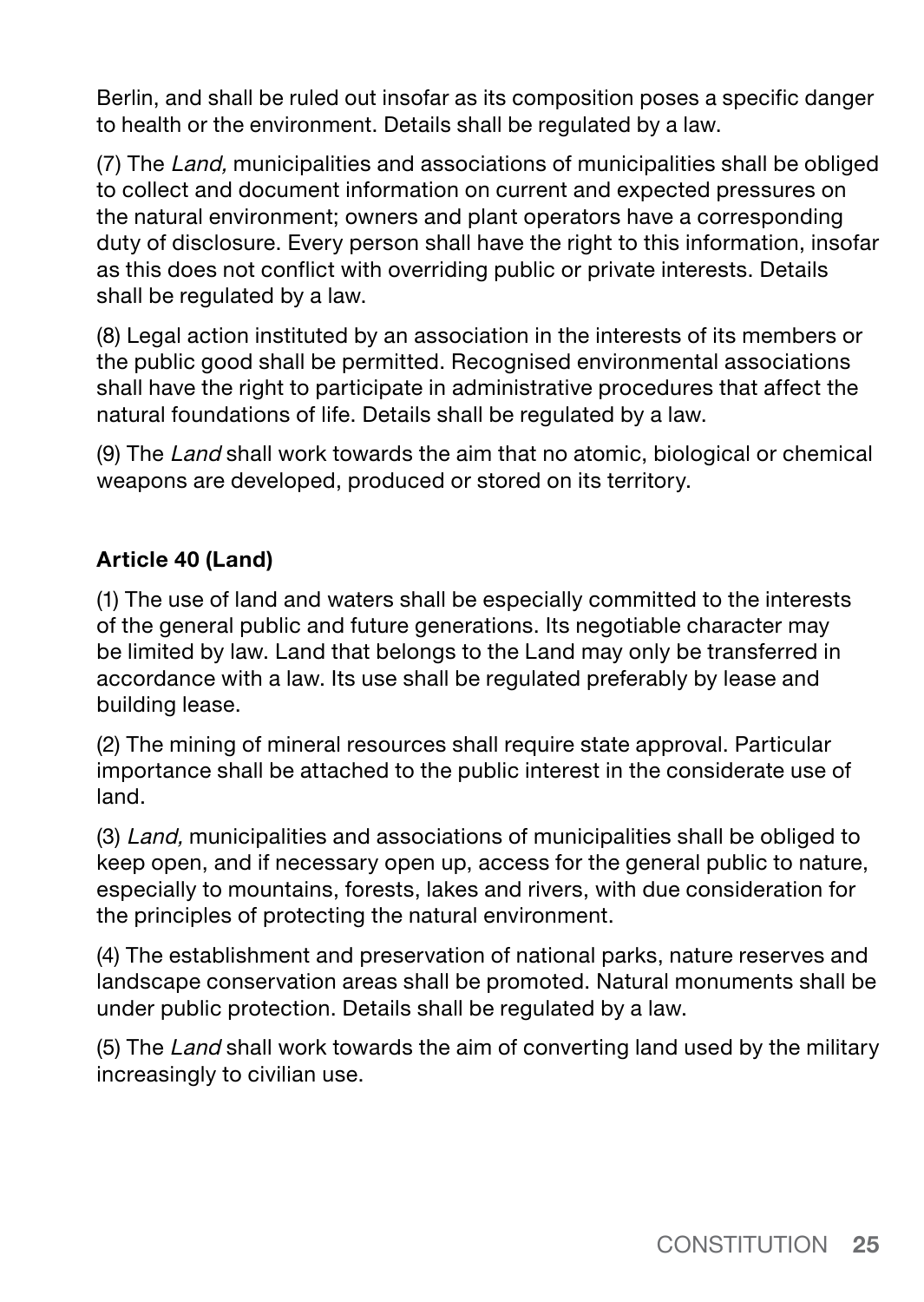### **Section 9: Property, the economy, work and social security**

#### **Article 41 (Property and right of inheritance)**

(1) Property and the right of inheritance shall be guaranteed. Their content and limits shall be defined by laws.

(2) Property imposes obligations. It use must also serve the public good.

(3) The Land shall support the broad diversification of property, in particular the formation of wealth by employees through participation in productive assets.

(4) Expropriation shall only be permissible for the public good. It may only be ordered by or pursuant to a law that determines the nature and extent of compensation. The compensation shall be determined by establishing an equitable balance between the public interest and the interests of those affected.

(5) Land, natural resources and means of production may be transferred to public ownership or other forms of ownership for the public good by a law that determines the nature and extent of compensation. The third sentence of paragraph 4 shall apply mutatis mutandis with respect to such compensation.

#### **Article 42 (The economy)**

(1) Every person shall have the right to the free development of his own economic initiative, insofar as he does not violate the rights of others and does not contravene the Constitution and the laws in accordance with it. The Land shall strive for competition and equality of opportunity.

(2) Economic life shall develop in accordance with the principles of a socially just market economy, committed to the protection of the natural environment. The misuse of economic power is not permissible and shall be prevented.

#### **Article 43 (Agriculture and forestry)**

(1) The use of land by agriculture and forestry shall be directed towards appropriateness of location, stability of productive capacity and ecological compatibility.

(2) The Land shall promote in particular the contribution of agriculture and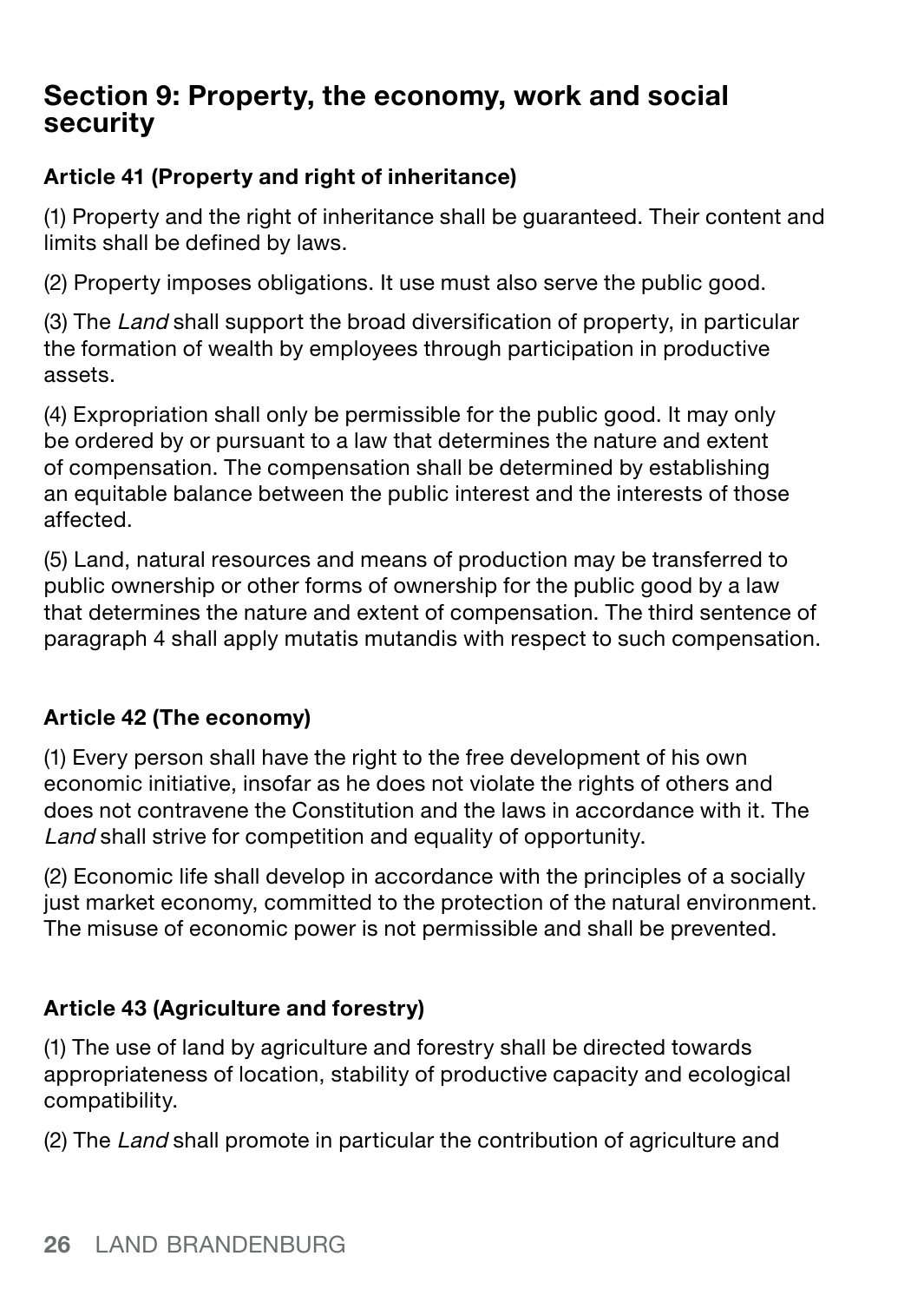forestry to the care of the man-made environment, the preservation of the countryside and the protection of the natural environment.

#### **Article 44 (Structural aid)**

The Land shall grant structural aid to the regions with the goal of creating and maintaining equivalent living and working conditions in all parts of the Land.

#### **Article 45 (Social security)**

(1) Within the framework of its powers, the Land shall be obliged to provide for the realisation of the right to social security in the event of illness, accident, inability to work, disability or a need for care, and in old age. The purpose of social security is to facilitate a dignified and autonomous way of life.

(2) There shall be an entitlement to social assistance in emergency situations that do not render possible a dignified life and that cannot be rectified through one's own power and means.

(3) The establishment and upkeep of establishments for advice, support and care in old age or in the event of illness, disability, inability to work and a need for care, as well as for other social and charitable purposes, shall be supported by the state, independent of their means of funding. The residents of homes shall be entitled to the right to participate in decision-making.

#### **Article 46 (Emergency assistance)**

Every person shall be obliged to provide emergency assistance according to law in the event of accidents, disasters and special states of emergency.

#### **Article 47 (Housing)**

(1) Within the framework of its powers, the Land shall be obliged to provide for the realisation of the right to adequate housing, in particular through the promotion of home ownership and through social house-building schemes, tenant protection and rent subsidies.

(2) Eviction from a place of abode may only be executed if alternative accommodation is available. In weighing up the interests, particular attention shall be paid to the importance of the accommodation being fit for human habitation.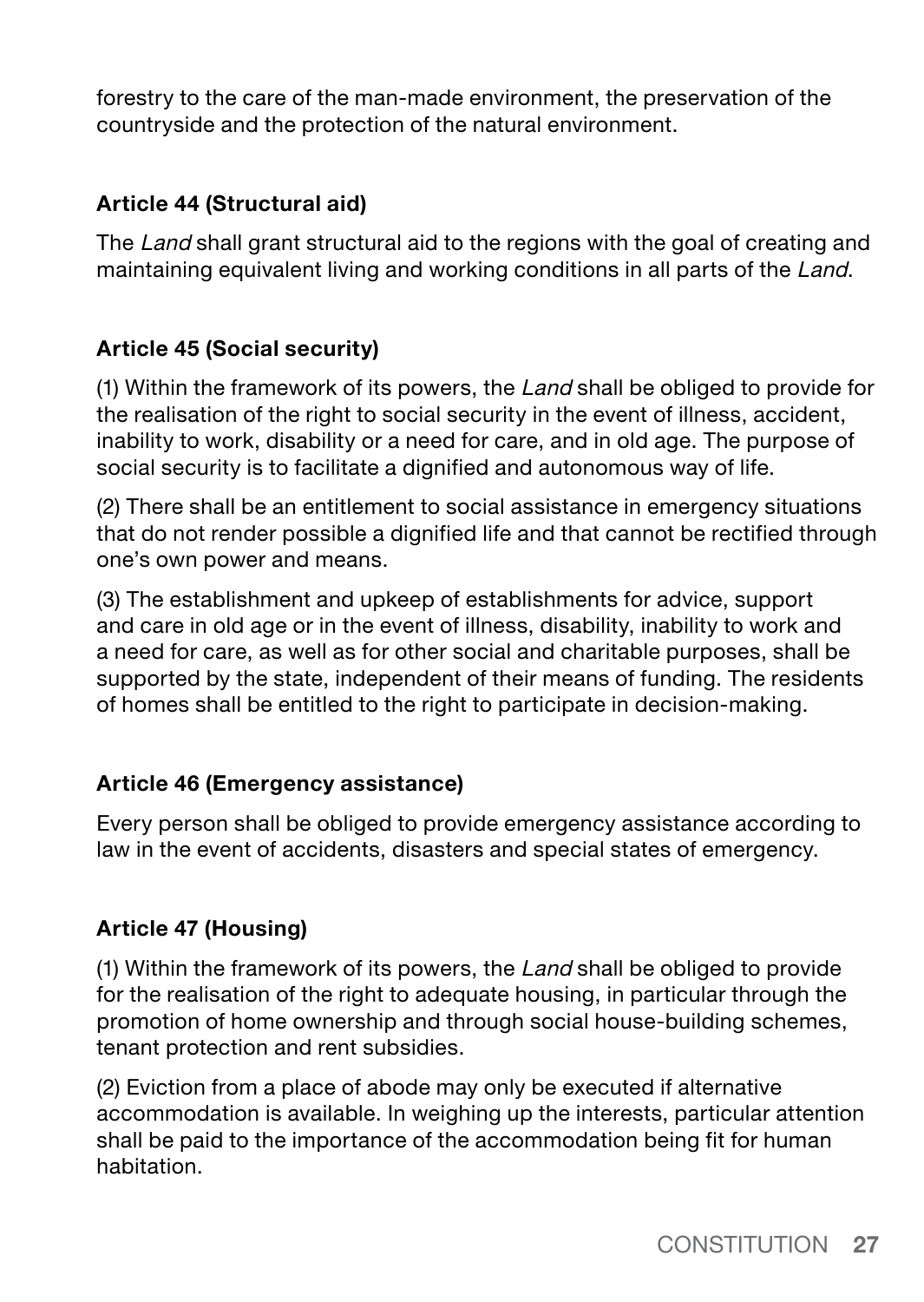#### **Article 48 (Work)**

(1) Within the framework of its powers, the Land shall be obliged to provide for the realisation of the right to work, which includes the right of every individual to earn his livelihood through freely chosen work, through a policy of full employment and employment promotion.

(2) A free vocational guidance and employment placement service shall be guaranteed. Insofar as no adequate job opportunity can be substantiated, there shall be an entitlement to retraining, further vocational training and subsistence.

(3) Employees shall have the right to safe, healthy and humane working conditions. Men and women shall be entitled to equal pay for equivalent work.

(4) Trainees, pregnant women, single parents, the sick, persons with disabilities and older employees shall be entitled to special protection against dismissal.

#### **Article 49 (Occupational freedom)**

(1) All persons shall have the right to choose and practise their occupation freely. This freedom shall only be interfered with by or pursuant to law.

(2) The generally and equally applicable obligation to work and compulsory service shall only be permissible for special purposes determined by law.

#### **Article 50 (Right of co-determination)**

Employees and their trade unions shall have the right to co-determination in matters pertaining to businesses, enterprises and offices according to law.

#### **Article 51 (Freedom of association and the right to strike)**

(1) The right to form associations (coalitions) for the safeguarding of working and economic conditions shall be guaranteed for every person and for all occupations. Informal agreements that attempt to restrict or obstruct this right shall be null and void and any measures taken to this end shall be unlawful.

(2) The right of coalition shall include in particular the conclusion of collective agreements that may be declared to be generally binding. According to law, trade unions shall have the right of admission to all businesses, enterprises and offices. The right to strike shall be guaranteed.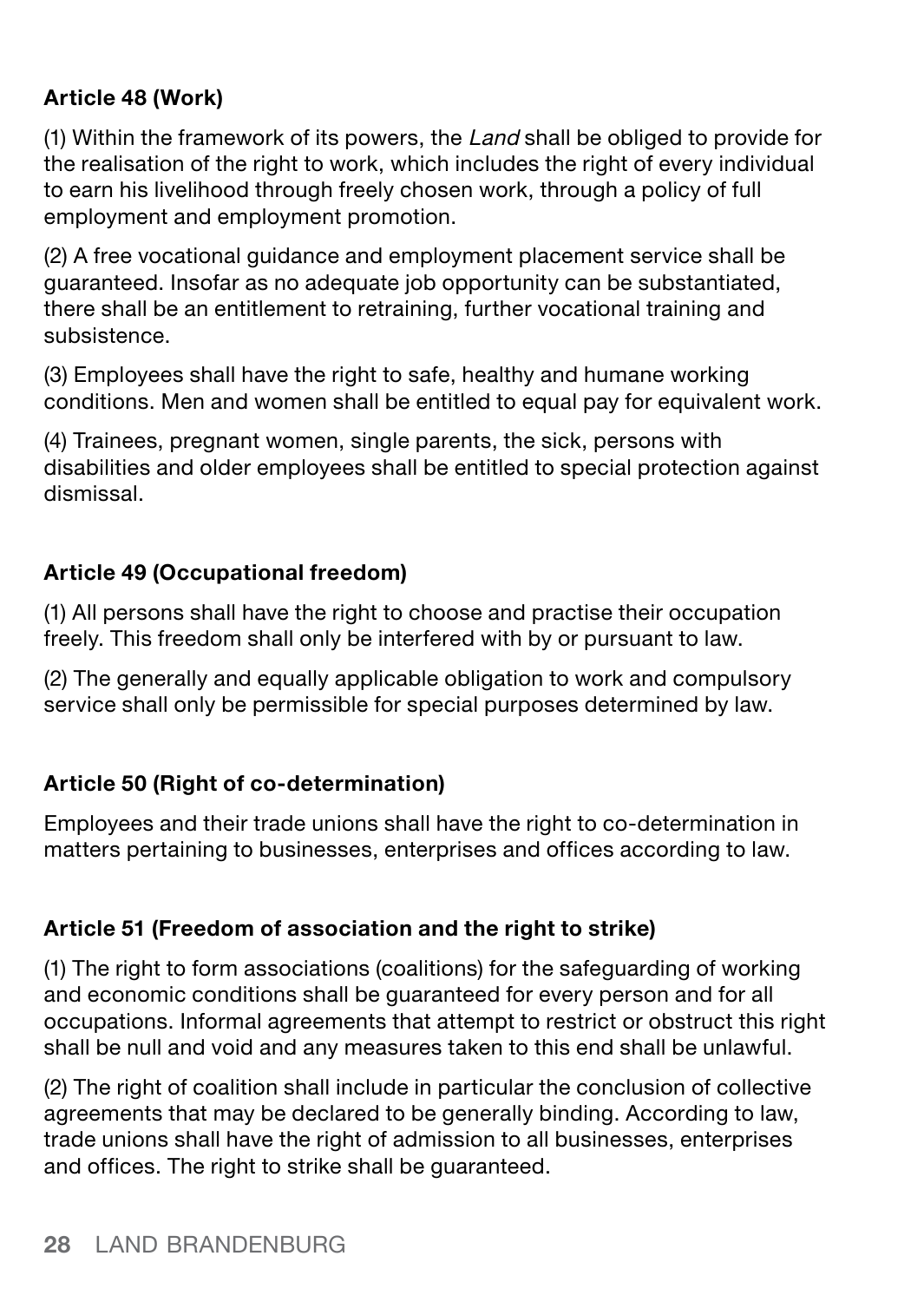# **Section 10: Judicial proceedings and penal system**

#### **Article 52 (Basic rights in court)**

(1) Extraordinary courts shall not be permissible. No one may be removed from the jurisdiction of his lawful judge.

(2) Courts for particular fields of law may be established only by law.

(3) All persons shall be equal before the court and shall be entitled to a fair hearing.

(4) Every person shall be entitled to fair and expeditious proceedings before an independent and impartial court. The public may only be excluded according to law.

(5) No one may be forced to testify against himself or legally defined closely related persons.

#### **Article 53 (Basic rights in criminal proceedings)**

(1) An act may be punished only if it had been defined by law as a criminal offence before the act was committed.

(2) Every person charged with or accused of an offence shall be considered innocent until legally convicted.

(3) No person may be punished for the same act more than once under general criminal law.

(4) An accused person may use the assistance of a defence counsel in any legal proceeding.

#### **Article 54 (Penal system)**

(1) Human dignity is to be respected in the execution of a custodial sentence; it must seek to equip the prisoner to lead a socially responsible life in the future, free of criminality.

(2) The released prisoner shall be entitled to assistance for his rehabilitation in accordance with the law.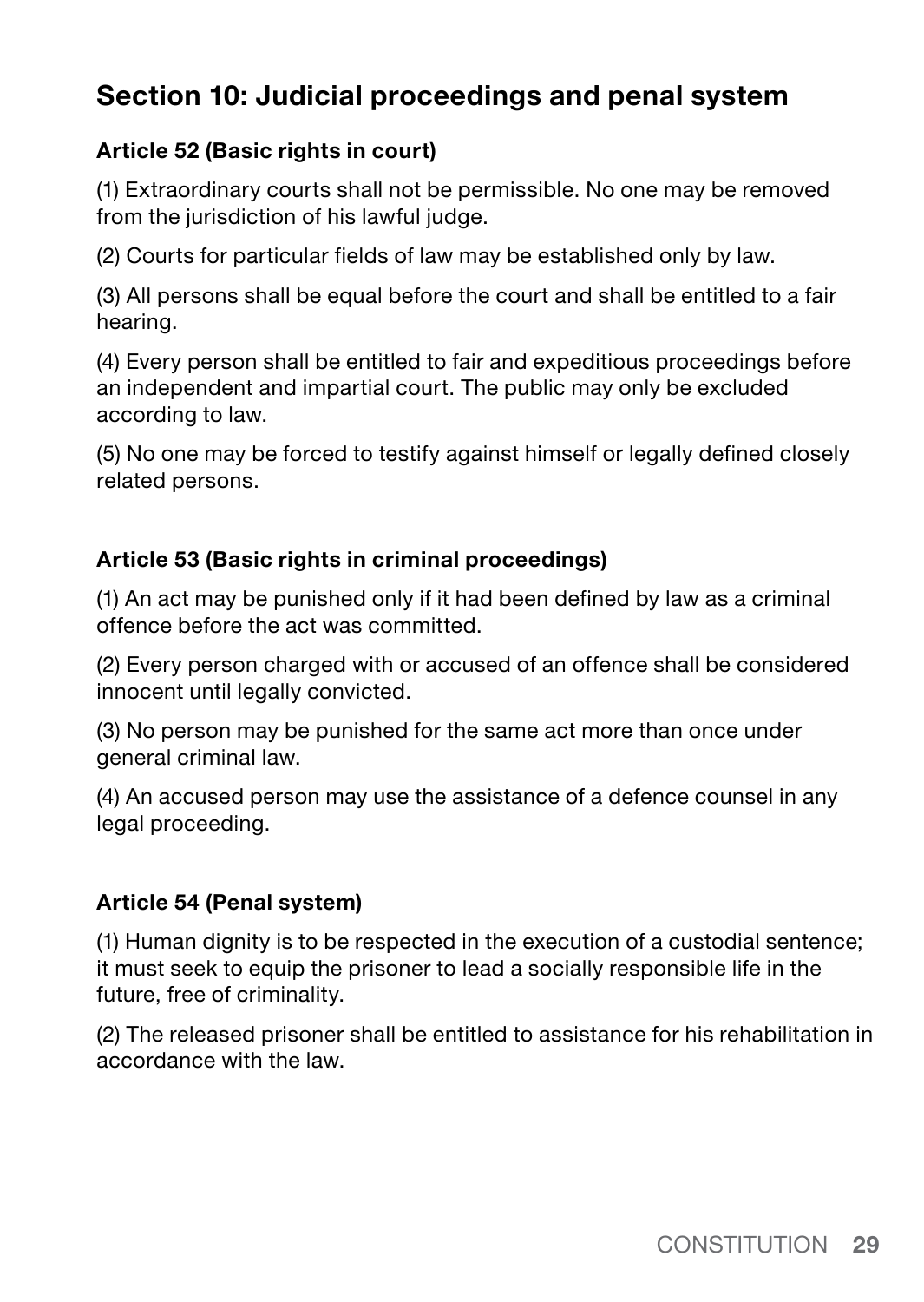# **Part 3: The structure of the state**

# **Section 1: The Landtag**

#### **Article 55 (The Landtag)**

(1) The Landtag shall be the elected representation of the people and the place of political decision-making. It shall determine laws and the budget of the Land, serve to check the executive authority, handle public affairs, contribute to the federal and European policy issues surrounding the political decision-making in the Land, and fulfil other tasks to which it is assigned according to this constitution.

(2) The opposition shall be an important part of parliamentary democracy. It shall have the right to equality of opportunity.

#### **Article 56 (Free mandate of members)**

(1) Members of the Landtag shall be representatives of the whole people, not bound by any mandate or instruction. No one may force a member to act contrary to his conscience or convictions.

(2) Members shall have the particular right to take the floor in the Landtag and its committees, to put questions and table motions, and to cast their votes in elections and for or against resolutions. Questions to the government shall be answered without delay and completely to the best of one's knowledge. Details shall be regulated by the rules of procedure.

(3) Members shall be afforded access to government bodies and agencies of the Land. The latter shall provide them on request with information from data files and produce files and other official records. The request shall be addressed to the Land government or, insofar as it concerns it, the Land Court of Audit. All information, files and other official records shall be made available without delay.

(4) The provision of information or the submission of files and other official records may only be refused if rendered essential by overriding public or private interests in the maintenance of secrecy. The member shall be informed of the decision and the grounds for that decision.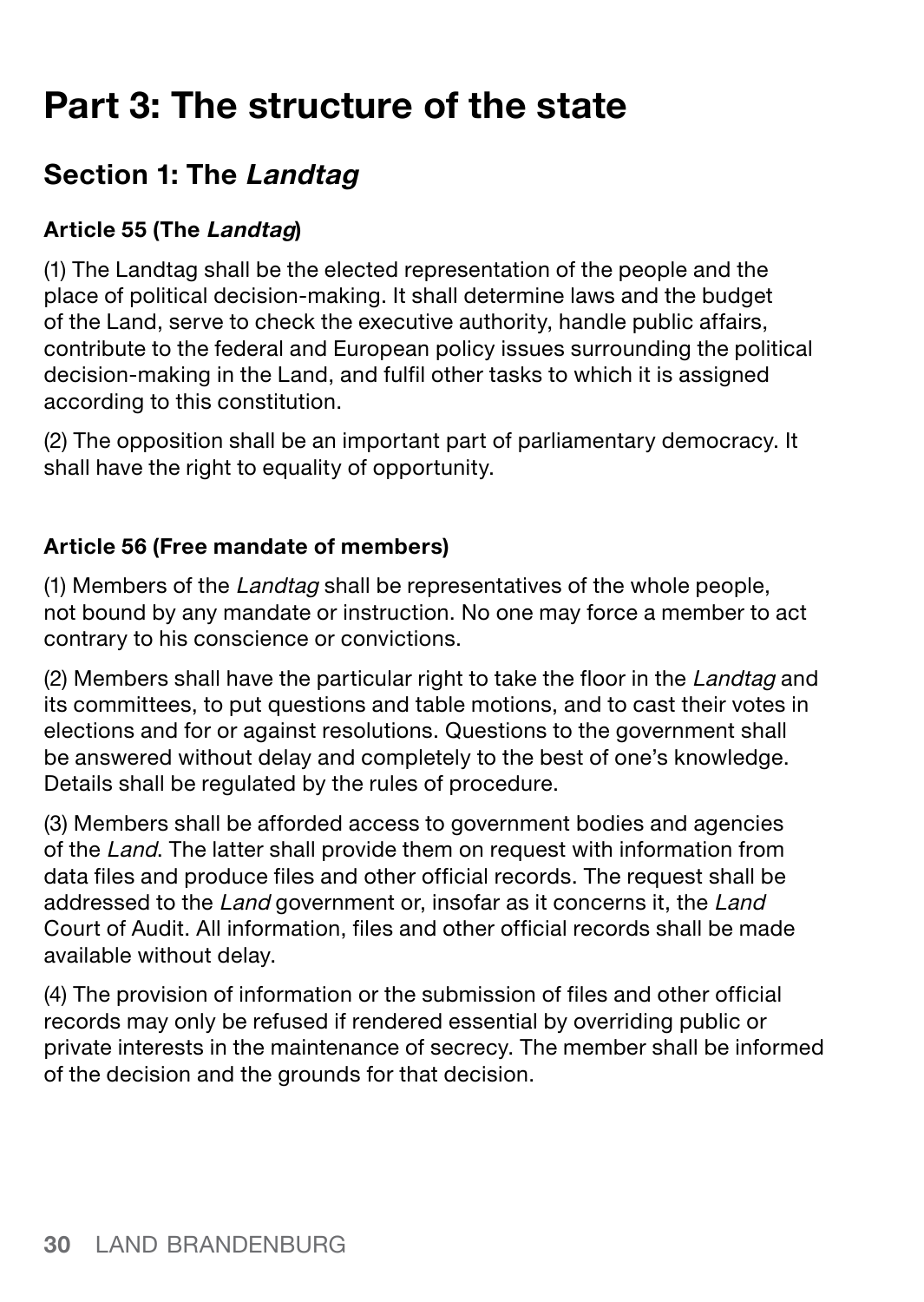#### **Article 57 (Indemnity)**

At no time may a member be subjected to court proceedings or disciplinary action or otherwise called to account outside the Landtag for a vote cast or for any speech or debate in the Landtag, in any of its committees or in a parliamentary group. This shall not apply to defamatory insults.

#### **Article 58 (Immunity)**

Any criminal proceedings against a member, any detention and any other restriction on his personal freedom shall be suspended at the demand of the Landtag if the parliamentary work of the Landtag is adversely affected by such measures.

#### **Article 59 (Privilege)**

Members shall be entitled to refuse to give evidence concerning persons who have confided information to them in their capacity as members and concerning facts that they have learned in confidence in this capacity. To the extent that this right of refusal to give evidence applies, search and seizure shall not be permissible. The right of refusal to give evidence shall not expire with the vacating of the seat.

#### **Article 60 (Compensation)**

Members of the Landtag shall receive compensation that is commensurate with their responsibility and safeguards their independence. Details shall be regulated in a law.

#### **Article 61 (Indictment of a member)**

(1) A member who, for motives of profit, misuses his influence or his knowledge as a member in a way that grossly compromises the reputation of the Landtag may be indicted before the Constitutional Court.

(2) The motion to raise the indictment must be signed by at least one third of the members of the Landtag and shall require the affirmative votes of a majority of two thirds of the members of the Landtag.

(3) The Constitutional Court may impose forfeiture of the seat.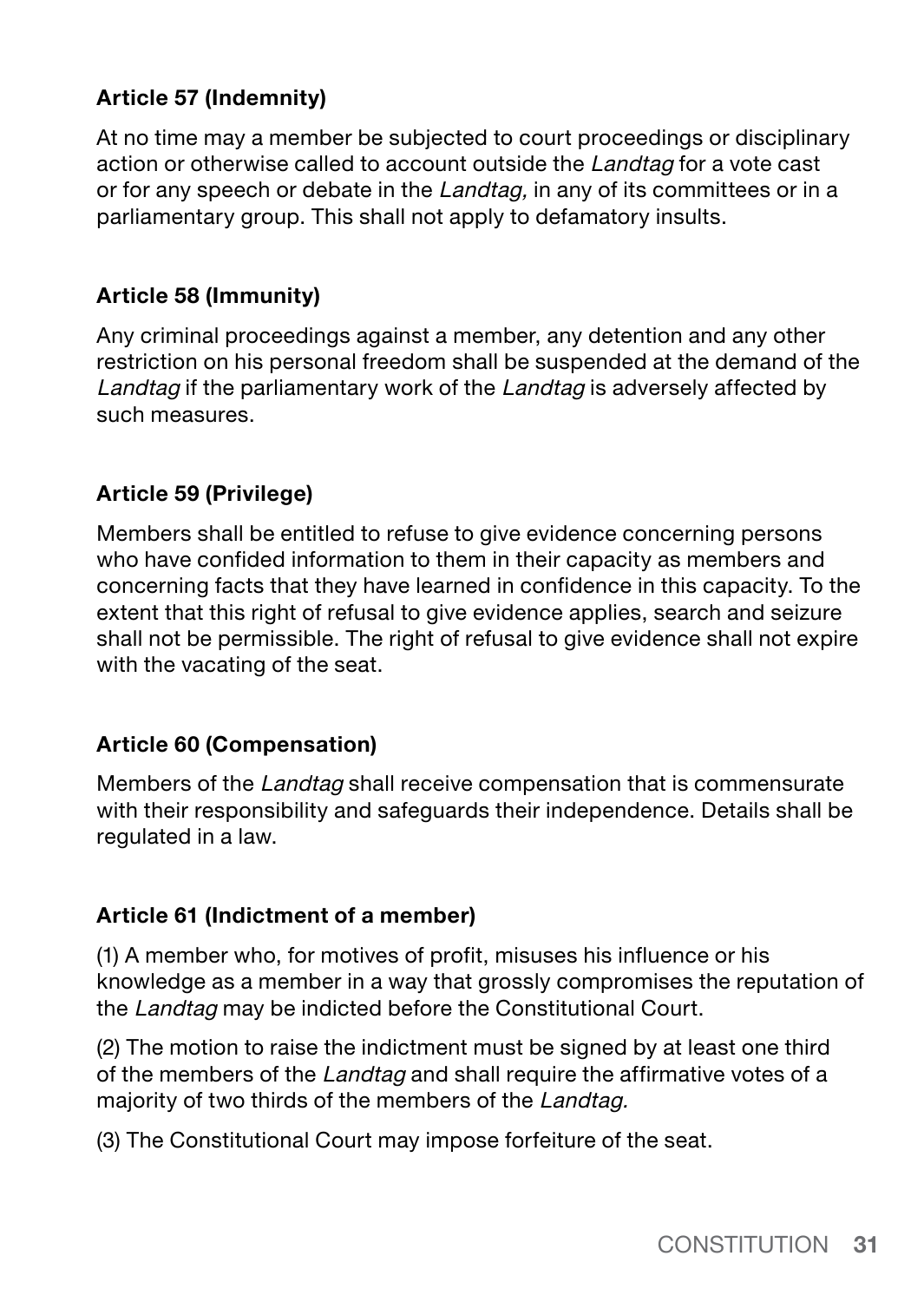#### **Article 62 (Legislative term, new elections)**

(1) Subject to the following provisions, the Landtag shall be elected for five years. New elections shall be held no sooner than fifty-seven months and no later than sixty months after the start of the legislative period. The President of the Landtag shall determine the election date in agreement with the presiding committee of the Landtag.

(2) The Landtag may dissolve itself by a resolution of a majority of two thirds of its members.

(3) If the Landtag is dissolved, new elections shall be held within seventy days.

(4) The Landtag shall convene no later than the thirtieth day after the elections are held. This shall end the legislative term of the previous Landtag.

#### **Article 63 (Scrutiny of elections)**

(1) Scrutiny of elections is the responsibility of the Landtag. It shall also decide whether a member has lost his seat in the Landtag.

(2) Complaints against decisions of the Landtag may be lodged with the Constitutional Court.

(3) Details shall be regulated by a law.

#### **Article 64 (Sessions)**

(1) The President of the Landtag may convene the Landtag at any time. He shall be obliged to convene it without delay if at least one fifth of the members of the Landtag or the Land government so demand.

(2) Sessions of the Landtag shall be public. The public may be excluded by the votes of two thirds of the members present. The motion shall be voted upon in a session not open to the public. A public explanatory statement shall be given if the public is excluded.

(3) Truthful reports on public sessions of the Landtag and its committees shall not give rise to any liability.

#### **Article 65 (Decision-making)**

Decisions of the Landtag shall require a majority of the votes cast unless this Constitution provides otherwise. Exceptions may be permitted with respect to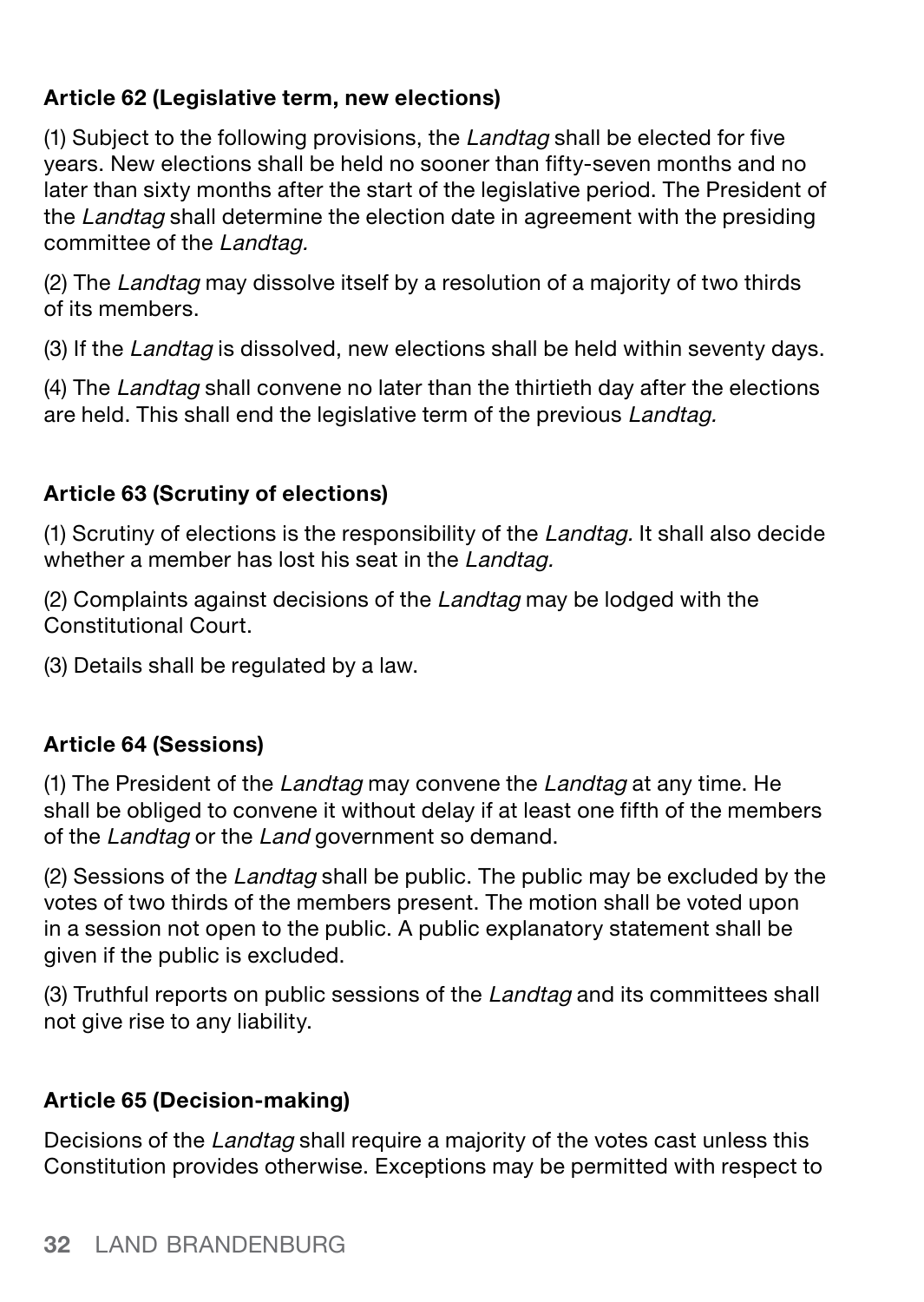elections to be conducted by the Landtag by a law or the rules of procedure of the Landtag.

#### **Article 66 (Obligation of attendance and right of access)**

(1) One fifth of the members of the Landtag present or one third of the members of a committee may require the presence of any member of the Land government.

(2) The members of the Land government and their representatives shall have access to the sessions of the Landtag and its committees. Members of the government shall have the right to be heard. Details shall be regulated in the rules of procedure.

(3) Paragraph 2 shall not apply to committees of inquiry.

#### **Article 67 (Parliamentary groups)**

(1) Parliamentary groups shall consist of members of the Landtag. As autonomous and independent structures with their own rights and duties, they shall participate in the work of the Landtag and support the development of informed parliamentary opinion. In this respect they shall be entitled to adequate resources. The formation of a parliamentary group after the convening of the Landtag shall require the latter's consent. Details shall be regulated by a law.

(2) There shall be no obligation to follow the party line.

#### **Article 68 (Rules of procedure)**

The Landtag shall establish its own rules of procedure.

#### **Article 69 (Presiding committee)**

(1) In its first session the Landtag shall elect from its members a presiding committee, consisting of the President, two vice-presidents and other members. The right to nominate presidents shall lie with the parliamentary groups in order of size, with the largest parliamentary group having the first right to nominate. Every parliamentary group shall be entitled to be represented on the presiding committee.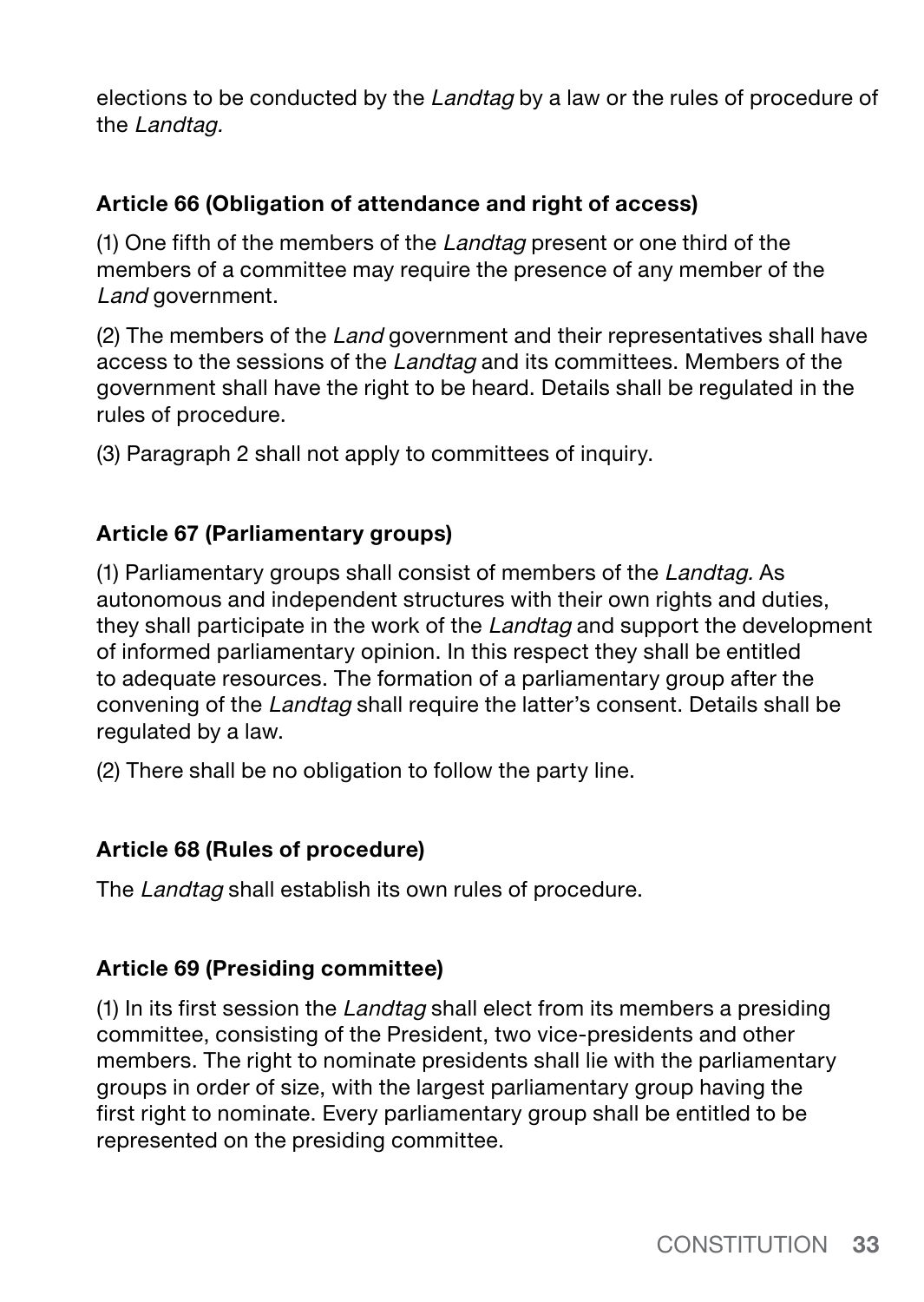(2) The President, the vice-presidents and the other members of the presiding committee may be voted out of office by a resolution of the Landtag. The vote for removal from office shall be valid if two thirds of the members of the Landtag assent.

(3) The rights and duties of the presiding committee and of its members shall be regulated by the rules of procedure of the Landtag.

(4) The President shall represent the Landtag externally. He shall appoint and dismiss the employees of the Landtag. He shall exercise proprietary and police powers in the *Landtag* building. A search or seizure on the premises of the Landtag may take place only with the permission of the Landtag President. He shall regulate the income and expenditure of the Landtag in accordance with the budget.

#### **Article 70 (Committees)**

(1) The Landtag shall form committees from among its members.

(2) The composition of the committees and the regulation of committee chairmanships shall be governed by the principles of proportional representation. Every parliamentary group shall have the right to be represented on every committee by at least one member. Independent members shall have the right to work on a committee with a right to vote.

(3) The committees shall operate within the framework of the mandates conferred upon them by the Landtag. They may deal with a matter within their area of responsibility on their own initiative and make recommendations to the Landtag.

#### **Article 71 (Petitions committee)**

(1) The petitions committee shall decide on the petitions addressed to the Landtag, insofar as the Landtag itself does not take such a decision.

(2) All government bodies and administrative institutions of the Land and the municipalities shall at any time and on request provide access for a committee to information from data files or produce files and other official records. The courts shall only provide information in matters of adjudication.

(3) Details shall be regulated by a law.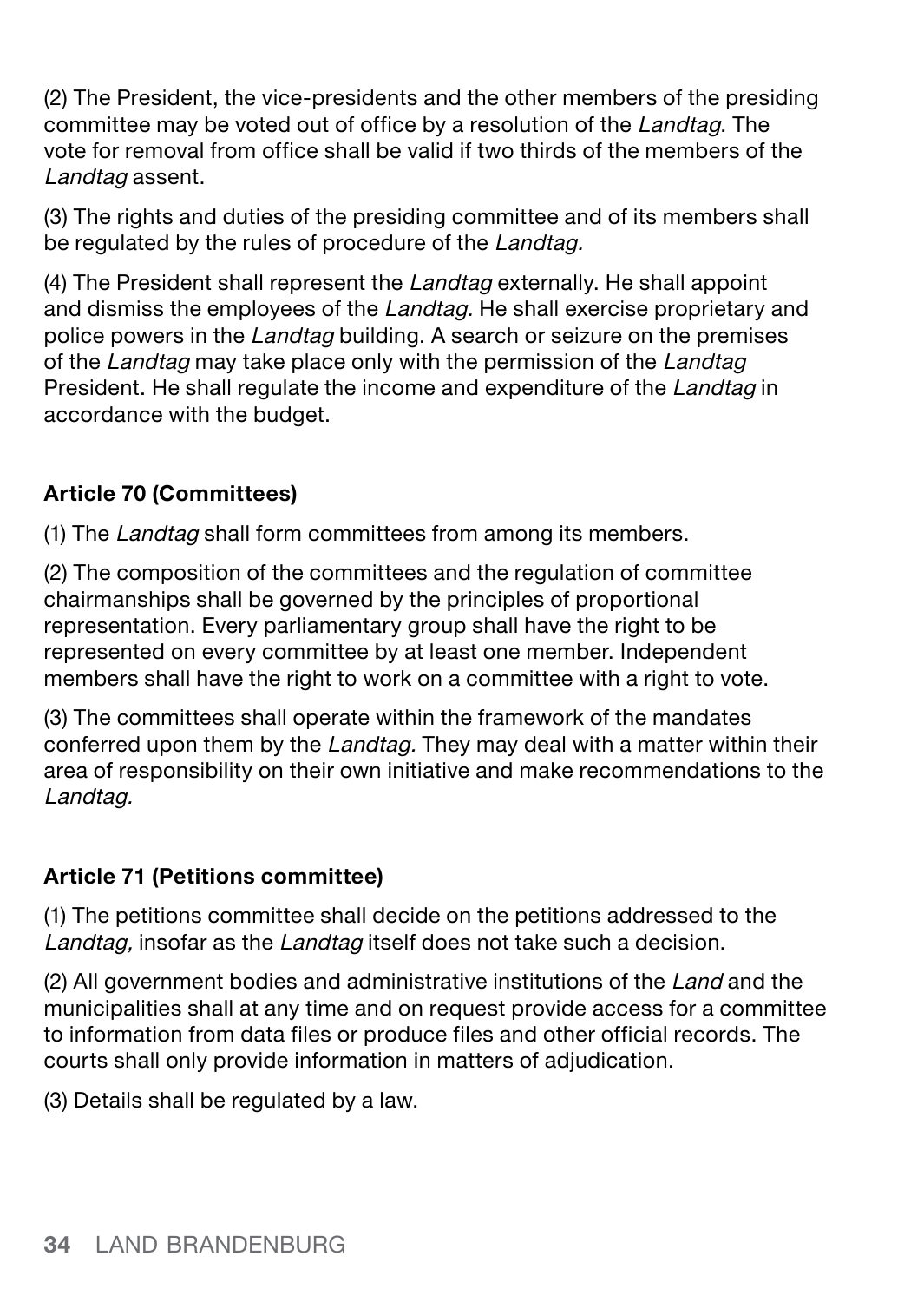#### **Article 72 (Committees of inquiry)**

(1) The Landtag shall have the right and, on the motion of one fifth of its members the duty, to establish a committee of inquiry. The object of the inquiries shall be stipulated in a motion and may not be changed contrary to the wishes of the proposer.

(2) The chairmanship of every new committee of inquiry shall be rotated among the parliamentary groups in order according to their numbers. The chair shall not have a right to vote on the committee. Each parliamentary group shall have the right to be represented on the committee of inquiry by at least one of its respective members.

(3) The committees of inquiry shall have the right to take evidence. They shall be obliged to do so if this is moved by the proposer or one fifth of the committee members. The taking of evidence shall generally take place in public sessions. The taking of evidence shall not be permitted if it clearly does not lie within the scope of the inquiry mandate. The privacy of correspondence, post and telecommunications shall not be affected. Courts and administrative bodies shall be obliged to provide legal and administrative assistance. The Land government, the authorities and administrative institutions of the Land, and the bodies, institutions and public law foundations which are subject to the oversight of the Land shall be obliged to present the files requested by the committee of inquiry and to issue information, to provide access to authorities, service points and facilities, and to issue the necessary permission to give evidence.

(4) Reports by committees of inquiry shall not be subject to judicial review. The courts shall be free to acknowledge the established facts of a case.

(5) Details shall be regulated by a law.

#### **Article 73 (Study commissions)**

The Landtag shall have the right to establish study commissions. Every parliamentary group shall be entitled to be represented on every study commission by at least one member. Details shall be regulated by a law.

#### **Article 74 (Land commissioners)**

(1) In order to safeguard the basic right to data protection in accordance with Article 11, the Landtag shall elect a Commissioner for Data Protection without debate. A committee specified by the *Landtag* shall hold a formal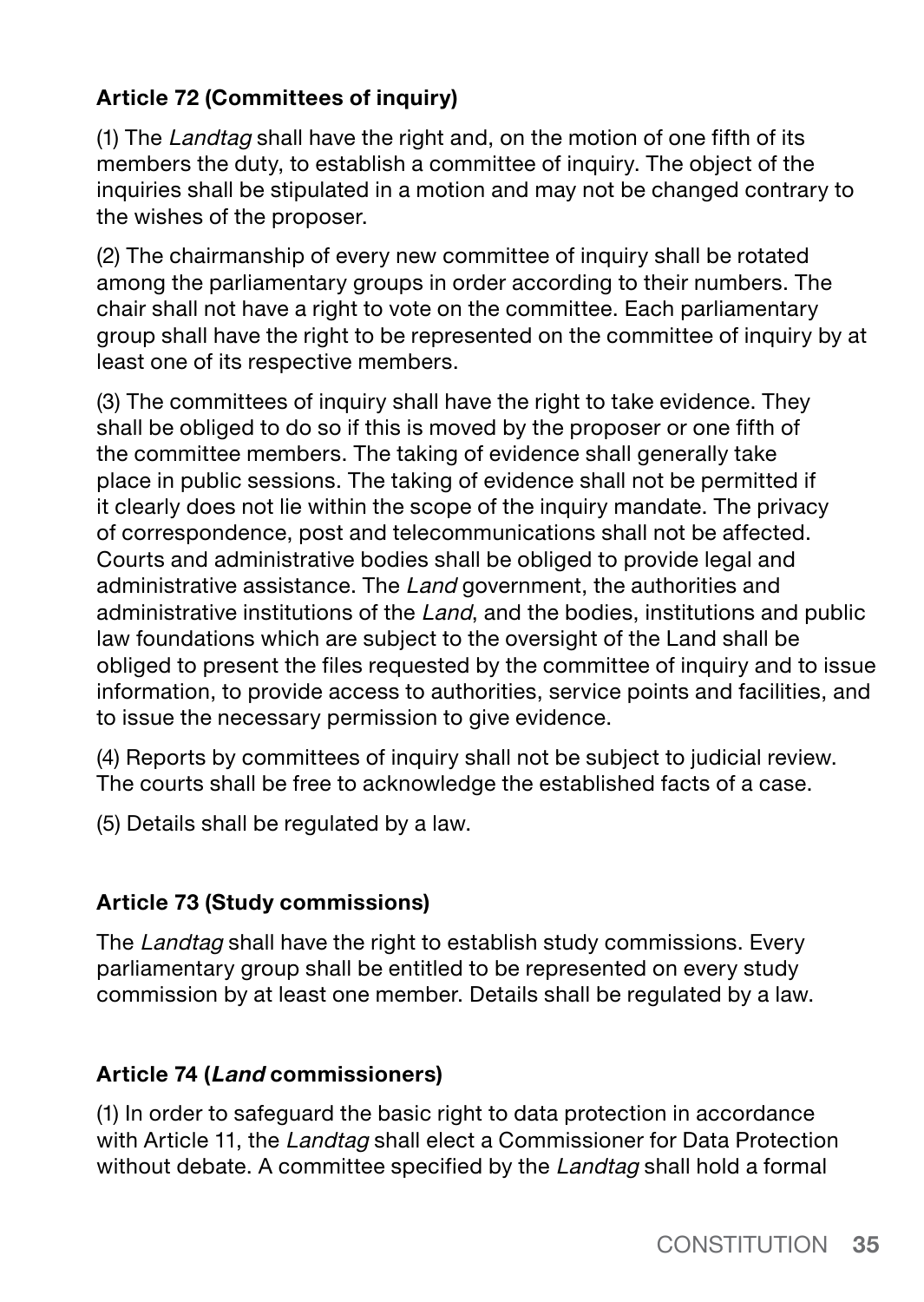consultation prior to his election. He shall be appointed by the President of the *Landtag* and shall be subject to his supervision. He shall be independent in the execution of his office and subject only to the law. He may consult the Landtag at any time. All government bodies and administrative institutions of the Land and the municipalities shall be obliged on request to submit and release to him files and other official records, provide information from data files and allow access to all official premises.

(2) The Landtag may elect additional commissioners. The third sentence of paragraph 1 shall apply mutatis mutandis, insofar as nothing else is stipulated by law.

(3) Details shall be regulated by a law.

# **Section 2: The legislature**

#### **Article 75 (Legislative initiative)**

Bills may be introduced from the floor of the Landtag, by the Land government or by a popular petition to initiate legislation.

#### **Article 76 (Popular initiative)**

(1) All residents shall have the right to submit certain items of political decision-making to the Landtag within the framework of its competence. This popular initiative may also table bills and motions to dissolve the Landtag. The initiative must be signed by at least twenty thousand residents and motions to dissolve the *Landtag* by at least one hundred and fifty thousand persons entitled to vote. Their representatives shall have the right to be heard.

(2) Initiatives on the Land budget, official emoluments and pensions, taxes and personnel decisions shall not be permitted.

#### **Article 77 (Popular petition)**

(1) Should the Landtag not assent to a draft bill, a motion to dissolve the Landtag or any other bill in accordance with Article 76 within four months, a popular petition shall take place on the demand of the representatives of the initiative.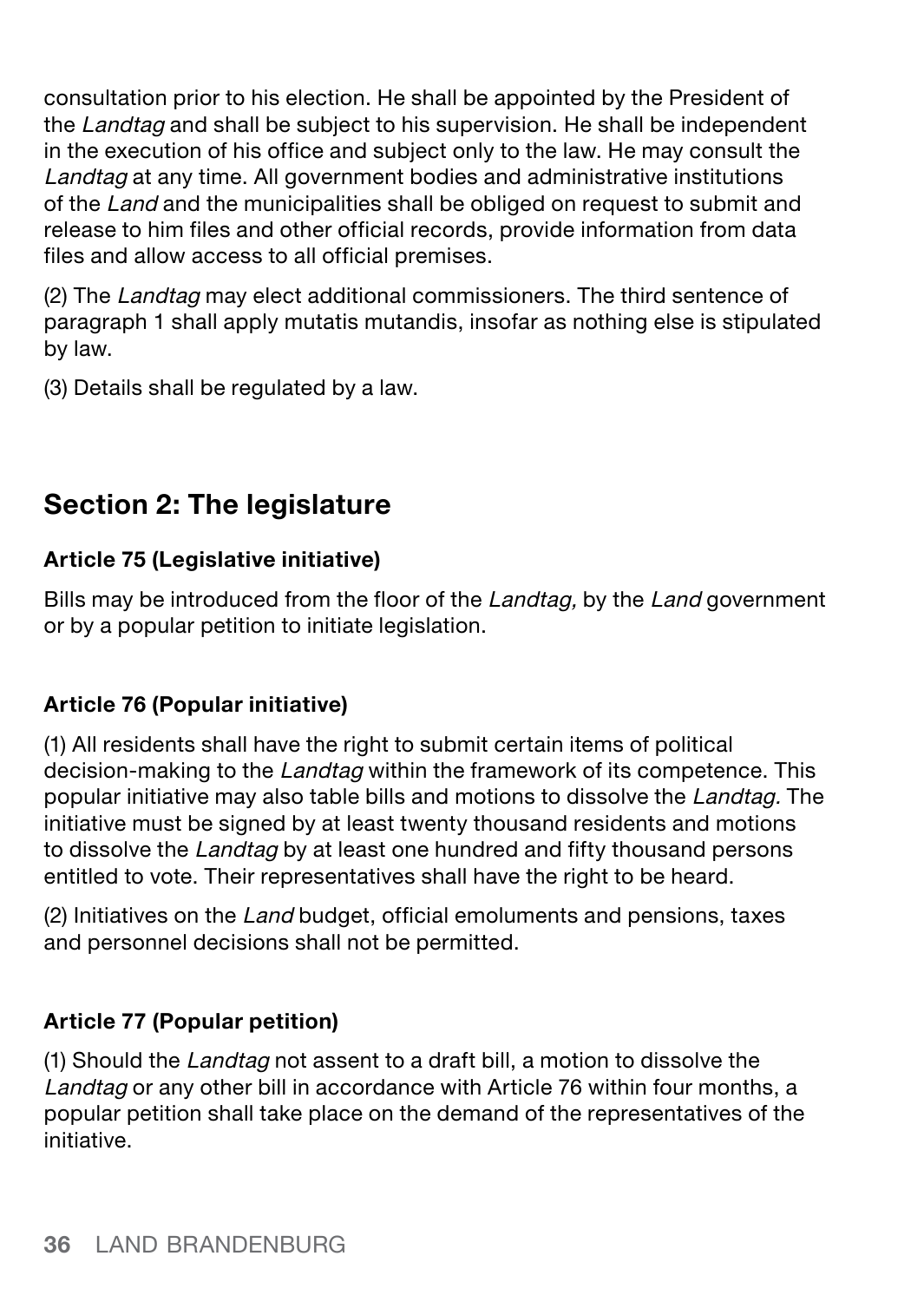(2) Should the Land government or one third of the members of the Landtag consider the popular petition to be impermissible, they shall have the right to appeal to the Constitutional Court.

(3) A popular petition shall be adopted if at least eighty thousand persons entitled to vote agree with it within six months. A motion to dissolve the Landtag shall require the agreement of at least two hundred thousand persons entitled to vote.

#### **Article 78 (Referendum)**

(1) Should the Landtag not comply with the popular petition within three months, a referendum shall take place within a further four months. The period between the announcement of the determined result of a popular petition and the referendum shall be extended by up to ten months by the presiding committee of the Landtag if, as a result, the referendum can be carried out together with a Land-wide election or another referendum. The Landtag may put a competing draft bill or any other submission in accordance with Article 76 to a vote as well. The President of the Landtag shall publish the draft bills, complete with reasons, or the other submissions to be voted upon, in an adequate format.

(2) A draft bill or any other submission in accordance with Article 76 shall be adopted by referendum if the majority of those persons who have voted, but at least one fourth of those entitled to vote, have given their assent.

(3) For constitutional changes as well as for motions to dissolve the Landtag, two thirds of those who have voted, but at least one half of those entitled to vote, must have voted for the constitutional change or the dissolution of the Landtag. Only the valid yes and no votes shall count.

#### **Article 79 (Amendments to the Constitution)**

The Constitution may only be amended by a law that expressly changes or supplements the wording of the Constitution. The assent of a majority of two thirds of the members of the Landtag or a referendum in accordance with paragraph 3 of Article 78 shall be required for this.

#### **Article 80 (Statutory instruments)**

The power to issue a statutory instrument may only be conferred by law. The law must specify the content, purpose and scope of the authority conferred.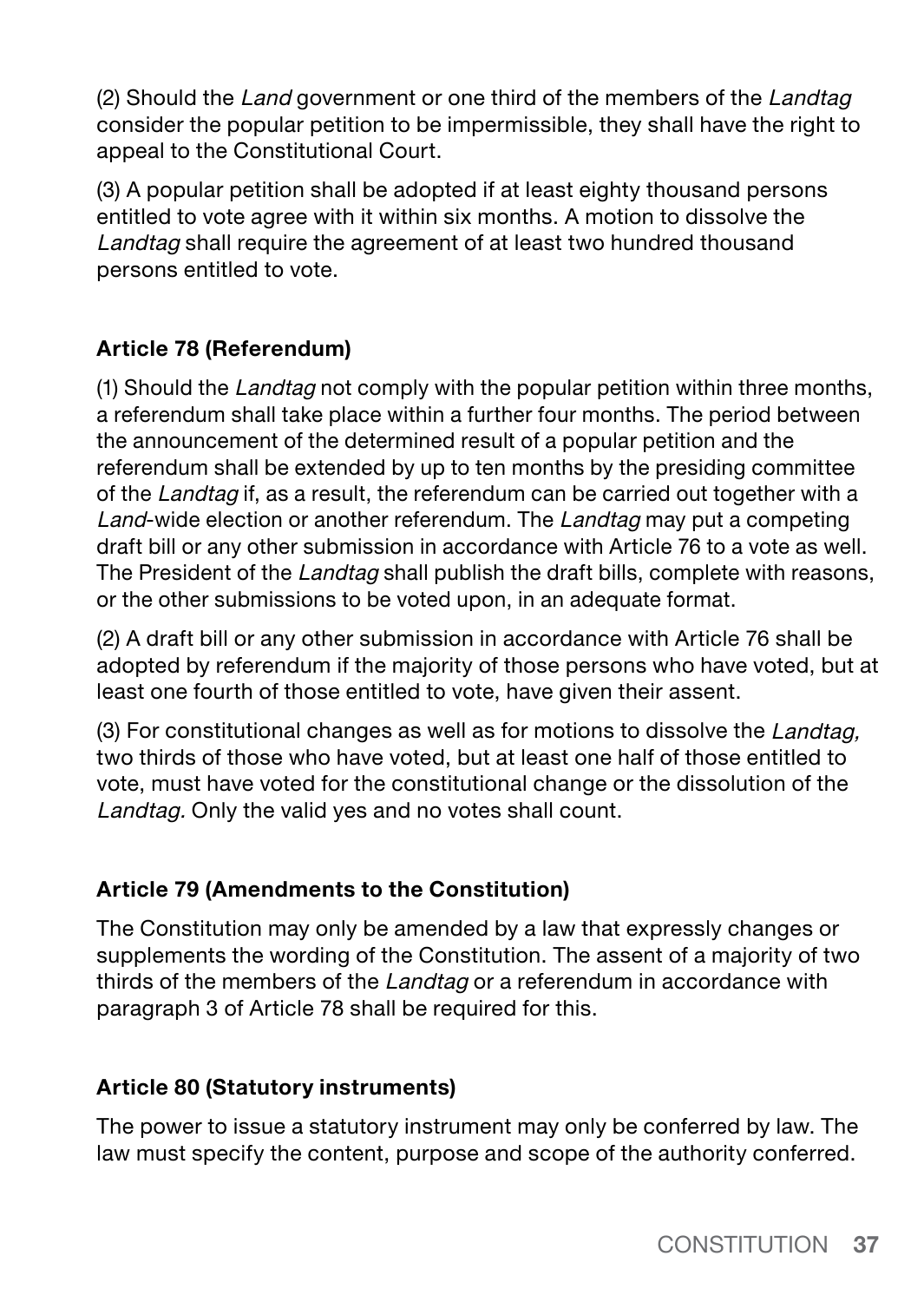The legal basis shall be stated in the statutory instrument. If the law provides that such authority may be further delegated, such delegation shall require a statutory instrument.

#### **Article 81 (Promulgation, entry into force)**

(1) The President of the Landtag shall sign and promulgate without delay laws passed by the Landtag or adopted by referendum in the Official Gazette for the Land of Brandenburg.

(2) Statutory instruments shall be signed by the agency that issues them and, unless a law provides otherwise, shall be promulgated in the Official Gazette for the Land of Brandenburg.

(3) Every law and every statutory instrument shall specify the date on which it takes effect. In the absence of such a provision, it shall take effect on the fourteenth day following the day on which the Official Gazette is published.

(4) Laws and statutory instruments may be signed and promulgated in electronic form according to a law.

# **Section 3: The Land government**

#### **Article 82 (Composition)**

The government of the Land of Brandenburg shall consist of the Minister-President and the Land ministers.

#### **Article 83 (Election of the Minister-President)**

(1) The Landtag shall elect the Minister-President by a majority of its members without debate by secret ballot. Any member shall be entitled to propose a nominee.

(2) If none of the nominees receives a majority in the first ballot, a second ballot shall take place. If the election is not settled by this ballot, the person who has the most votes in an additional ballot shall be elected.

(3) If the election of the Minister-President does not take place within three months of the Landtag being constituted, then the Landtag shall be regarded as dissolved.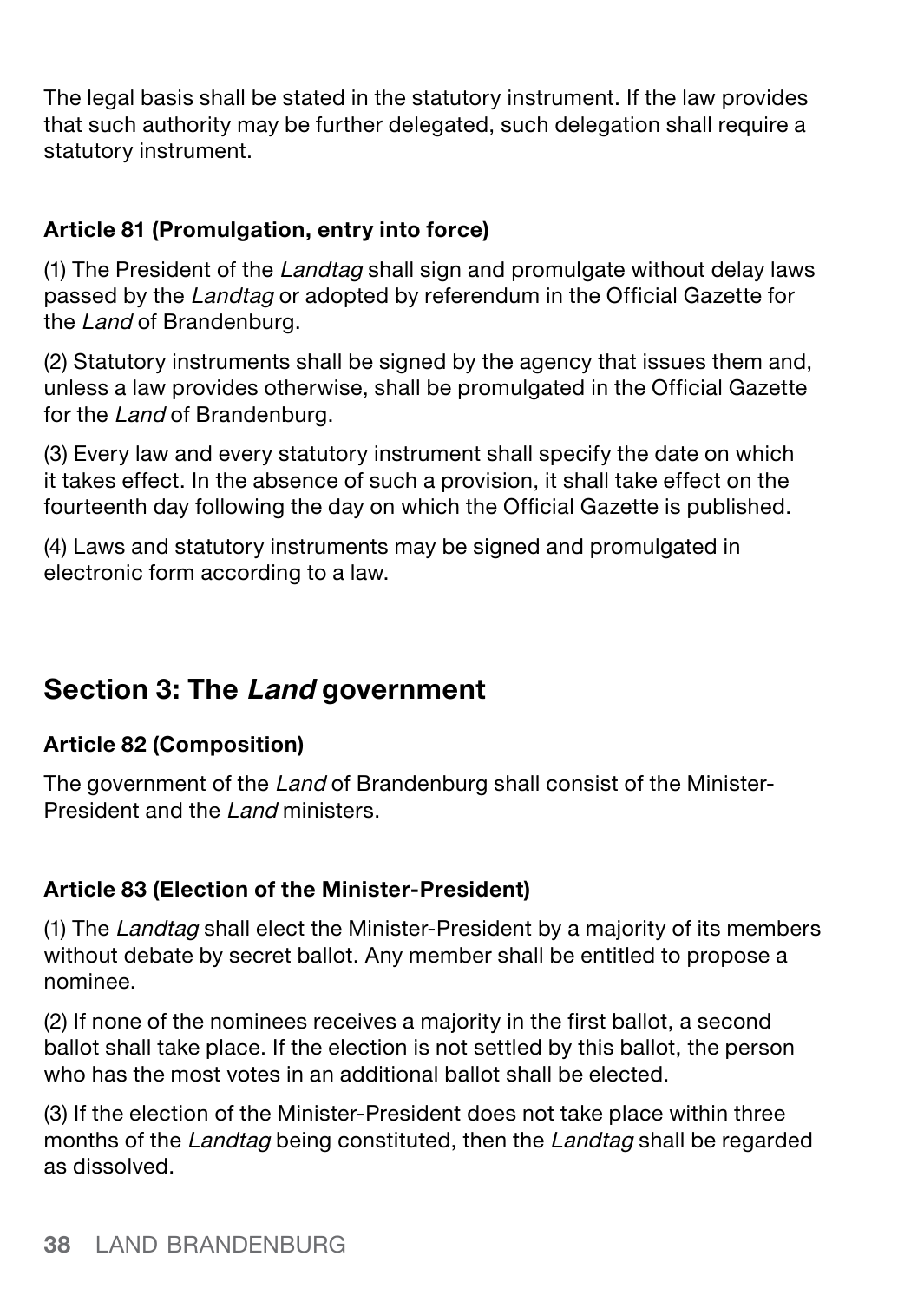#### **Article 84 (Appointment and dismissal of ministers)**

The Minister-President shall appoint and dismiss the ministers.

#### **Article 85 (Termination of the term of office)**

(1) The term of office of the Minister-President shall end when a new Landtag convenes; the terms of office of the ministers shall also end on any other occasion on which the Minister-President ceases to hold office. The Minister-President and the ministers may declare their resignation at any time.

(2) The Minister-President and, at his request, the ministers shall be obliged to manage the affairs of office until their successors take office.

#### **Article 86 (Constructive vote of no confidence)**

(1) The Landtag may express its lack of confidence in the Minister-President only by electing a successor by the vote of a majority of its members.

(2) At least forty-eight hours and no more than seven days shall elapse between the debate on the motion in the Landtag and the vote.

#### **Article 87 (Vote of confidence)**

Should a motion by the Minister-President for a vote of confidence from the Landtag not be supported by the majority of members of the Landtag. the latter may dissolve itself within twenty days if it has not elected another Minister-President by the votes of the majority of its members within this period. If the Landtag does not make use of this power, the Minister-President shall have the right to dissolve the *Landtag* within an additional twenty days.

#### **Article 88 (Oath of office)**

The Minister-President and the ministers of the Land government shall take the following oath before the *Landtag* prior to assuming their duties:

"I swear that I will dedicate all my efforts to the well-being of the people of the Land of Brandenburg, promote their welfare, protect them from harm, administer impartially the office conferred upon me to the best of my knowledge and ability, uphold and defend the Constitution and law, fulfil my duties conscientiously and do justice to all."

The oath may also be taken with a religious affirmation.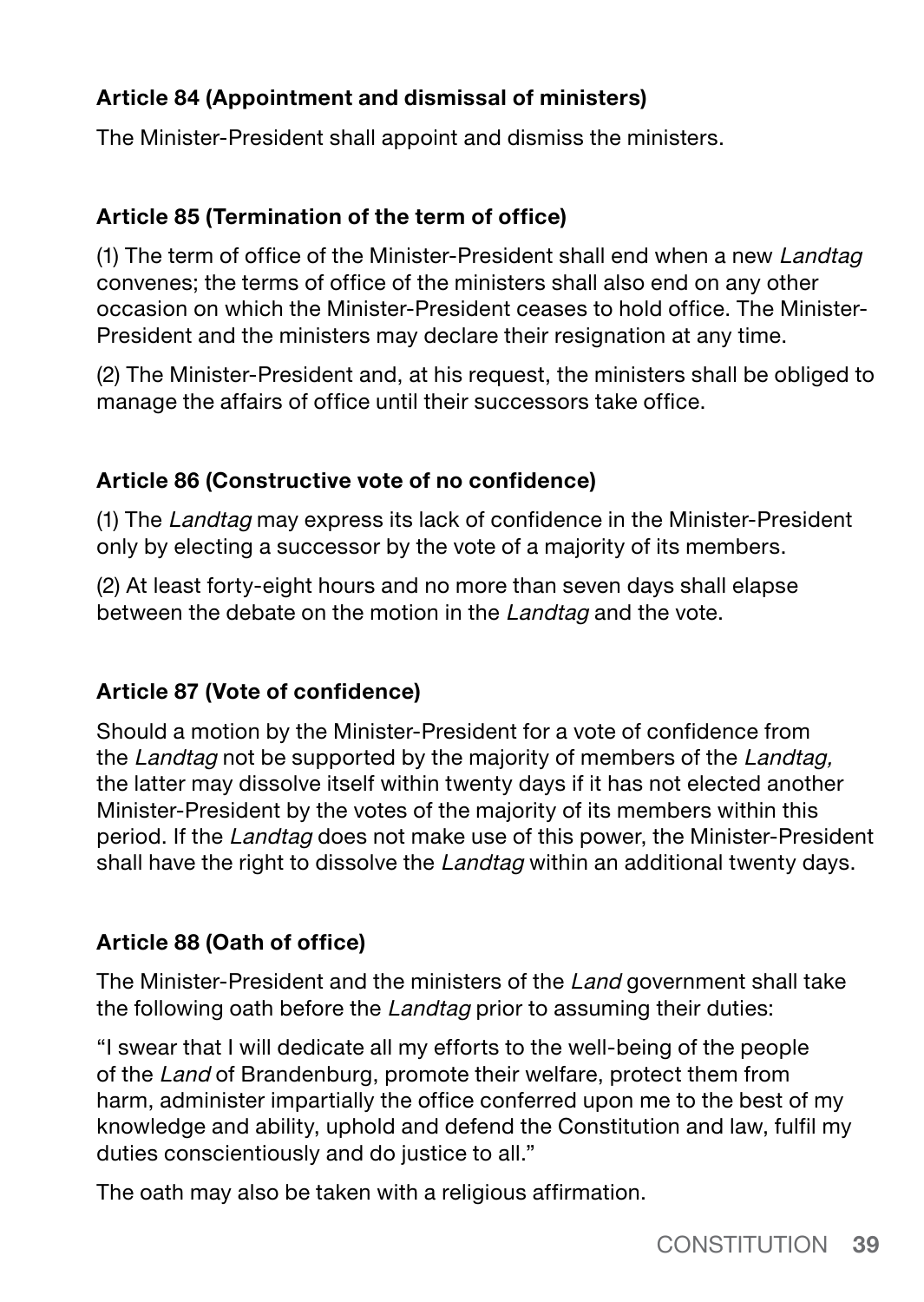#### **Article 89 (Formation of policies)**

The Minister-President shall determine the guidelines for government policy and is responsible for this to the *Landtag*. Within these guidelines every minister shall head the portfolio entrusted to him independently and under his own responsibility in relation to the Landtag.

#### **Article 90 (Chairmanship, voting, conducting business)**

(1) The Minister-President shall act as chairman in the Land government. The government shall pass its resolutions by majority vote. In the case of a tie, the Minister-President shall have the deciding vote.

(2) The Minister-President shall conduct business in accordance with the rules of procedure adopted by the Land government.

#### **Article 91 (Power of representation, treaties)**

(1) The Minister-President shall represent the Land externally. He may delegate this power to another member of the Land government or to subordinate agencies.

(2) State treaties, especially agreements that refer to objects of legislation or that require expenditure for which public funds have not been provided, shall require the consent of the Landtag.

#### **Article 92 (Right of pardon)**

The Minister-President shall exercise the power to pardon individual offenders on behalf of the Land. He may delegate this power.

#### **Article 93 (Civil servants)**

The Land government shall appoint and dismiss the civil servants of the Land. It may delegate this power.

#### **Article 94 (Duty to inform of the government)**

The Land government shall be obliged to duly and fully inform the Landtag and its committees on the preparation of laws and statutory instruments,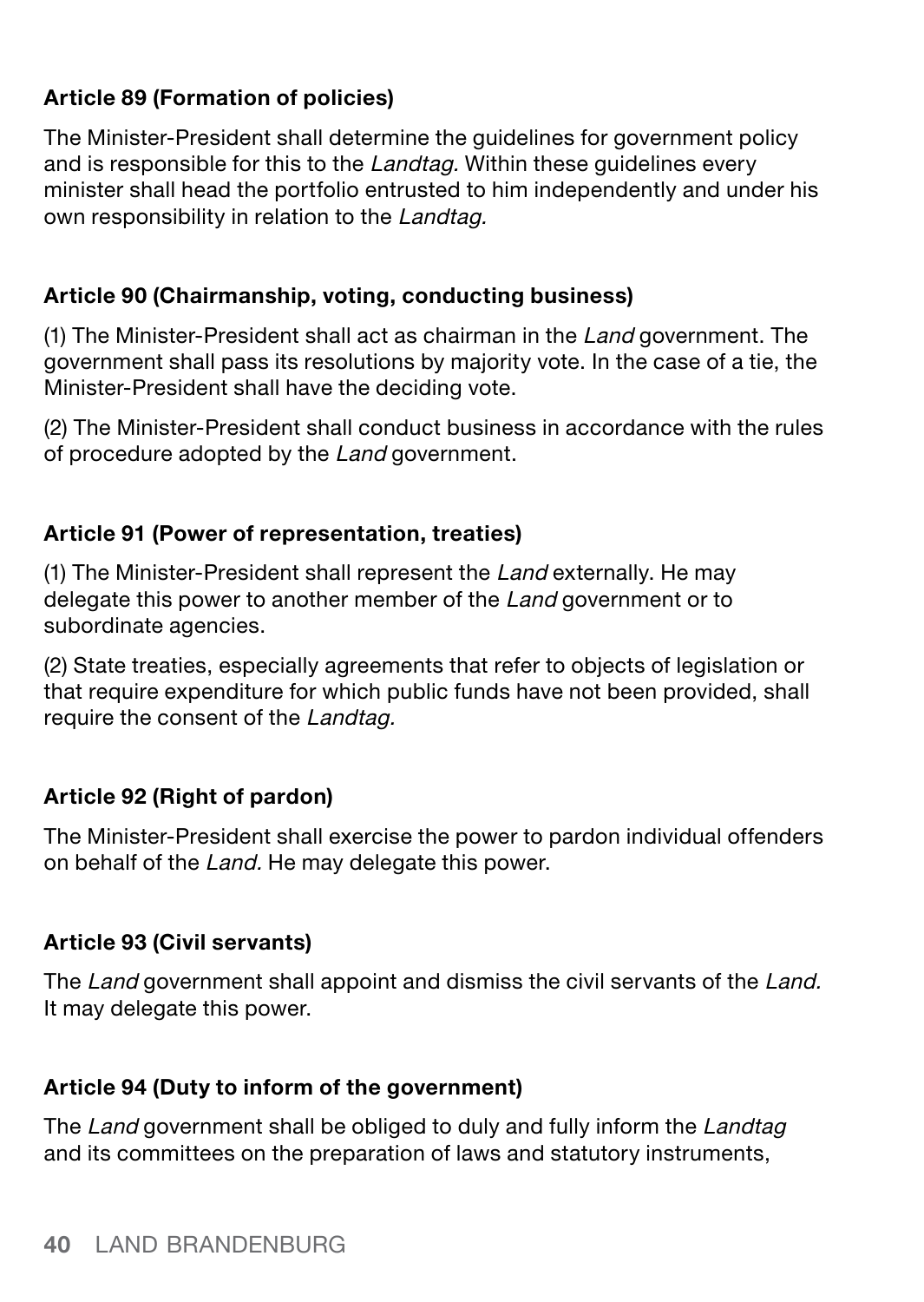and on fundamental issues of regional planning, site planning and the implementation of large-scale projects. The same shall apply to participation in the Bundesrat and to cooperation with the Bund, the Länder, other states and the European Union, insofar as this regards matters of fundamental importance. Paragraph 4 of Article 56 shall apply mutatis mutandis.

#### **Article 95 (Incompatibility)**

The Minister-President and the ministers may not hold any other salaried public office or engage in any trade or profession. No member of the government may belong to any enterprise conducted for profit or to one of its bodies. The Landtag shall decide on exceptions.

# **Section 4: The administration**

#### **Article 96 (Administrative organisation)**

(1) The organisation of the state Land administration and the regulation of authority shall be determined by law or pursuant to a law. Subordinate administrative bodies shall be assigned duties that they are able to discharge reliably and properly.

(2) The establishment of governmental agencies shall be incumbent upon the Land government. It may delegate this power.

(3) The duties of the administration shall be assumed by officials and public servants who work impartially and are subject to the Constitution and the law. Civil servants shall take an oath of office. Employees shall make a pledge.

#### **Article 97 (Local self-government)**

(1) Municipalities and associations of municipalities shall have the right to selfgovernment. The Land shall only be entitled to supervisory control with regard to municipalities and associations of municipalities.

(2) Within their respective territory, municipalities and associations of municipalities shall discharge all the duties of the local community that are not incumbent upon other agencies according to this Constitution or by operation of law.

(3) The Land may oblige the municipalities and associations of municipalities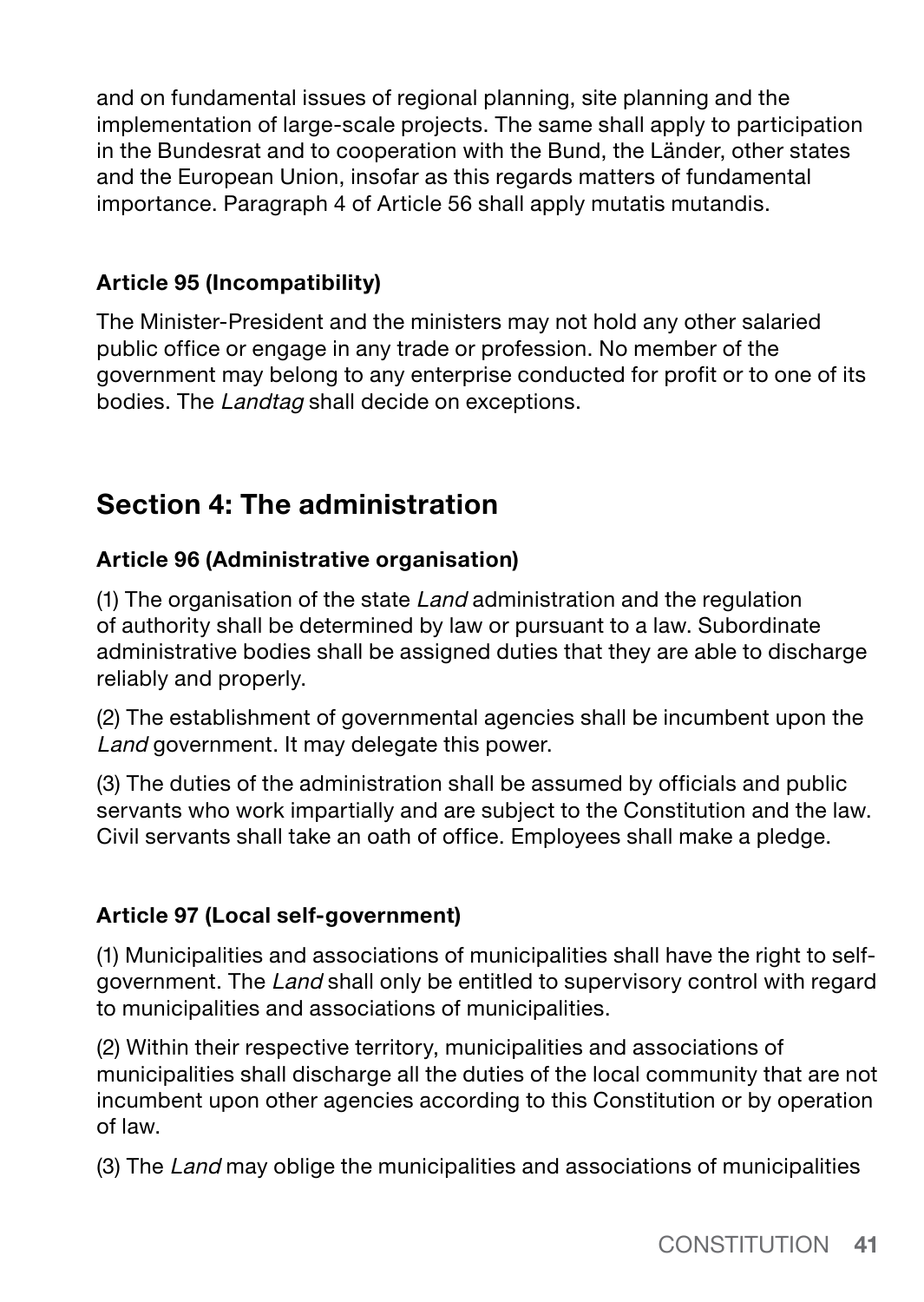by law or pursuant to a law to assume the duties of the Land and at the same time to reserve authority as the law directs. Should the municipalities and associations of municipalities be obliged by law or pursuant to a law to discharge new public duties, then provisions shall be made at the same time to cover costs. Should these duties lead to an extra burden on the municipalities or associations of municipalities, then they are to be offset appropriately.

(4) The municipalities and associations of municipalities in the form of their local authority associations shall be heard in good time before general matters that affect them directly are regulated by law or statutory instrument.

(5) Details shall be regulated by a law.

#### **Article 98 (Territorial revisions)**

(1) The territory of municipalities and associations of municipalities may be revised for reasons of public welfare.

(2) The territory of municipalities may be revised by agreement of the municipalities with the approval of the supervisory authority, by law or pursuant to a law. The dissolution of municipalities against their will shall require a law. Before the division of the territory is revised, the population of the areas directly affected must be heard.

(3) The territory of associations of municipalities may be revised by law or pursuant to a law. The dissolution of administrative districts shall require a law. Before the decision, the elected representatives of the association of municipalities must be heard.

(4) Details shall be regulated by a law.

#### **Article 99 (Local taxes)**

In order to discharge their duties, the municipalities shall have the right, in accordance with the law, to develop their own sources of taxation. By means of financial equalisation, the Land shall ensure that the municipalities and associations of municipalities are able to discharge their duties. Within the framework of financial equalisation, the municipalities and associations of municipalities shall be given an adequate share of the tax receipts of the Land.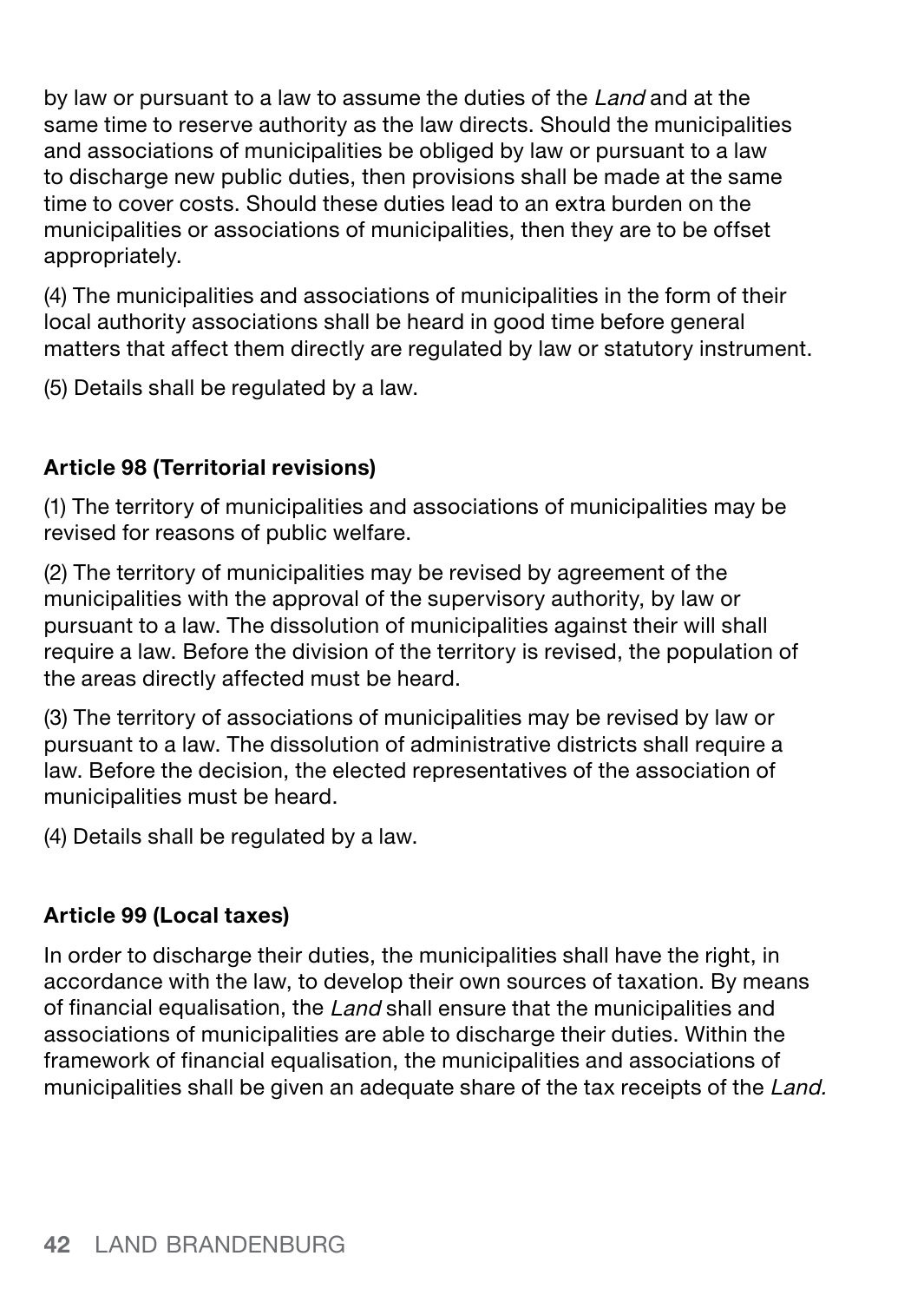#### **Article 100 (Local constitutional complaints)**

Municipalities and associations of municipalities may file constitutional complains on the ground that a law of the Land violates their right to selfgovernment according to this Constitution.

# **Section 5: Finance**

#### **Article 101 (Budget)**

(1) Within the framework of the requirements of general economic equilibrium, the *Land* shall take into account the protection of the natural foundations of existence for the present and future generations in its management of the budget.

(2) All revenues and expenditures of the Land shall be included in the budget. Only payments into or remittances from Land enterprises and special trusts need to be included. A supplementary budget may be limited to individual revenues and expenditures. The budget and the supplementary budget must be balanced with respect to revenues and expenditures.

(3) The budget for one or more fiscal years, divided by year, shall be determined by the Budget Law before the start of the first fiscal year. The law may provide for parts of the budget to apply to different periods, divided by fiscal year.

#### **Article 102 (Transitional power)**

If by the end of a fiscal year the budget for the following year has not been adopted, the Land government shall be empowered until such budget comes into force:

- 1. to make all expenditures that are necessary,
	- a) to maintain legally established institutions and to carry out legally authorised measures,
	- b) to meet the legal obligations of the Land,
	- c) to continue building projects, procurements and the provision of other benefits or services to the extent that amounts have already been appropriated in the budget of the previous year;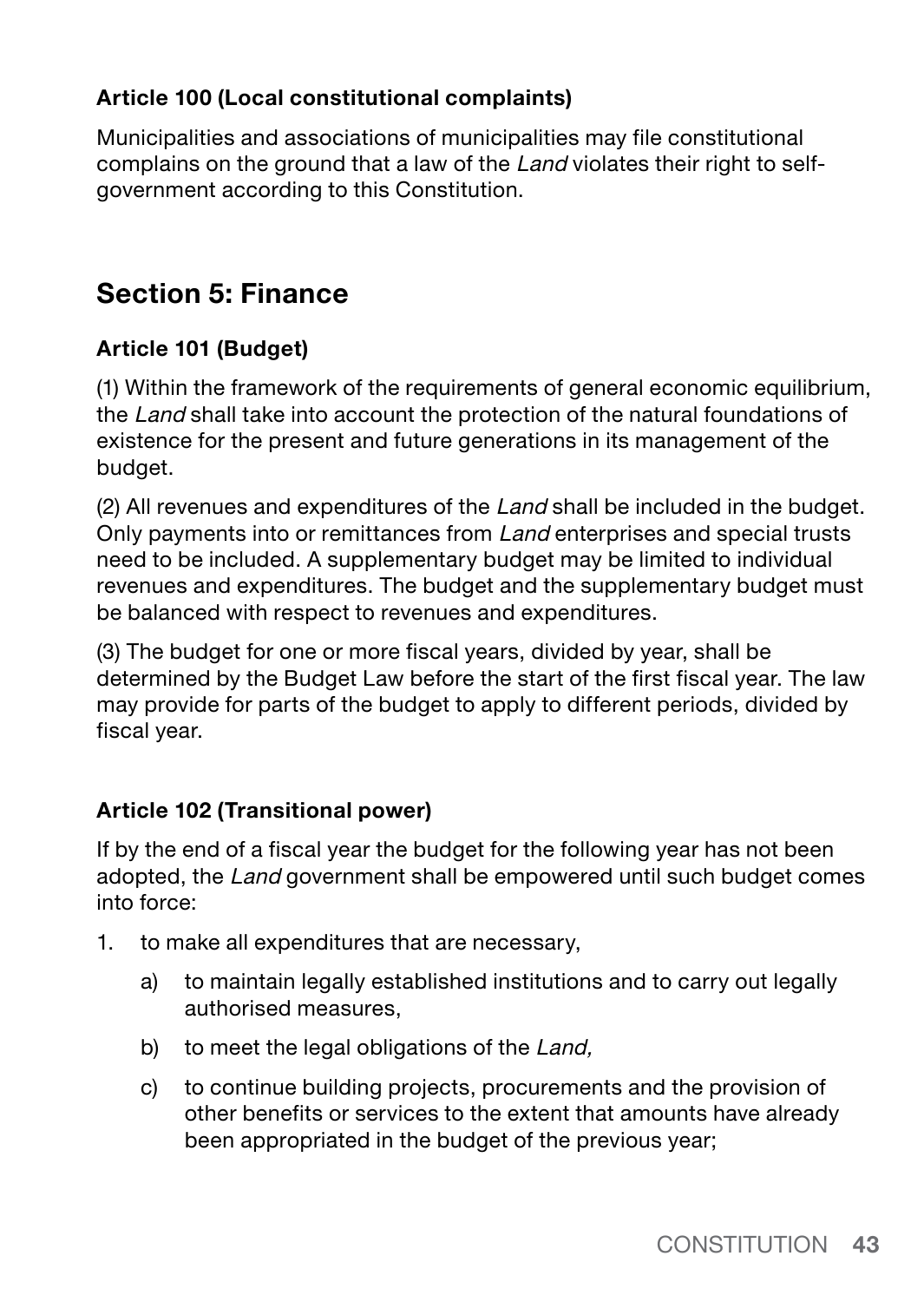2. to borrow funds up to a maximum of one quarter of the total amount of the previous budget for terms of three months each, insofar as revenues from taxes and duties and revenues from other sources do not cover the expenditures referred to in point 1.

#### **Article 103 (Borrowing)**

(1) The budget of the Land is, in principle, to be balanced without income from loans.

(2) To take into account a negative course of economic development which deviates from the normal situation, the principle set out in paragraph 1 may be derogated from accordingly. In the event of natural disasters or exceptional emergencies beyond the control of the state which seriously impair its financial situation, a decision by the Landtag may derogate from the principle referred to in paragraph 1. The decision according to sentence 2 is to be combined with a repayment schedule.

(3) The assumption of surety obligations, guarantees or other commitments that may lead to expenditures in future fiscal years shall require authorisation by law specifying the amounts involved. The same shall apply to the loans which are permitted to be taken out in exception to paragraph 1. For borrowing in accordance with paragraph 2 sentence 1, a deviation from the legally stipulated amount may be provided for in terms of the outcome of the budgetary implementation.

(4) Details shall be regulated by a law.

#### **Article 104 (Cover of expenditure)**

Resolutions of the *Landtag* that involve expenditure must stipulate how such expenditure is to be covered.

#### **Article 105 (Extra-budgetary expenditure)**

Expenditure in excess of budgetary appropriations or for purposes not provided for in the budget shall require the consent of the Minister of Finance. Such consent may be given only in the event of an unforeseen and unavoidable necessity. Details shall be regulated by a law.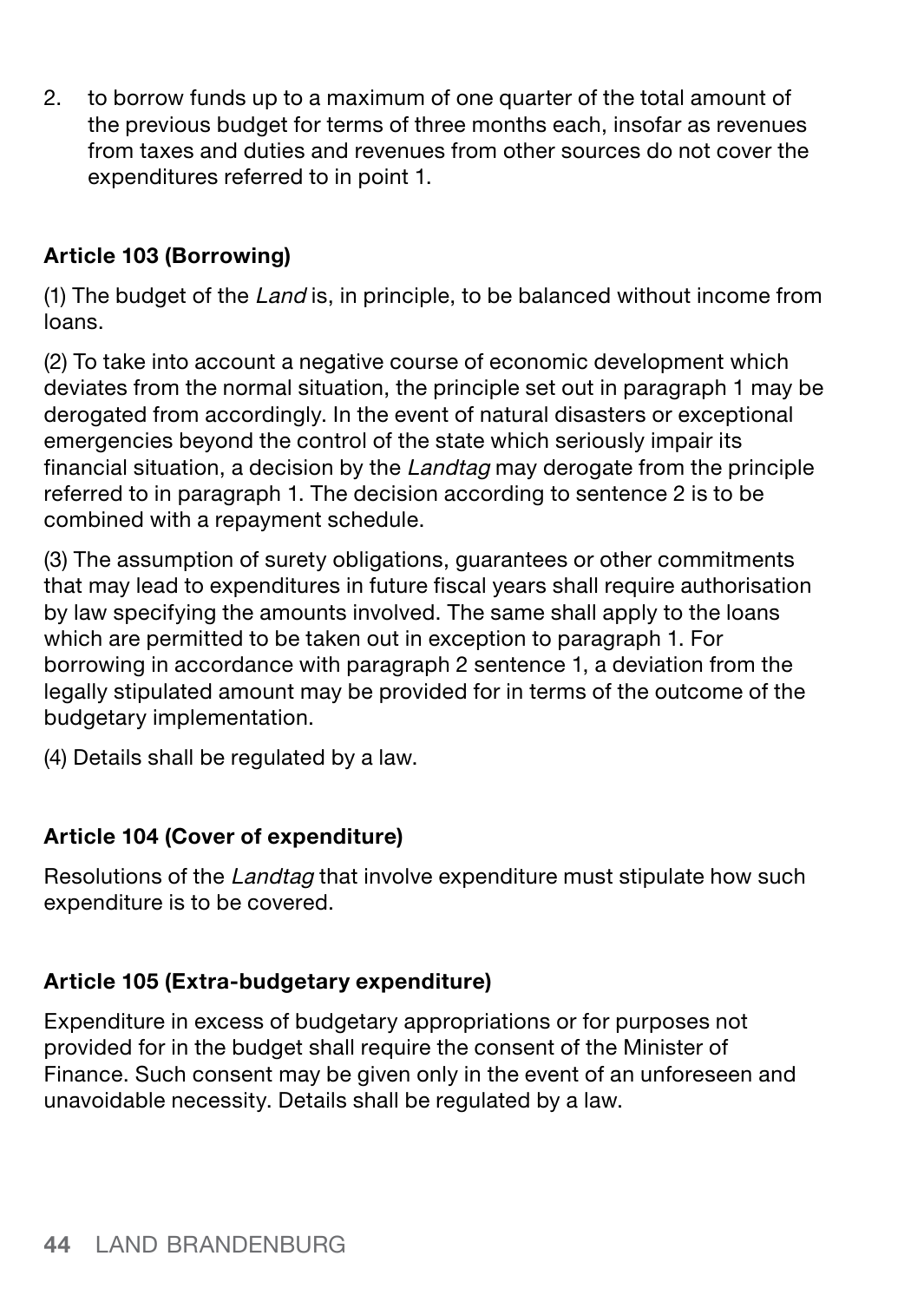#### **Article 106 (Submission and auditing of accounts)**

(1) For the purpose of discharging the Land government, the Minister of Finance shall submit to the Landtag an account of all revenue and expenditure, assets and debts of the Land in the following fiscal year.

(2) The Land Court of Audit shall review the budget account as well as the regularity and financial management of the budget and the economy. The results of the audit shall be submitted to the Landtag and the Land government in an annual report. The government shall make a statement on its position on the report before the *Landtag*. Details shall be regulated by a law.

#### **Article 107 (Land Court of Audit)**

(1) The Land Court of Audit is an independent, supreme Land body, subject only to the law. Its members shall enjoy judicial independence.

(2) The members of the Land Court of Audit shall be elected by the Landtag, without debate, by the majority of its members. A committee specified by the Landtag shall hold a consultation prior to their election. Details shall be regulated by a law.

# **Section 6: Administration of justice**

#### **Article 108 (The judiciary)**

(1) The judges shall be independent and subject only to the law.

(2) Women and men from among the people shall participate in the administration of justice as honorary judges in accordance with the law.

#### **Article 109 (Appointment of judges)**

(1) Together with the committee for the selection of judges, the responsible minister shall decide on the appointment of judges. At least two thirds of the committee for the selection of judges shall consist of Landtag members. All parliamentary groups shall be represented on the committee. The chair shall be held by the responsible minister without the right to vote. Details shall be regulated by a law.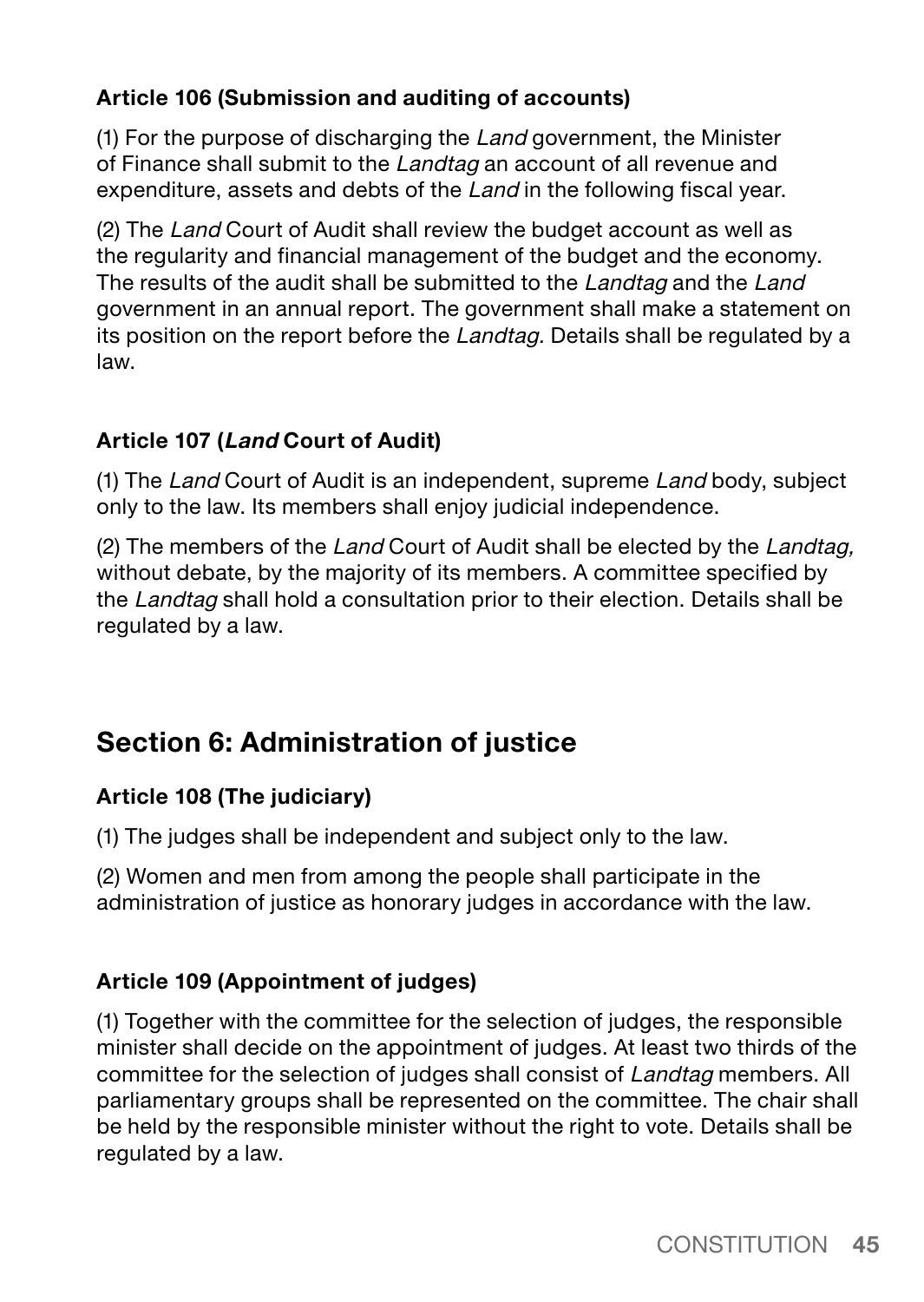(2) The presidents of the higher  $L$  and courts shall be chosen by the committee for the selection of judges on the proposal of the Land government.

(3) The judges designated or elected in accordance with paragraphs 1 and 2 shall be appointed by the *Land* government. It may delegate this power to the responsible member of the Land government.

(4) Should the Land establish common courts together with other Länder, a state treaty may lay down stipulations deviating from the above.

#### **Article 110 (Honorary judges)**

(1) Honorary judges may suffer no detrimental effects due to their activity. During their term of office, a termination or dismissal shall be permitted only if there are circumstances that entitle the employer to termination without notice.

(2) Honorary judges may choose a representative to the courts to look after their interests. Honorary judges are entitled to further training in their role.

#### **Article 111 (Judicial impeachment)**

Should a judge infringe the principles of the Basic Law or the constitutional order of the Land within or outside his official capacity, the Federal Constitutional Court may by a two-thirds majority order that the judge be transferred to another office or retired upon a motion of the majority of the members of the *Landtag*. In the event of a deliberate infringement, dismissal may be ordered.

#### **Article 112 (Constitutional Court)**

(1) The Constitutional Court of the Land is an autonomous and independent court of justice of the *Land* in relation to all other constitutional bodies.

(2) The Constitutional Court shall consist of the President, the vice-president and seven additional constitutional judges. The Constitutional Court shall be composed in three equal parts of professional judges, members qualified to hold judicial office or graduate lawyers, and members who are not required to fulfil these prerequisites.

(3) By law the number of judges may be increased to twelve and the court may be divided into two panels of judges.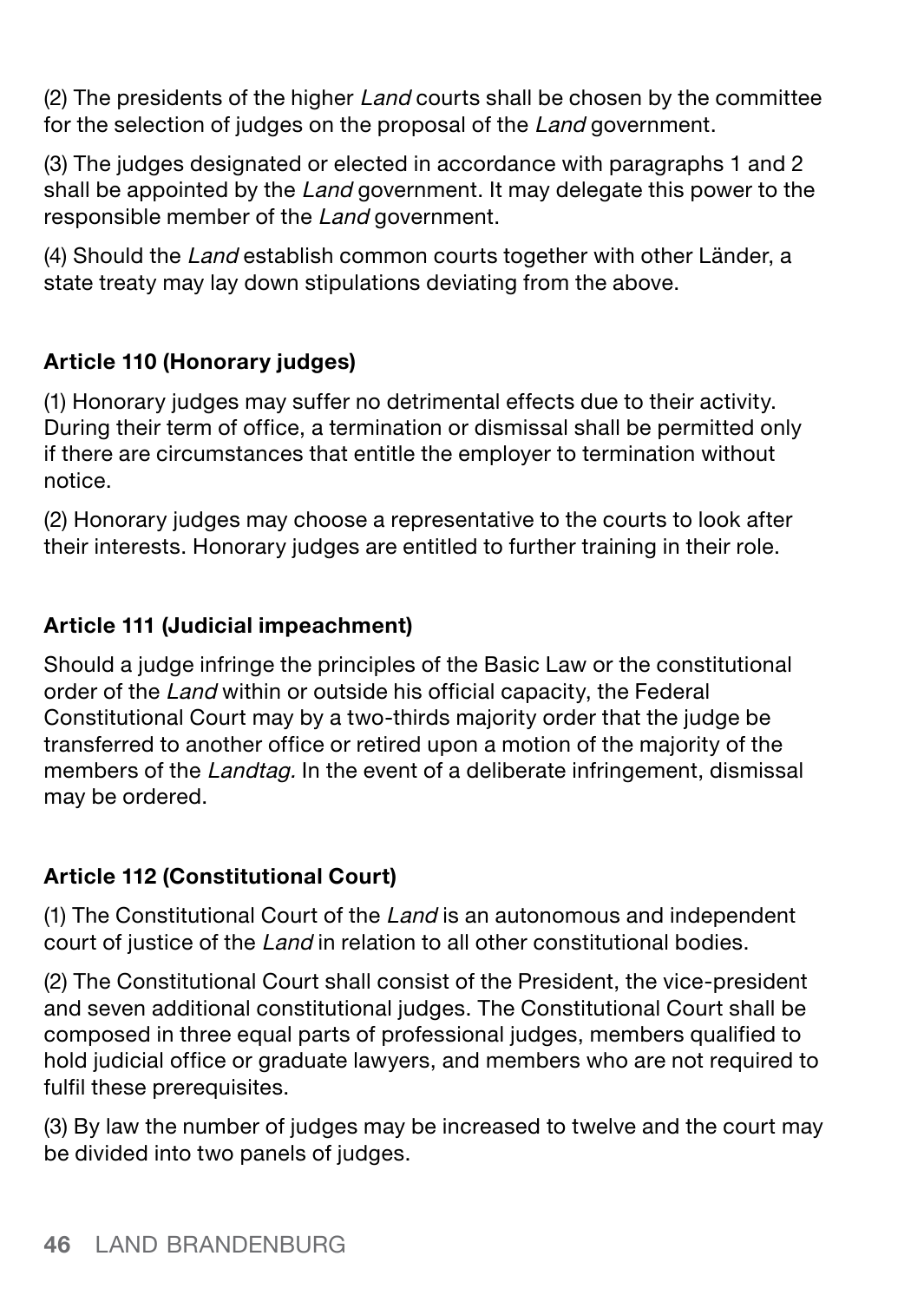(4) The constitutional judges shall be elected for a period of ten years by the Landtag without debate. An adequate representation of proposals from the political forces of the Land shall be striven for in the election. The re-election of a constitutional judge shall not be permitted. A committee specified by the Landtag shall hold a consultation prior to their election. Those candidates who have received the votes of a majority of two thirds of the members of the Landtag in a secret ballot shall be elected.

(5) Any person who is at least thirty-five years of age and eligible for election to the German Bundestag may be elected a constitutional judge. The members of the Constitutional Court may not be members of any other constitutional body of the Bund or a Land.

(6) Details shall be regulated by a law that may also provide for a maximum age limit for constitutional judges.

#### **Article 113 (Jurisdiction of the Constitutional Court)**

The Constitutional Court shall decide:

- 1. on the interpretation of this Constitution in the event of disputes concerning the extent of the rights and duties of a supreme Land body or of other parties vested with rights of their own by this Constitution or by the rules of procedure of the Landtag or the government:
- 2. on the formal or substantive compatibility of Land law with this Constitution, in the event of disagreements or doubts and at the request of the Land government or one fifth of the members of the Landtag:
- 3. on the compatibility of a *Land* law with this Constitution if a court has stayed proceedings in accordance with paragraph 1 of Article 100 of the Basic Law;
- 4. on constitutional complaints (Article 6, paragraph 2);
- 5. on all other matters assigned to it by the Constitution or by law.

## **Section 7: Transitional and concluding provisions**

#### **Article 114 (Formation of the Constitutional Court)**

The judges to be elected in the establishment of the Constitutional Court shall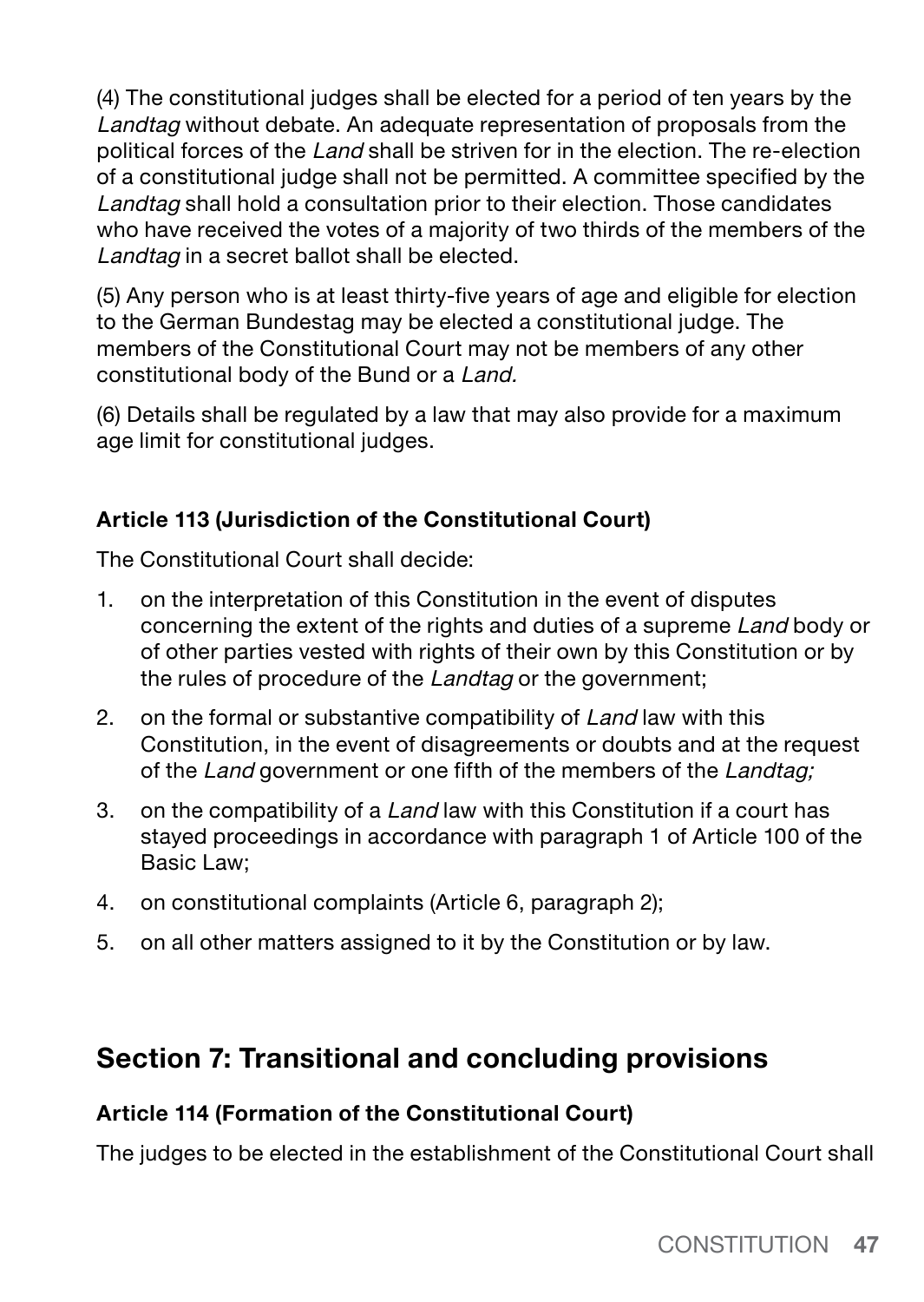be elected for a five-year period of office. They may be re-elected only once for ten years.

#### **Article 115 (Constituent assembly)**

(1) This Constitution shall cease to apply if a constituent assembly has adopted a new constitution by a majority of two thirds of its members and a majority of the voters has assented to the new constitution in a referendum.

(2) Citizens shall have the right to demand the election of a constituent assembly to draw up a new Land constitution. Ten per cent of those entitled to vote must have signed an appropriate initiative for this purpose.

(3) A referendum shall take place on the implementation of the election to a constituent assembly. The election shall be implemented if two thirds of those who have voted, but at least half of those entitled to vote, have agreed.

(4) The Landtag may decide by law by a majority of two thirds of its members on the election of a constituent assembly.

(5) Details shall be regulated by a law.

#### **Article 116 (Reorganisation of the Berlin-Brandenburg region)**

(1) The Landtag shall duly and fully participate in the structuring of an agreement on the unification of the Länder of Brandenburg and Berlin. The agreement shall require the approval of two thirds of the members of the Landtag for its ratification, as well as approval in a referendum in accordance with the agreement.

(2) From its entry into force until the formation of the united Land, the agreement in accordance with paragraph 1 may stipulate that powers of the Landtag and the Land government be delegated to joint bodies and committees of the Länder of Brandenburg and Berlin.

#### **Article 117 (Entry into force of the Constitution)**

This Constitution shall enter into force on the day of its promulgation.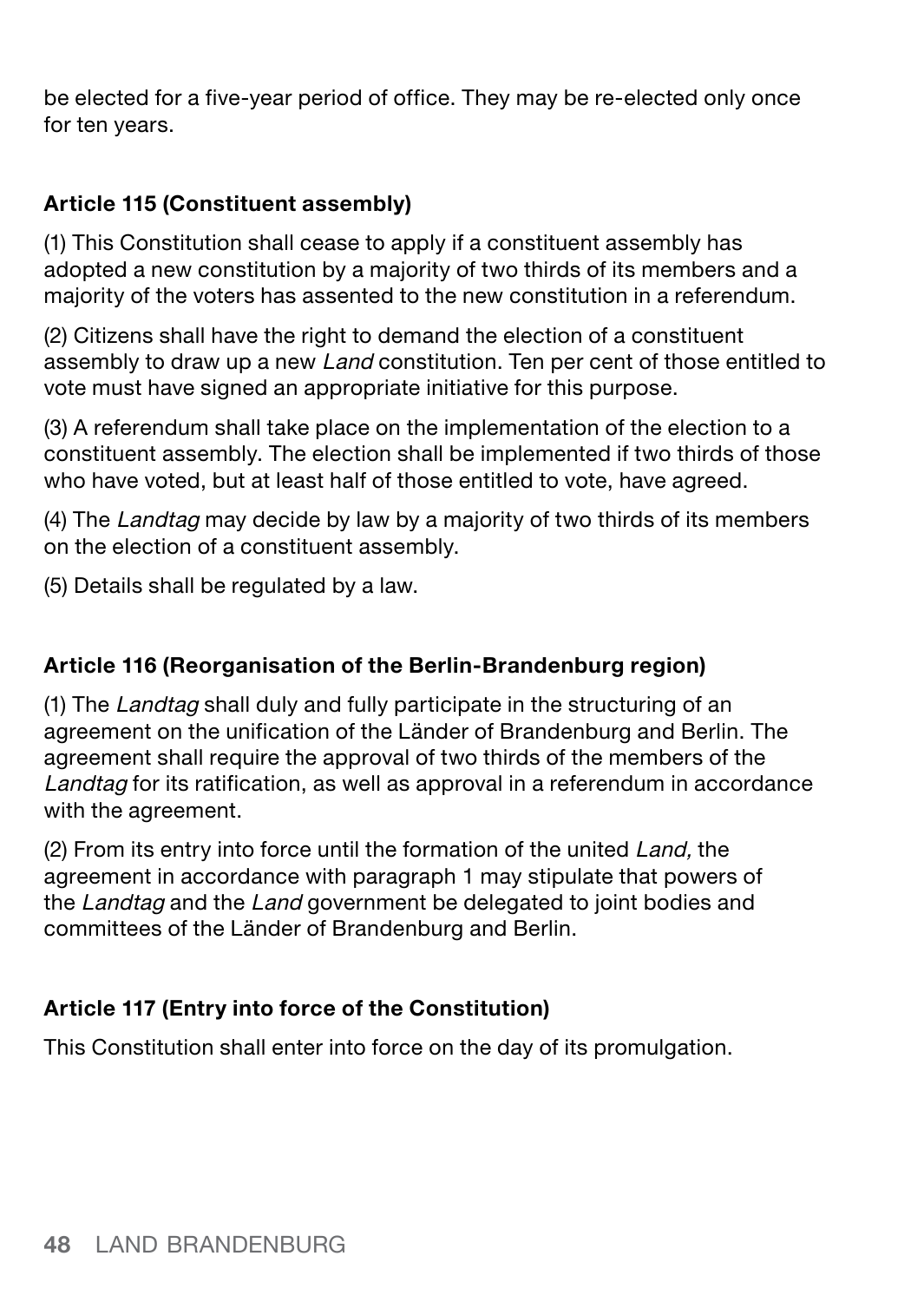#### **Amendments to the Constitution**

| No. | Amending law                                                                                                                                                             | <b>Amended Article</b>                                                                                                                                                                                                                                                       | Type of amendment                                                                                                                                                  |
|-----|--------------------------------------------------------------------------------------------------------------------------------------------------------------------------|------------------------------------------------------------------------------------------------------------------------------------------------------------------------------------------------------------------------------------------------------------------------------|--------------------------------------------------------------------------------------------------------------------------------------------------------------------|
| 1.  | Delimitation Treaty, Article 2<br>Date: 27.06.1995<br>Reference: Official Gazette I p. 150                                                                               | Art. 22 para 3<br>Art. 62<br>Art. 116                                                                                                                                                                                                                                        | amended<br>amended<br>heziver                                                                                                                                      |
| 2.  | Law amending the Constitution of<br>the Land of Brandenburg<br>Date: 10.03.1997<br>Reference: Official Gazette I p. 4                                                    | Art. 22 para 5                                                                                                                                                                                                                                                               | added                                                                                                                                                              |
| 3.  | Law amending Article 112 para. 4<br>of the Constitution as well as the<br>Constitutional Court Law. Article 1<br>Date: 24.06.1997<br>Reference: Official Gazette I p. 68 | Art. 112 para 4<br>sentence 5                                                                                                                                                                                                                                                | revised                                                                                                                                                            |
| 4.  | Law amending the Constitution of<br>the Land of Brandenburg and the<br>Constitutional Court Law. Article 1<br>Date: 07.04.1999<br>Reference: Official Gazette I p. 98    | Preamble<br>Art. 22 para 2<br>Art. 62 para 1<br>Art. 65<br>Art. 74 para 1<br>Art. 77 para 4<br>Art. 78 para 1<br>Art. 81 para 1<br>Art. 87 sentence 1<br>Art. 94 sentence 2<br>Art. 96 para 1<br>Art. 97 para 3<br>Art. 109 para 3<br>Art. 112 para 6<br>Art. 114 sentence 2 | amended<br>amended<br>amended<br>amended<br>amended<br>repealed<br>amended<br>amended<br>amended<br>amended<br>revised<br>amended<br>amended<br>amended<br>amended |
| 5.  | Law amending the Constitution of<br>the Land of Brandenburg<br>Date: 16.06.2004<br>Reference: Official Gazette I p. 254                                                  | Art. 109 para 4                                                                                                                                                                                                                                                              | added                                                                                                                                                              |
| 6.  | Law amending the Constitution of<br>the Land of Brandenburg<br>Date: 07.07.2009<br>Reference: Official Gazette I p. 191                                                  | Art. 81 para 4                                                                                                                                                                                                                                                               | added                                                                                                                                                              |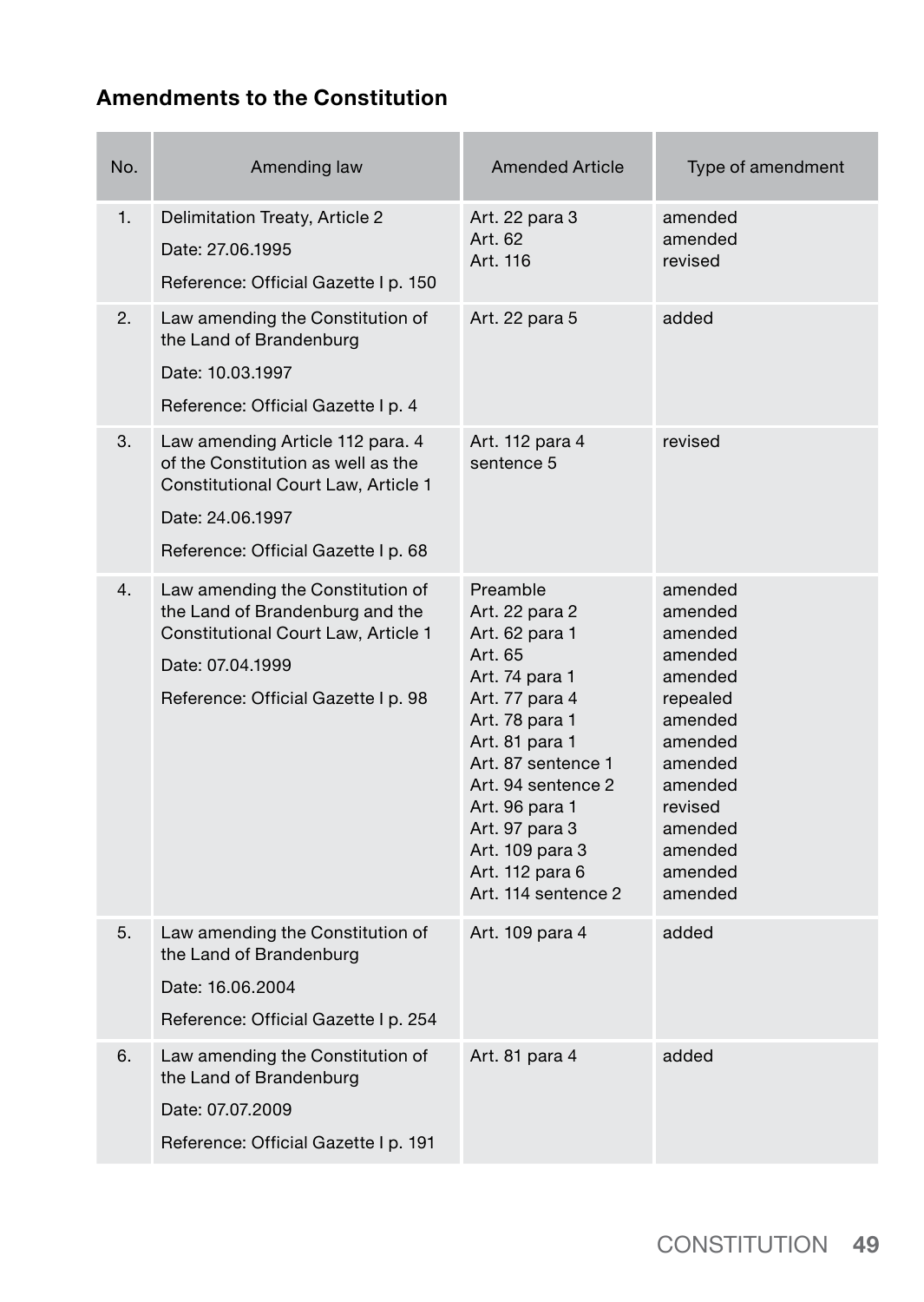| No. | Amending law                                                                                                                                                                | <b>Amended Article</b>                                                         | Type of amendment                        |
|-----|-----------------------------------------------------------------------------------------------------------------------------------------------------------------------------|--------------------------------------------------------------------------------|------------------------------------------|
| 7.  | Law amending the Constitution of<br>the Land of Brandenburg<br>Date: 19.12.2011<br>Reference: Official Gazette I No. 30                                                     | Art. 22 para 1<br>sentence 1<br>Art. 22 para 2<br>Art. 77 para 3<br>sentence 1 | revised<br>amended<br>amended            |
| 8.  | Law amending the Constitution of<br>the Land of Brandenburg<br>Date: 05.12.2013<br>Reference: Official Gazette I No. 42                                                     | Art. 7a<br>Art. 12 para 2<br>Part 1, Section 4                                 | added<br>revised<br>revised              |
| 9.  | Law amending the Constitution of<br>the Land of Brandenburg<br>Date: 18.03.2015<br>Reference: Official Gazette I No. 6                                                      | Art. 69 para 1<br>Art. 69 para 2<br>sentence 1                                 | revised<br>revised                       |
| 10. | Law amending the Constitution of<br>the Land of Brandenburg<br>Date: 16.05.2019<br>Reference: Official Gazette I No. 16<br>This law shall take effect on<br>1 January 2020. | Art. 55 para 1<br>Art. 72<br>Art. 78 para 1<br>Art. 103                        | revised<br>revised<br>revised<br>revised |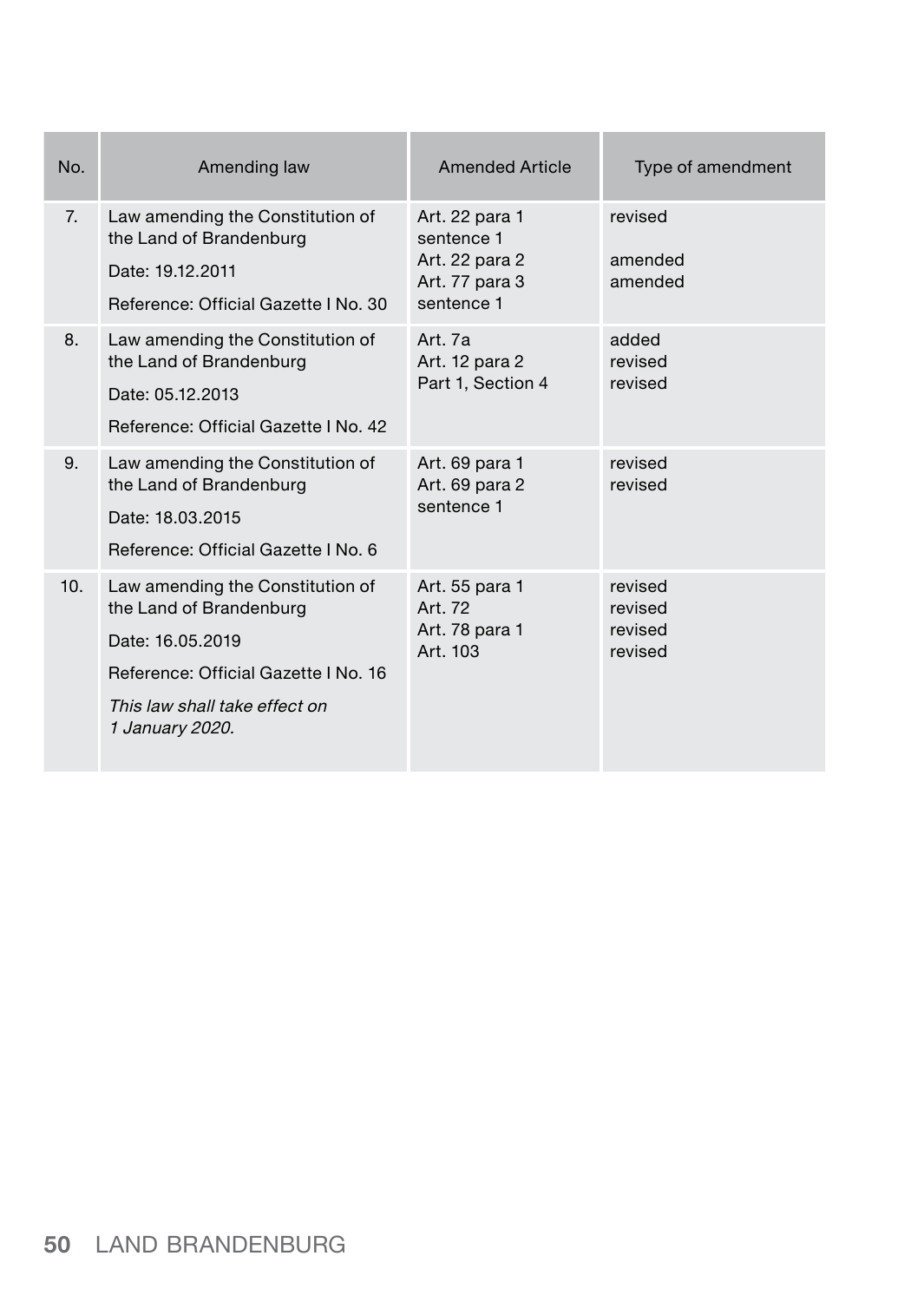Published by: Landtag Brandenburg, Public Relations Division

Translated by: ACTA Dolmetscherdienste, Éva Weging

Printed by: Bonifatius GmbH, Paderborn

Last revised: September 2019

The English translation of the Constitution of the Land of Brandenburg is not the official version. The German version alone, as published in the relevant Official Gazette of the Land of Brandenburg, shall be legally binding.

Established terms that denote specific institutions in the political system of the Federal Republic of Germany are used in this English version of the Constitution of the Land of Brandenburg in italic script in the German original.

This publication is produced by the Landtag Brandenburg in the framework of parliamentary public relations work. It is issued free of charge. It may not be sold on. It may not be used in an election campaign.